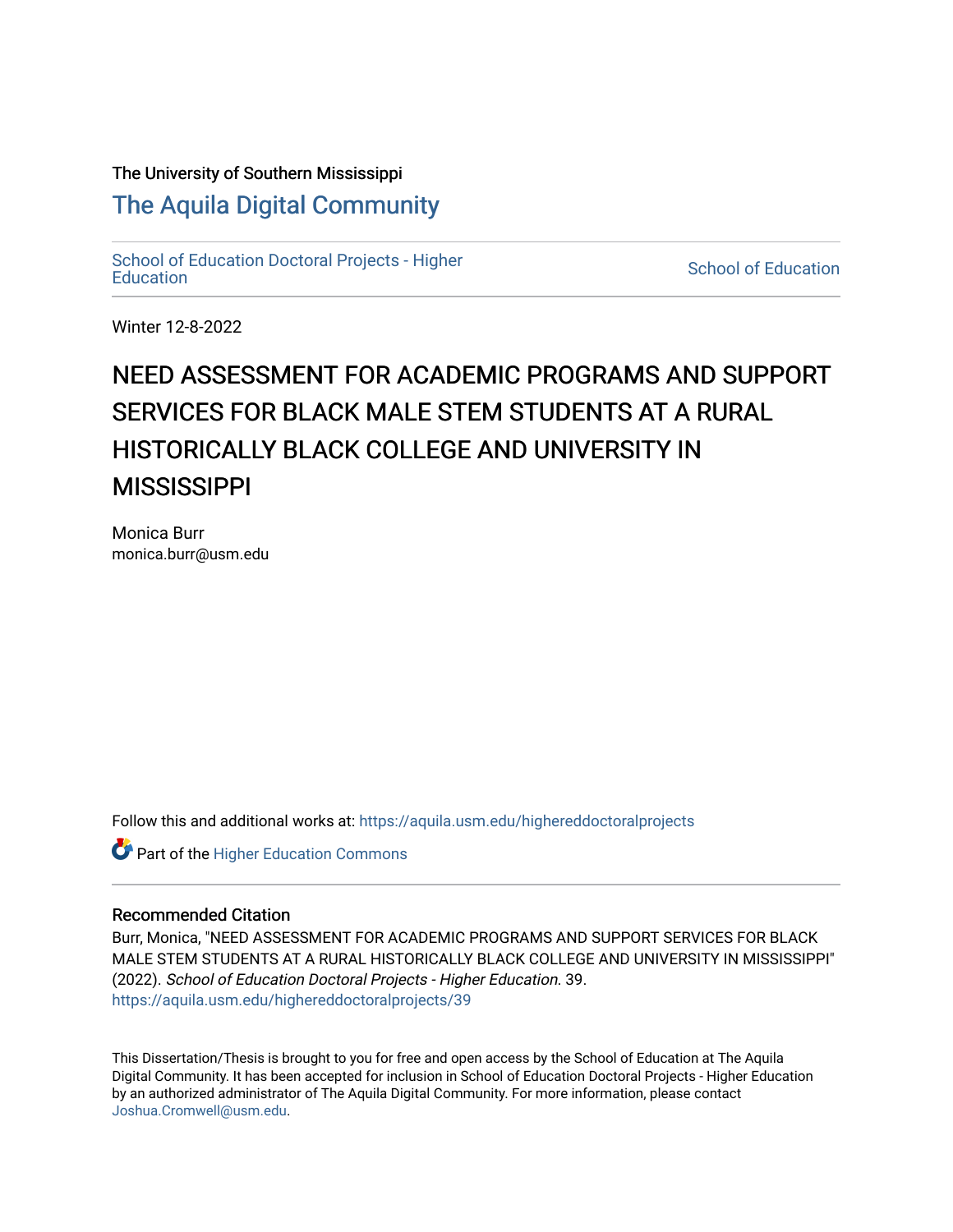# NEED ASSESSMENT FOR ACADEMIC PROGRAMS AND SUPPORT SERVICES FOR BLACK MALE STEM STUDENTS AT A RURAL HISTORICALLY BLACK COLLEGE AND UNIVERSITY IN MISSISSIPPI

by

Monica H. Burr

A Doctoral Project Submitted to, the College of Education and Human Sciences and the School of Education at The University of Southern Mississippi in Partial Fulfillment of the Requirements for the Degree of Doctor of Education

May 2022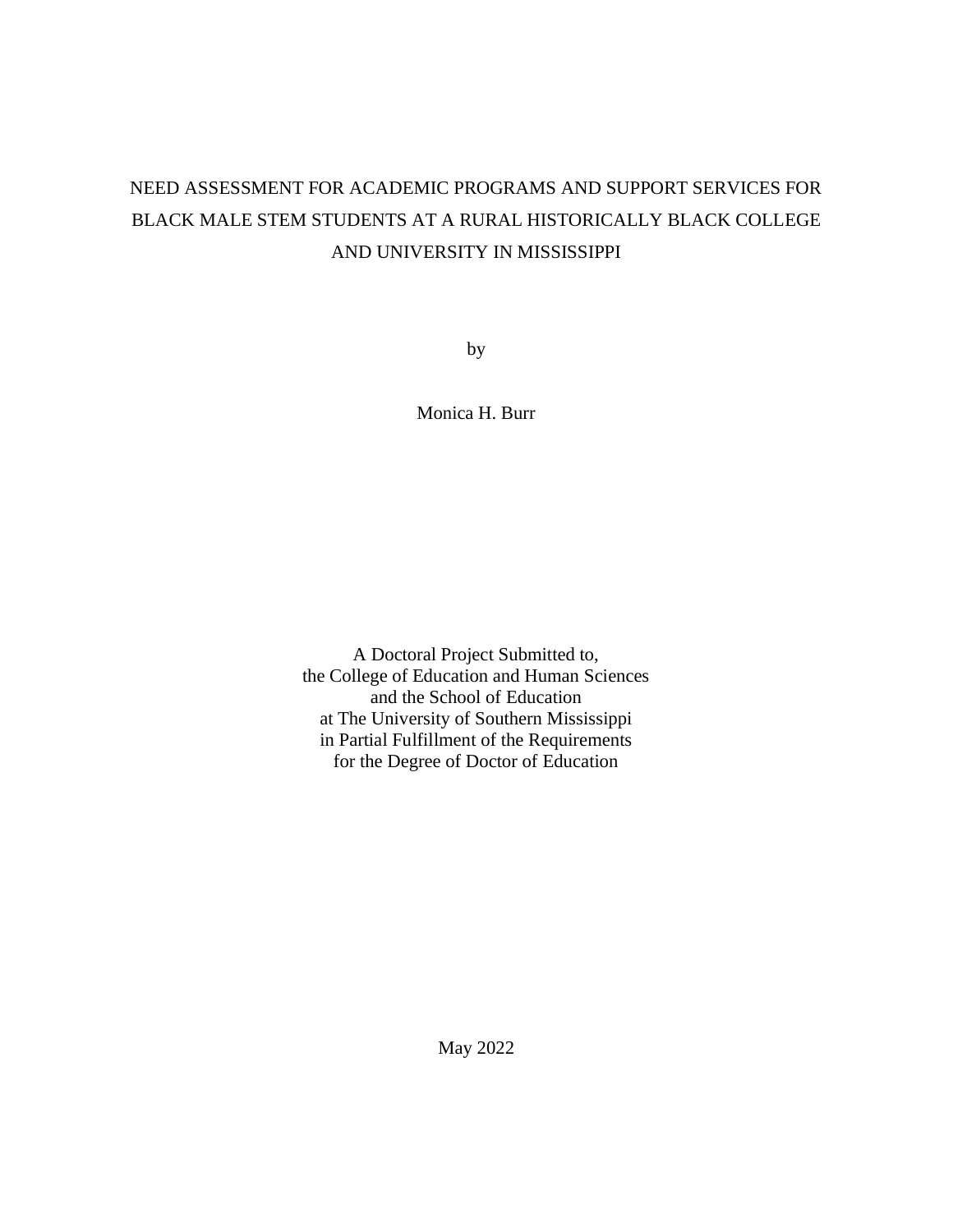This Doctoral Project was approved by:

*\_\_\_\_\_\_\_\_\_\_\_\_\_\_\_\_\_\_\_\_\_\_\_\_\_\_\_\_\_\_\_\_\_\_\_\_\_\_\_\_\_\_\_\_\_\_\_\_\_\_*

*\_\_\_\_\_\_\_\_\_\_\_\_\_\_\_\_\_\_\_\_\_\_\_\_\_\_\_\_\_\_\_\_\_\_\_\_\_\_\_\_\_\_\_\_\_\_\_\_\_\_*

Dr. Masha Krsmanovic Advisor

Dr. Noal Cochran Interim Director

# COPYRIGHT BY

Monica H. Burr

2022

Published by the School of Education

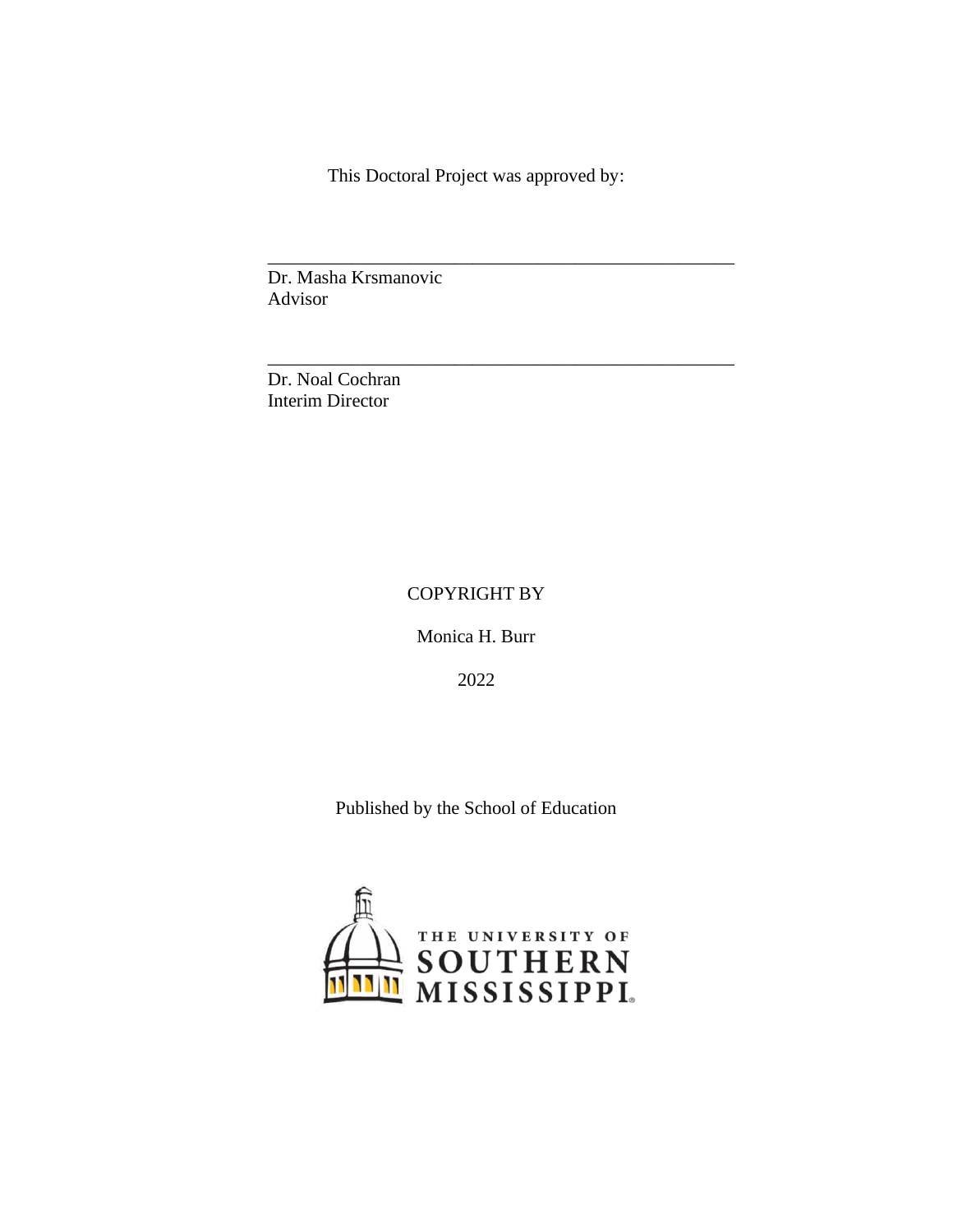#### **ABSTRACT**

<span id="page-3-0"></span>The topic of Black student success in STEM at HBCUs has been extensively documented. This STEM pipeline is a pivotal tool to address the global demand for a STEM educated workforce. The purpose of this study was to assess the awareness of and attitudes of Black male STEM students towards academic programs and student support services at a rural university in the south. A quantitative descriptive survey research design was used to systematically explore factors that Black male STEM students associate with their academic success during the 2021 fall academic semester. Results from the study found that participants were aware of and utilized the existing academic programs and student support services, however the university needed to improve the communication process regarding existing resources. The results also conclude that participants desire an expansion of existing student support services and academic programs. This research adds to the current body of literature that addresses academic success and challenges of Black males in STEM degree programs and offers applications for future practice.

*Keywords:* STEM, Black males, student support services, academic programs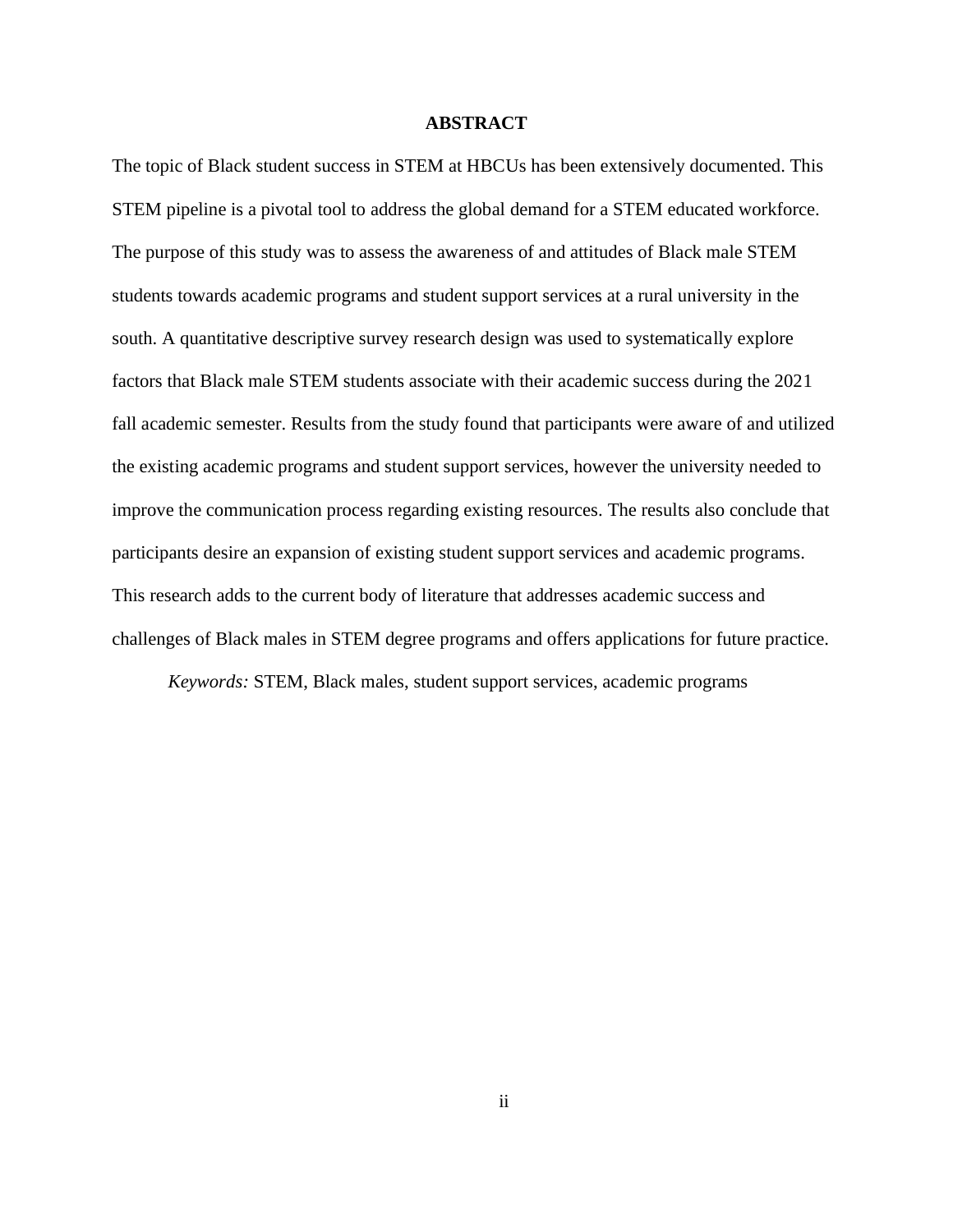# **ACKNOWLEDGEMENTS**

<span id="page-4-0"></span>I would like to acknowledge Dr. Masha Krsmanovic for her gift of service to me along this journey. You are an amazing teacher and mentor. You went above and beyond to reduce the stress and intimidation of this process for me and my classmates. You never lowered the bar; you just provided the tools to complete the tasks.

To my classmates and cohorts, thank you all for your transparency and comradery along this journey. Dr. Courtney Robinson and Dr. Wallace, thank you both for creating space for exploration and growth along this academic journey.

Dr. Barb Kleiss, your mentorship began long before now and I thank you for being an example of what is possible.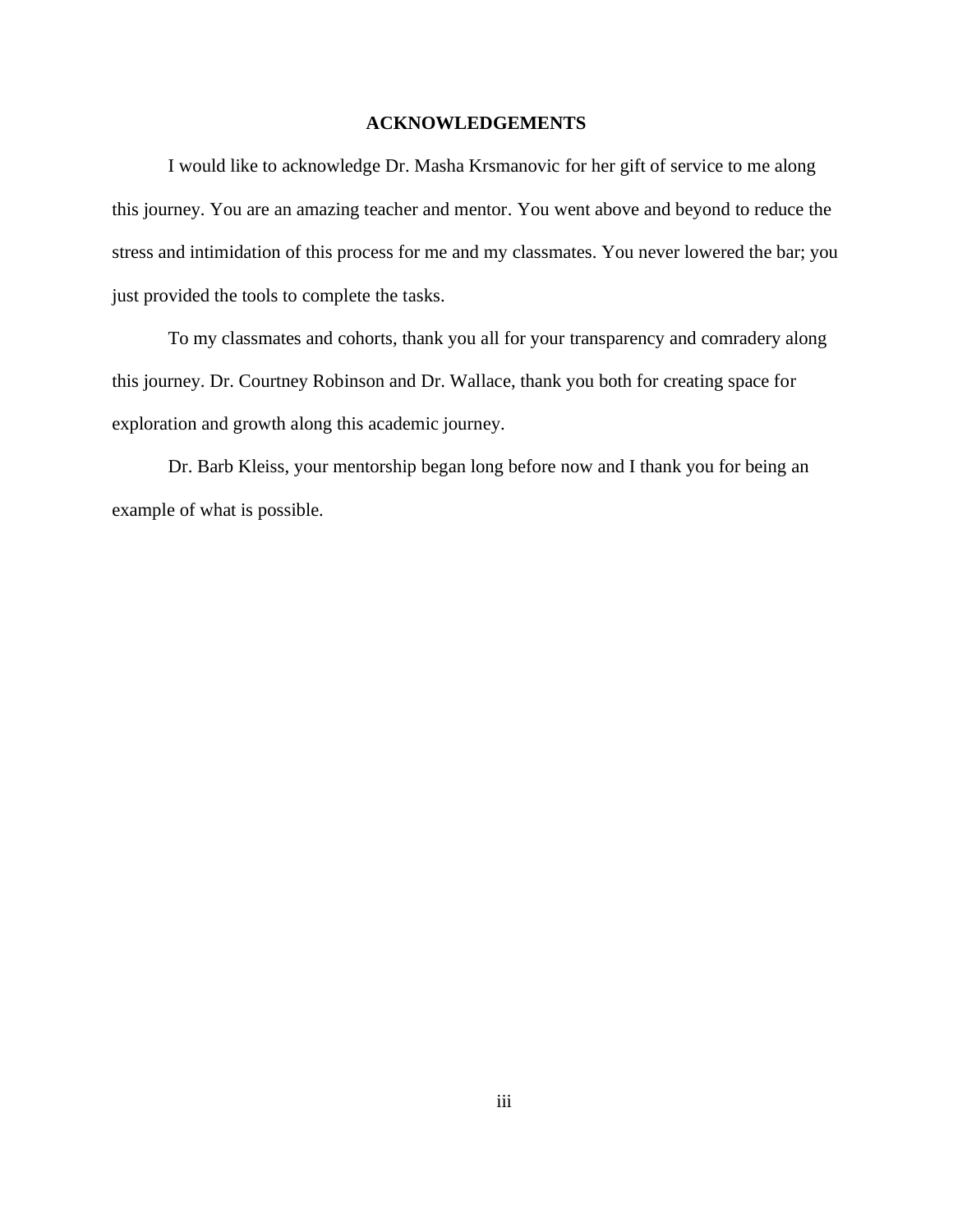#### **DEDICATION**

<span id="page-5-0"></span>Thank you, Roy G. Burr, for your unwavering support and patience as I pursued this goal. I could not have completed this task without your love and support. I thank you for the listening ear and thoughtful conversations and I worked through this process.

Dr. Willie D. Humphrey, affectionately known as Dad, I love you and I hope that I have made you proud. You were the first of your generation to earn a terminal degree and now I stand on your shoulders, and I am the first of my generation. Mom, though you are not here, your heavenly presence has kept me company and I hope you are smiling. Octavia Humphrey, my paternal grandmother, this is for you, I kept my promise.

To my children, LaTezeon and Lee E. III, I hope my journey inspires you both to push beyond boundaries and dream big.

Anne Woerner, you are my sister, thank you for your unwavering support.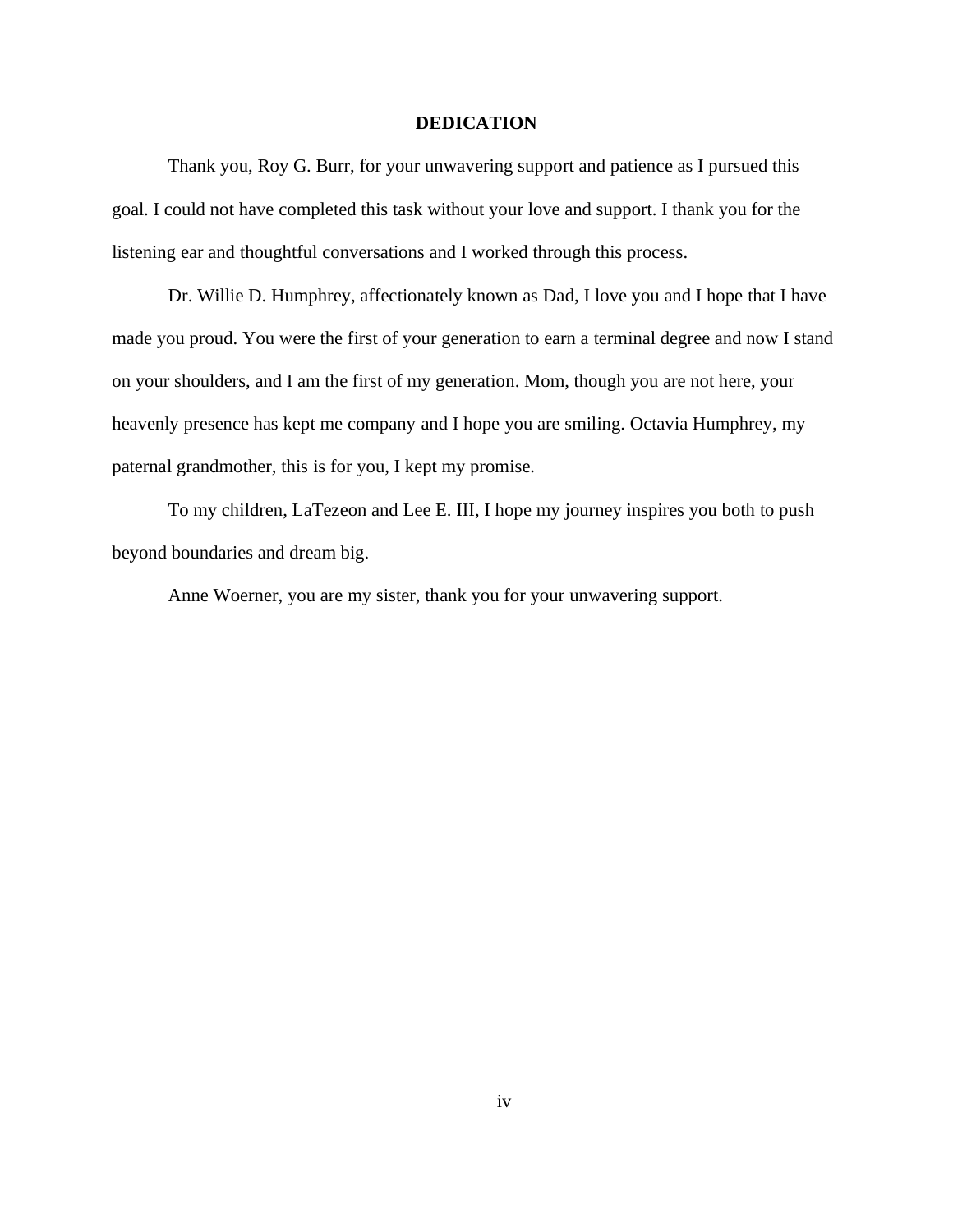# **TABLE OF CONTENTS**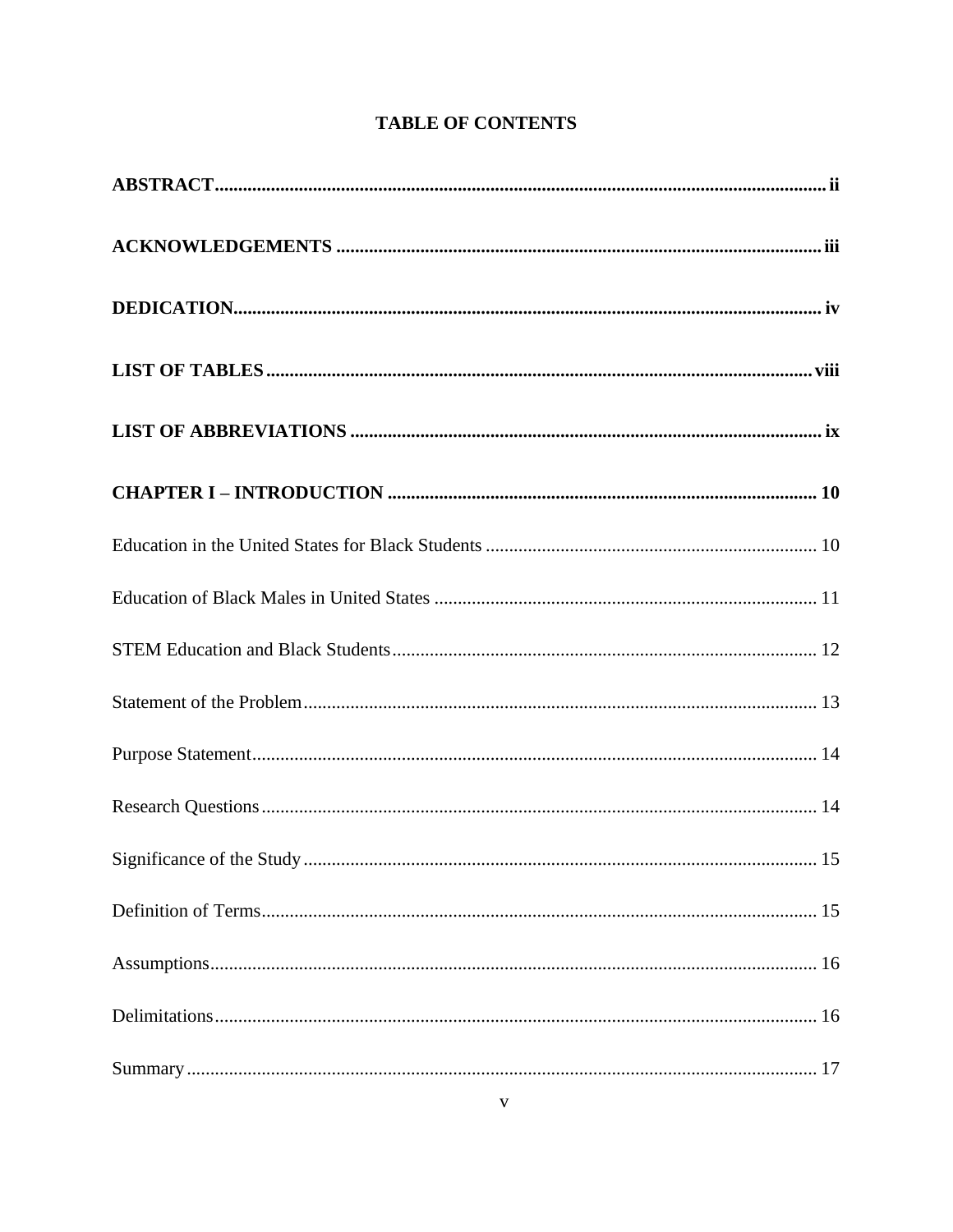| Awareness of and Familiarity with Academic Programs and Support Services  31 |
|------------------------------------------------------------------------------|
|                                                                              |
|                                                                              |
|                                                                              |
|                                                                              |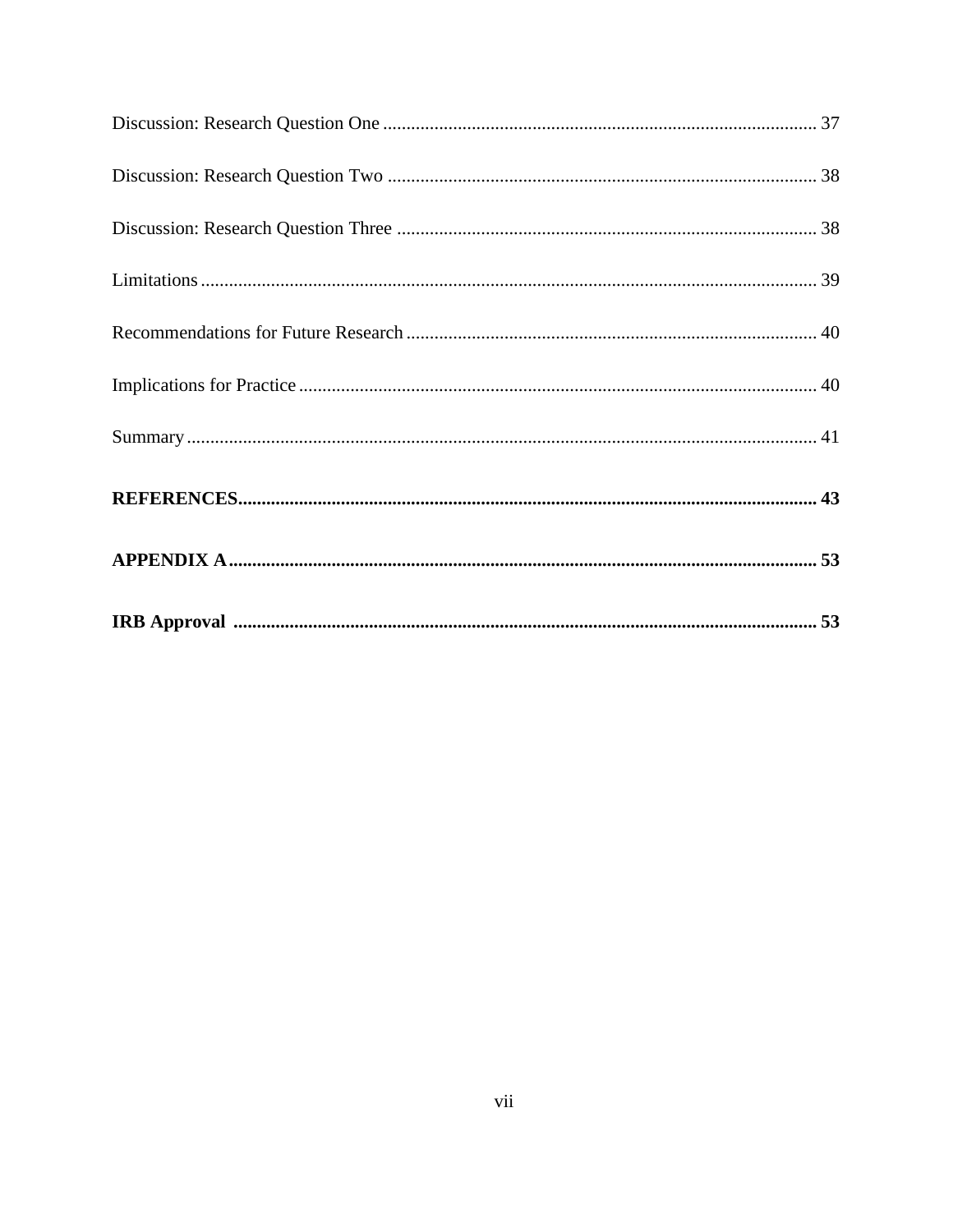# **LIST OF TABLES**

<span id="page-9-0"></span>

| Table 1: Students Familairity with Academic Programs and Student Services34 |  |  |
|-----------------------------------------------------------------------------|--|--|
| Table 2: Student Attitudes Towards Academic Programs and Student Services35 |  |  |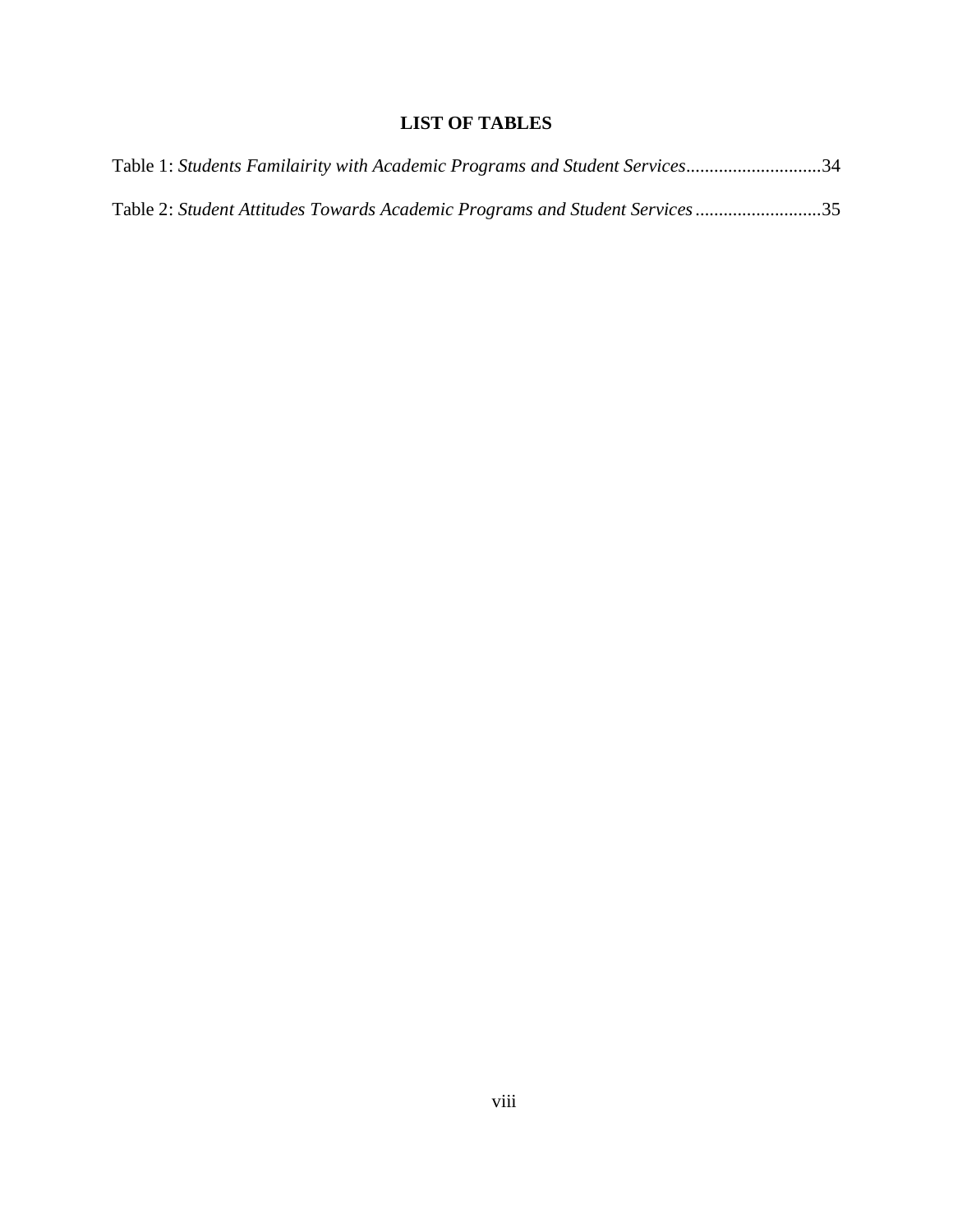# **LIST OF ABBREVIATIONS**

<span id="page-10-0"></span>

| <b>HBCU</b> | <b>Historically Black College or University</b> |
|-------------|-------------------------------------------------|
| <i>PWI</i>  | Predominantly White Institution                 |
| <i>USM</i>  | The University of Southern Mississippi          |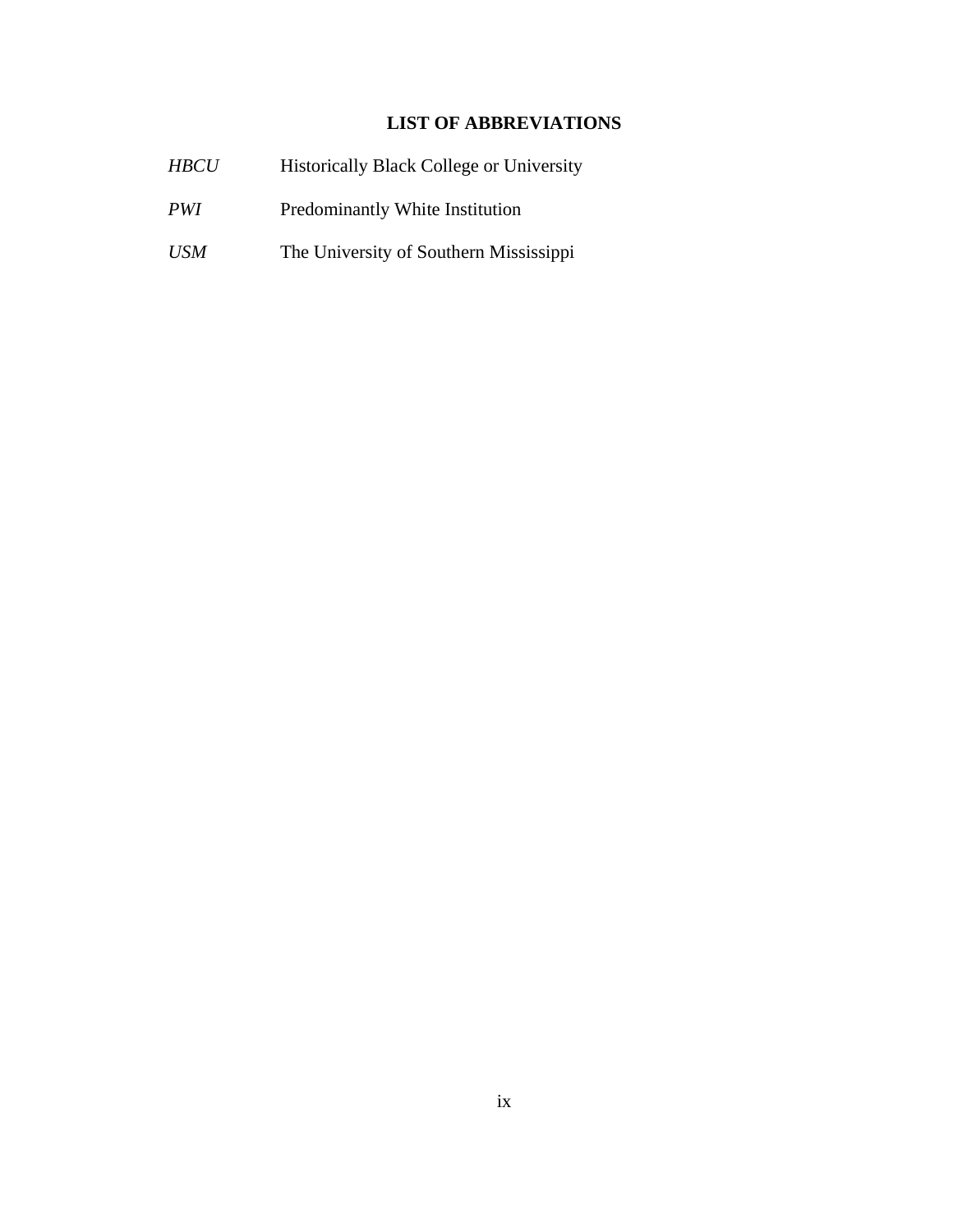#### **CHAPTER I – INTRODUCTION**

<span id="page-11-0"></span>Census data from 2018 shows that the demographics of the United States is shifting with almost 60% of individuals under the age of 40 identifying as Black or Hispanic (Pew Research, 2019). Regrettably, this population lags in academic achievement and success in the K-16 educational system (Hussar et. al, 2020). Completing high school and obtaining a college degree affords political, social, and economic opportunities to an individual regardless of background. However, the pursuit and achievement of a college education for minority students, particularly Black males is met with challenges and disadvantages hinting at the undercurrents of racial and educational inequality in the United States.

Improving the educational attainment of one of the largest predicted demographic populations in the United States is necessary to meet critical demands in relation to careers in Science, Technology, Engineering, and Mathematics (STEM). The need for STEM educated workers surpasses only by the demand for healthcare workers (Funk & Parker, 2018). Yet, the complacency with educational inequality in the United States has jeopardized the nation's ability to meet and sustain the global demand and its position as the world's leader in technology and innovation. Addressing educational disparities among minority populations, especially Black males is vital to the U.S. maintaining its position as a global leader.

#### **Education in the United States for Black Students**

<span id="page-11-1"></span>Poverty is the most limiting factor for Black students' academic success (Hussar et al., 2020). Approximately one-third of Black students live in poverty, an estimated 32%, compared to only 10% of White student families, with nearly half of Black families led by single-parent mothers (Cai, 2020). Additionally, only 36% of Black students have parents who completed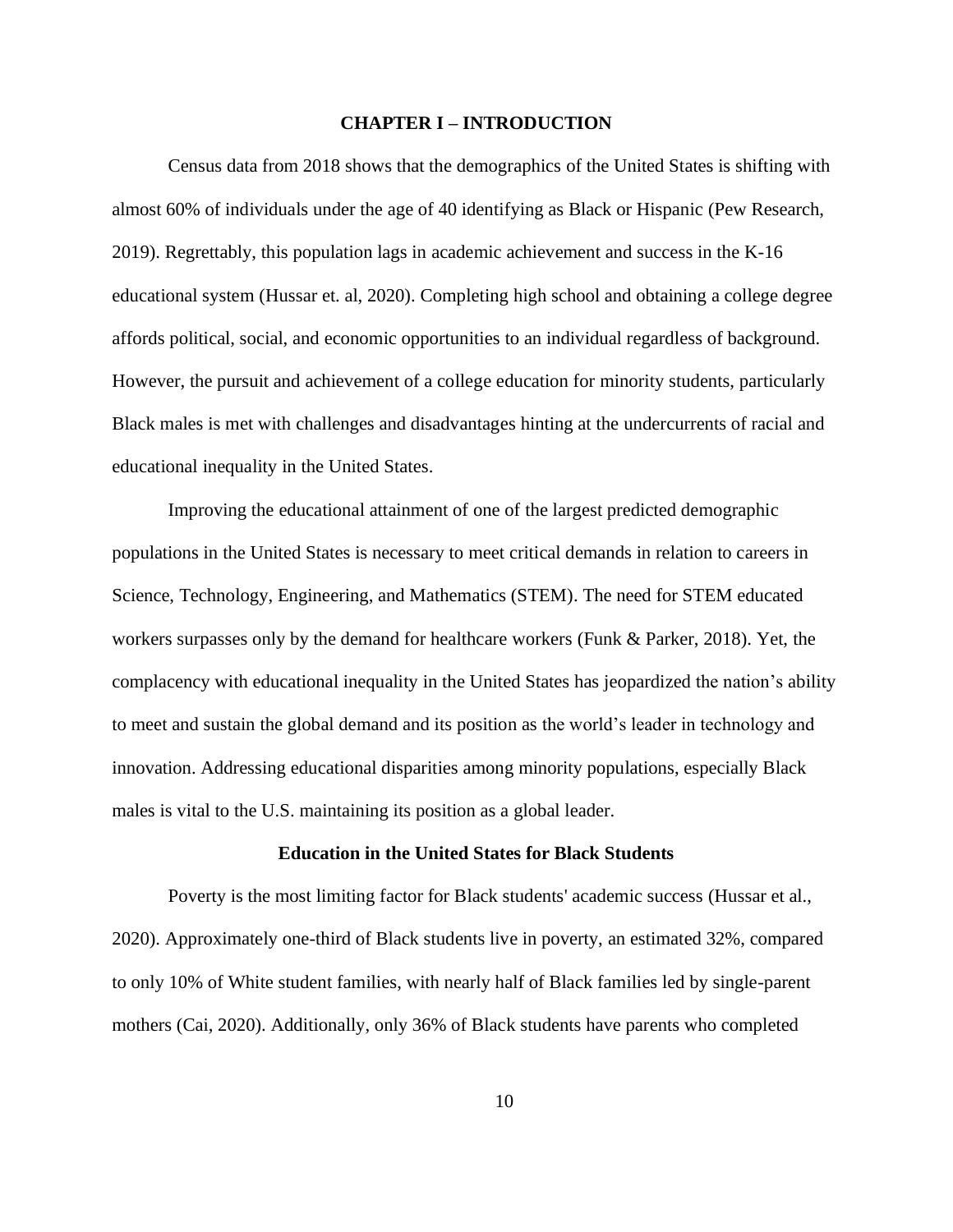bachelor's degree or higher, in contrast, to 69% of Asian students and 53% of White students (Cai, 2020).

The 'achievement gap,' which compares the academic underachievement of Black students and other minorities and their White counterparts, is a direct reflection of poverty. For instance, Black students are inclined to attend schools that lack adequate resources, staffed with novice teachers, and have fewer Black teachers on staff (Hussar et al., 2020). Black students had only a 79% high school graduation rate and less than 50% college graduation rate according to research conducted by Orrock and Clark (2018). The economic gap created by poverty combined with the lack of college educated parents creates a limiting environment for the academic success of Black students (Orrock & Clark, 2018; Simmons, 2019).

Historically Black Colleges and Universities (HBCUs) are educational institutions established to educate Blacks at the end of slavery (Wooten, 2016). A total of 51 institutions are public and 50 are private, non-profit institutions all primarily found in the south and along the east coast. These institutions make up 3% of the total number of four-year non-profit colleges or universities in the United States yet enroll 10% of Black students (McFarland et al., 2018).

The typical student attending an HBCUs is either one or a combination of characteristics such as of low-income, first in the family to attend college and academically unprepared for college due to and inadequate K-12 education (Wooten, 2016). Although the graduation rate for HBCUs is less than 40%, statistics show that 68% of all undergraduate degrees and 16% of graduate degrees, including approximately 5% of doctoral degrees, received by Blacks students were awarded by HBCUs. These statistics emphasize the significant role HBCUs play in the educational landscape (McFarland et al., 2018).

# **Education of Black Males in United States**

<span id="page-12-0"></span>11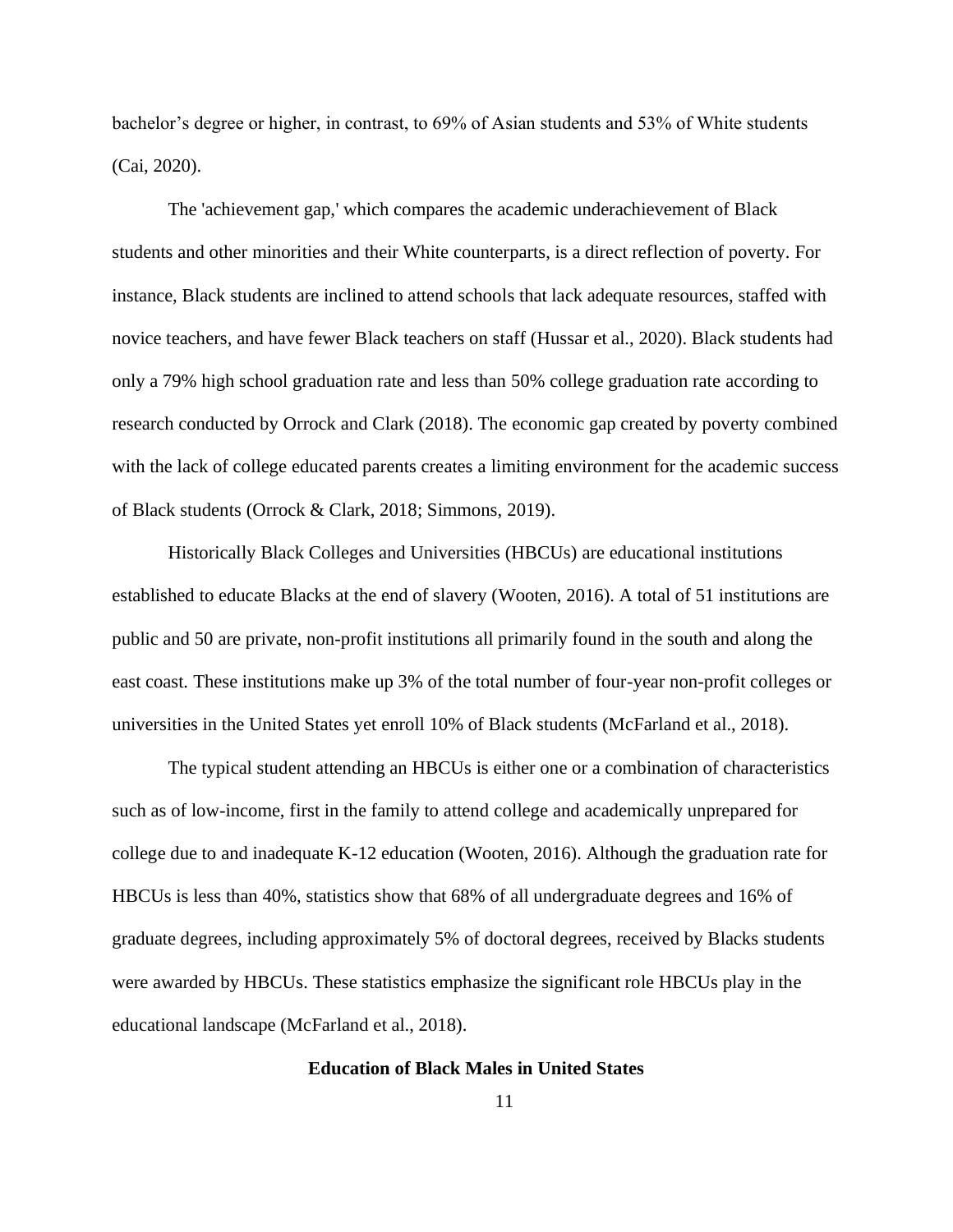Many factors limit Black male academic success. For instance, Black males have a lower college enrollment rate and a higher attrition rate than Black females regardless of the institution type (Hicks, 2012). Since 1976, Black males have consistently attended college at a lower rate than Black females (McFarland et al., 2018). However, Black male college enrollment increased from 25% in 2000 to 33% in 2018, while Black female enrollment remained constant (McFarland et al., 2018).

Despite the gap in enrollment rates, the Black male graduation rate increased from 33.1% to 40% between 2013-2016; although less than half of these students received their degree within six years (Shapiro et. al., 2017). Factors that contribute to the higher degree matriculation time for Black male students include, limited access to gifted programs in K-6 (Goings, 2017), limited access to college prep courses (Goings et.al, 2018) and a K-12 environments with microaggression and high disciplinary actions (Hotchkins, 2016) creating a compound adverse effect.

Though the historic portrayal for Black male students was dismal, current trends in research highlight the academic success of Black males despite challenges (Bailey, 2019; Fries-Britt, 2017; Fries-Britt et al., 2010, Gasman & Spencer, 2012; McArdle, 2019; Ottley, 2018; Ramon & Shi, 2018). Research emphasizes the importance of mentors, the lack of microaggression on the campuses of HBCUs, the teacher-student relationship, and the importance of feeling connected to the campus environment.

# **STEM Education and Black Students**

<span id="page-13-0"></span>Statistics projected that STEM jobs would be in high demand as early as 2014 (Carnevale et al., 2011). Research now shows that the shortage of STEM-educated workers in the United States will have a detrimental effect on the country's economic growth and social influence in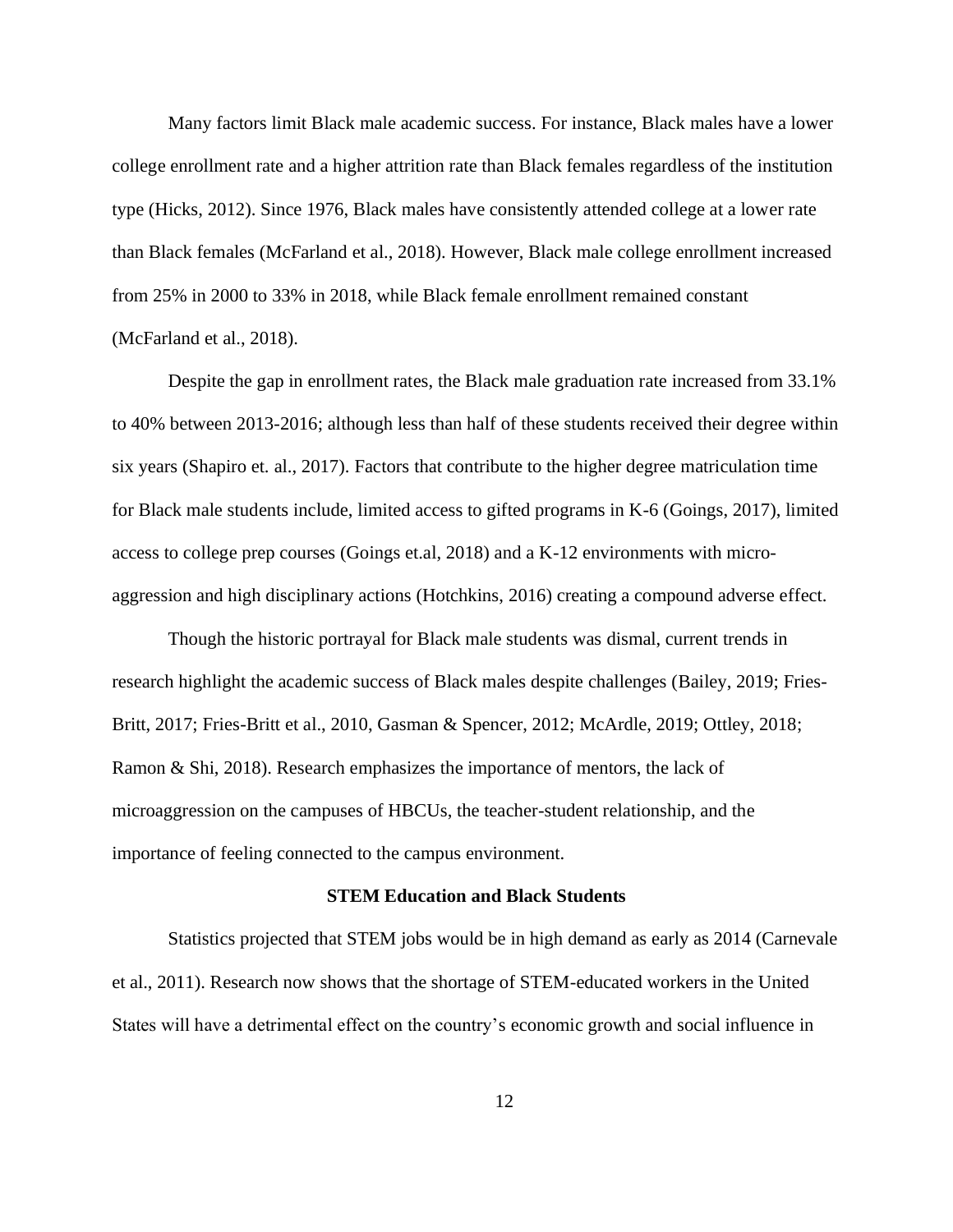the global market (Gasman & Commodore, 2017). A potential solution would be utilizing the exponential growth of minorities to address the critical shortage of stem-educated graduates.

Black students disproportionately earn fewer degrees in STEM than any other ethnic group, consistent with the low overall college enrollment rate (Lancaster & Xu, 2017; McFarland et al., 2018). Blacks in 2010 consisted of 13.6 % of the U.S. population, yet earned less than 10% of STEM undergraduate degrees, with the majority of those earned by females (National Science Foundation [NSF], 2011). In 2010, HBCUs accounted for 19% of the 9% of Black STEM degree holders, indicating that HBCUs are a conduit for increasing Black STEM degree holders (Gasman & Commodore, 2017; McFarland et al., 2018).

# <span id="page-14-0"></span>**Statement of the Problem**

Black student enrollment at HBCUs decreased from 17% to 9% between 1976 and 2010, with no measurable change between 2010 and 2018 (McFarland et al., 2018). Black students attend predominantly white institutions (PWIs), at a higher rate than HBCUs, yet have a lower graduation rate (Reid, 2013). Despite HBCUs higher rate of degree completions, the overall pool of Black students with STEM degrees is still significantly less than other minorities such as Asian students at 17% (Funk & Parker, 2018; Reid, 2011).

The number of Black male students with STEM degrees was 6.1% compared to 10.7% for Black female students (National Science Foundation [NSF] 2011). Further, Wagner (2013) investigated gender at HBCUs in relation to STEM degree graduation rates. The research revealed that had Black men made similar degree attainments as Black women during the 1981 and 2009, there would be an additional one thousand additional Black male Stem degree holders increasing the STEM pipeline by 50%. The NSF has funded research at private and public HBCUs to investigate methods and practices that improve the obtainment of STEM degrees by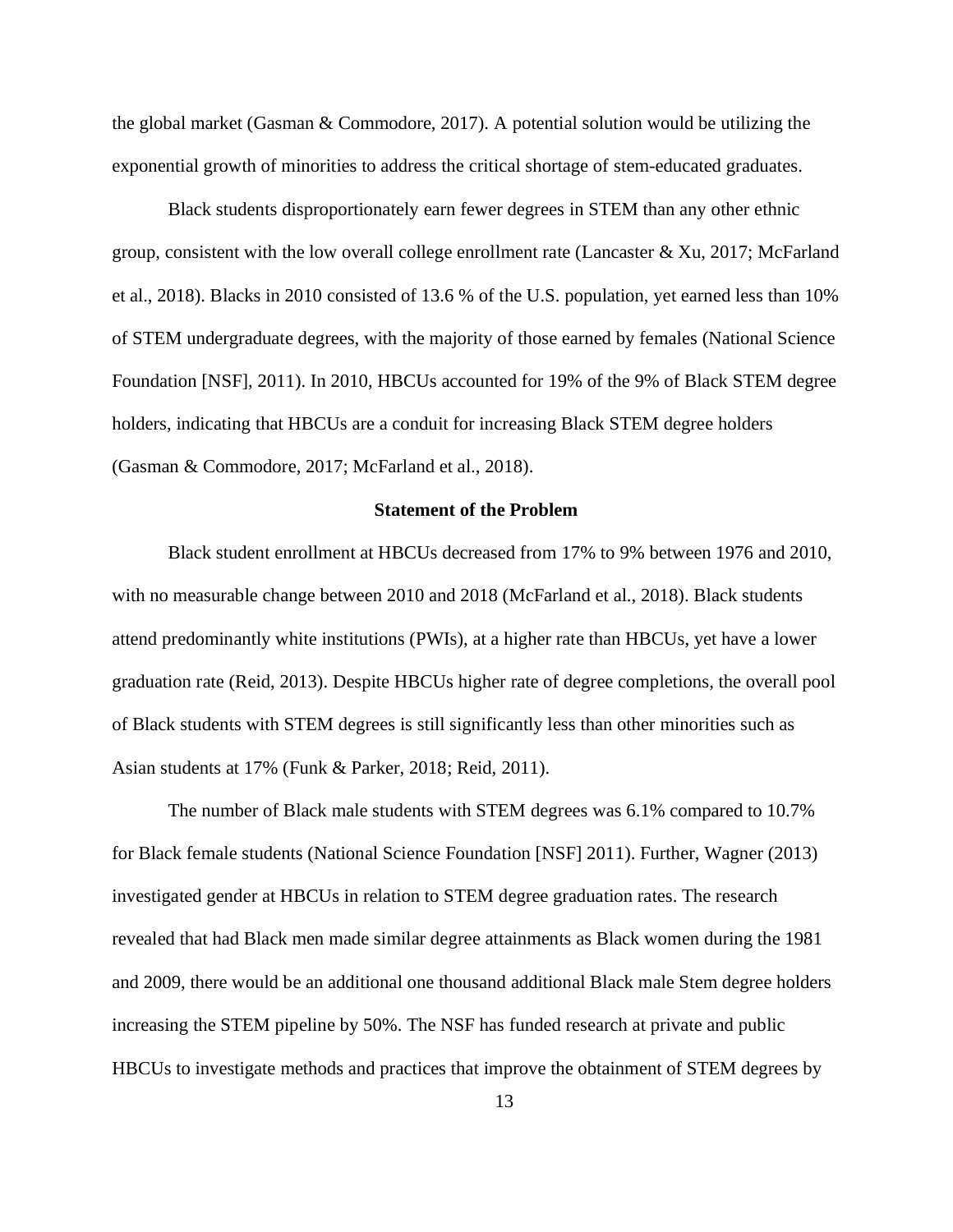Black male (Gasman & Nyugen, 2014; NSF, 2011; Reid, 2011). Determining factors that impact Black male STEM student academic success at HBCUs is essential since HBCUs significantly contribute to overall college educated minorities.

# **Purpose Statement**

<span id="page-15-0"></span>There is a need to address factors associated with the academic achievement and degree completion of Black male STEM students in the various settings of HBCUs. The purpose of this study is to investigate the self-reported attitudes of Black male STEM students towards the academic programs and student support services at a rural HBCU in the South. Specifically, this study explores factors that Black male STEM students associate with their academic success. This research adds to the current body of literature that addresses academic success and challenges of Black males in STEM degree programs and offers recommendations for the retention and attrition for the overall success of Black male students.

#### **Research Questions**

<span id="page-15-1"></span>The study aims to answer the following questions by surveying Black male STEM students at a rural HBCU.

1. To what extent are Black male STEM students aware of and familiar with academic programs and student support services at their institution?

2. What are the Black male STEM students' attitudes towards (utilizing) the academic programs and student support services at their institution?

3. What academic programs and student support services do Black male STEM students desire to be offered at their institution?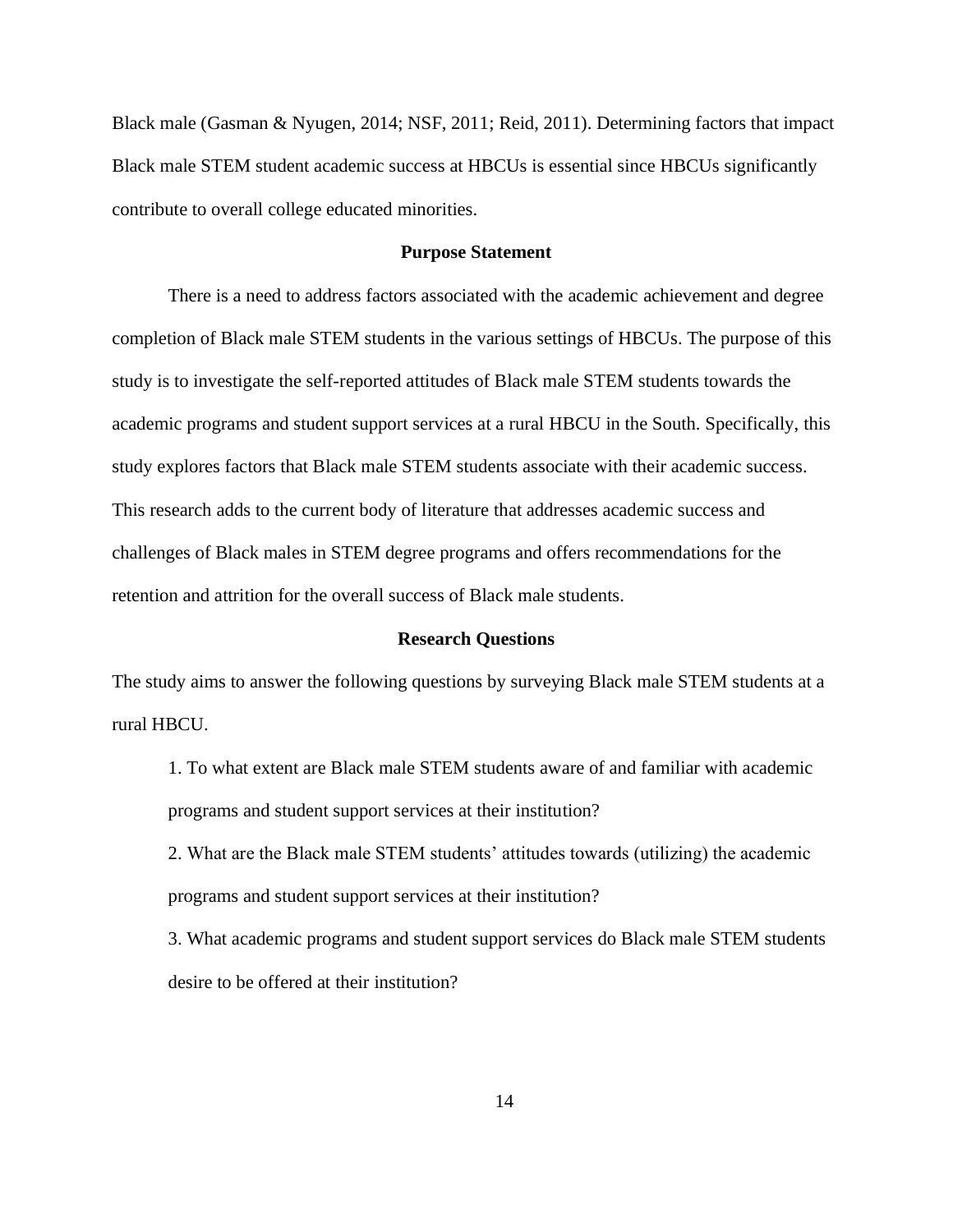# **Significance of the Study**

<span id="page-16-0"></span>This research contributes to the growing body of literature addressing the academic success of Black male students in higher education, specifically within STEM programs at HBCUs. This research aims to add to the discussion about access to and opportunity for the development, removal, or modification of academic programs and student support services directed towards Black male students' academic success and degree completion. Research exists about Black male STEM students at a private HBCU (Gasman & Commodore, 2017), student performance at urban HBCUs (Gasman & Commodore, 2017; Hilton & Bonner, 2017), and at predominantly white institutions (Palmer et al. 2011); however, this study fills the gap in the literature regarding rural HBCUs. The knowledge obtained through this research could be used in the on-campus decision-making process by institutions to remove ineffective programs, add new programs, and design effective recruitment, retention, and attrition initiatives for Black male STEM students. Consequently, providing the insights into what motivated these students to remain and matriculate through to degree completion. The fundamental significance of this research aimed to assist institutions in exploring innovative strategies to support the larger Black male populations academic achievement.

### **Definition of Terms**

<span id="page-16-1"></span>*Academic Achievement*. Measured scholastic success through disciplined study (APA Dictionary of Psychology, n.d.).

*Academic Isolation*. "The lack of a meaningful connection between individuals in the same class or institution" (Tinto, 1993, p. 50).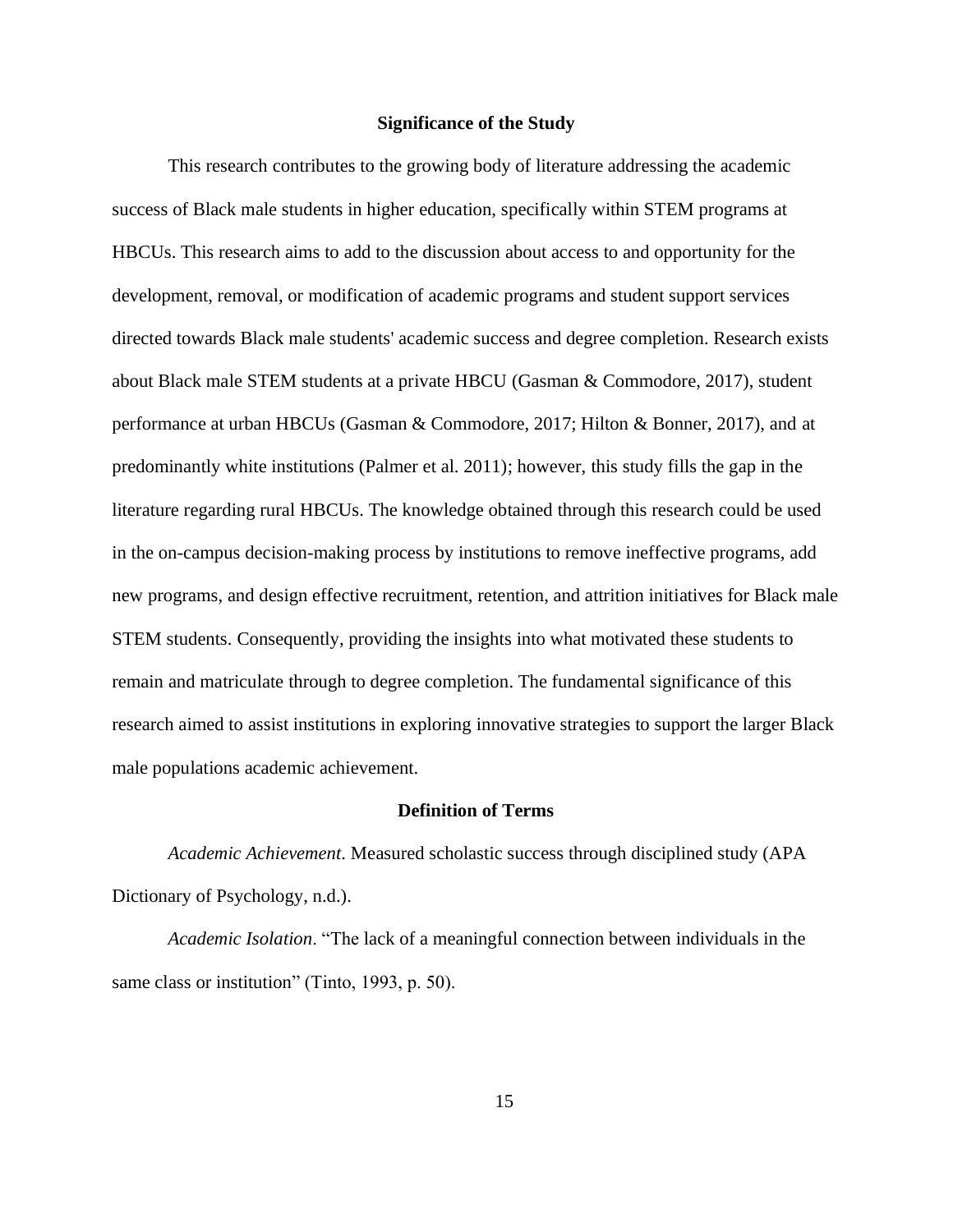*Critical Race Theory (CRT)*. A method of examining the impact of structural racism on education and other institutions to find solutions that lead to changes that lead to social and economic justice (McCoy & Rodricks, 2015)

*Historically Black College or University (HBCU)*. An educational institution founded before 1964 whose main purpose is to educate Blacks (U.S. Department of Education, 2015). *Mentor*. A person who helps students achieve social and academic success in along their academic journey (Brown, 2013).

*Mentoring.* A formal or informal process where the individuals who have knowledge and experiences give support to those who are less experienced and assists with their development (Brown, 2013).

*STEM*. No universally agreed-upon definition. The workers use their knowledge in the field of science, technology, engineering, or math for the purpose of solving problems (Bureau of Labor Statistics, 2017).

#### **Assumptions**

<span id="page-17-0"></span>Assumptions for this research are defined as suppositions that are accepted without proof. The first assumption underlying this study is that the researcher recruited participants who were willing to share rich and comprehensive insights into their attitudes, experiences, and needs as they relate to the research questions examined. The second assumption is that the recruited volunteers provided truthful and honest responses to the survey questions, thus openly sharing their challenges and attitudes.

#### **Delimitations**

<span id="page-17-1"></span> Delimitations define the parameters of this research study. The research setting for this study was limited to one institution in the South, thus limiting the generalizability to other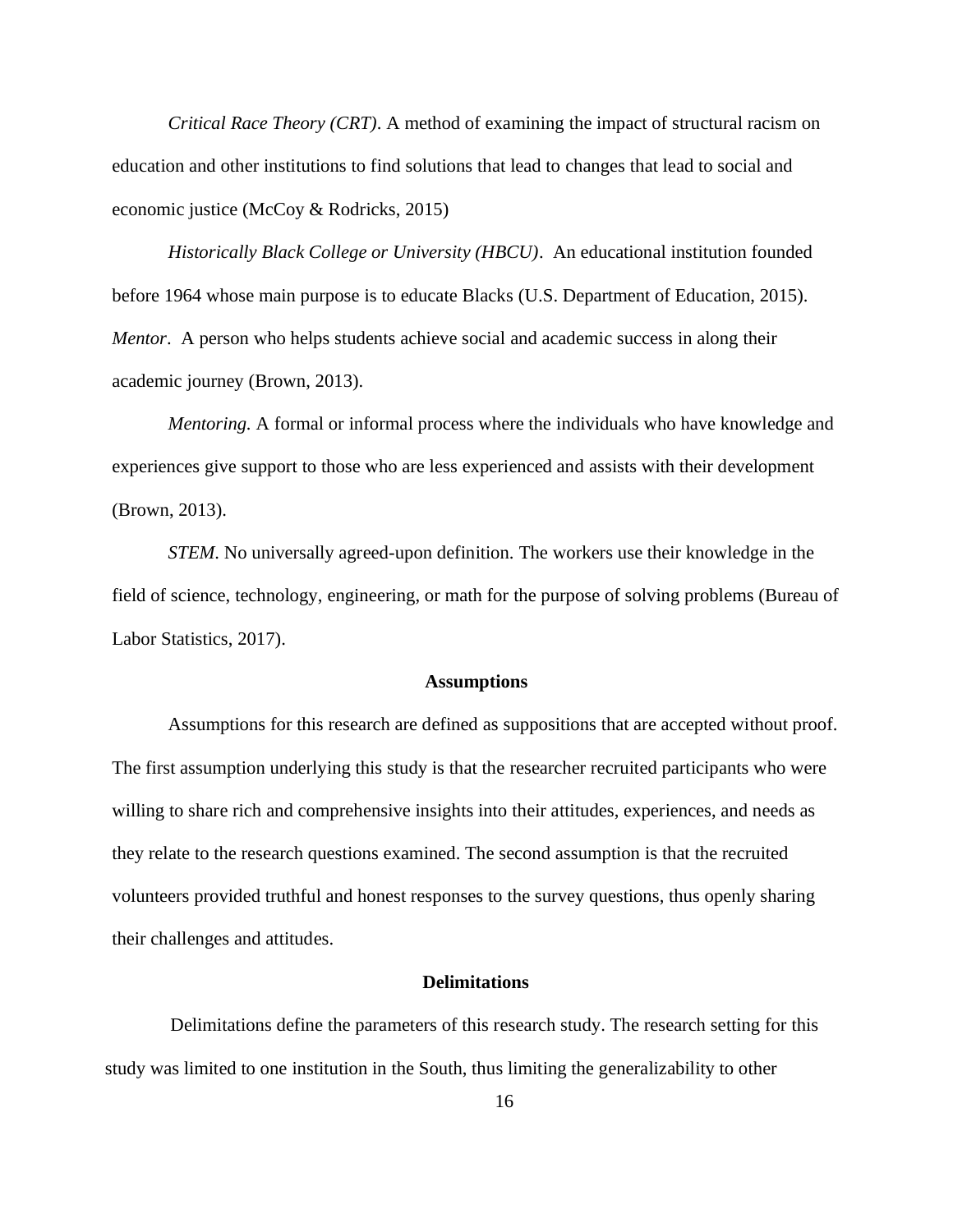HBCUs of varied sizes and locations. Additionally, only currently enrolled Black male STEM students were recruited as volunteers. The selected institution where this study took place also enrolls male students of other races and majors, as well as female STEM students, but given the research questions examined, they were not the focus of this research.

#### **Summary**

<span id="page-18-0"></span>The study was organized to include five chapters to provide quantitative research of the Black male STEM students' awareness and attitudes of the academic programs and student support services available to them at their institution. Chapter One provided the background, problem statement, research questions, the significance of the study, delimitations, limitations, definitions of terms, and overview of the study. Chapter Two presents the review of the contemporary literature and includes the scholarship that guided and framed this research.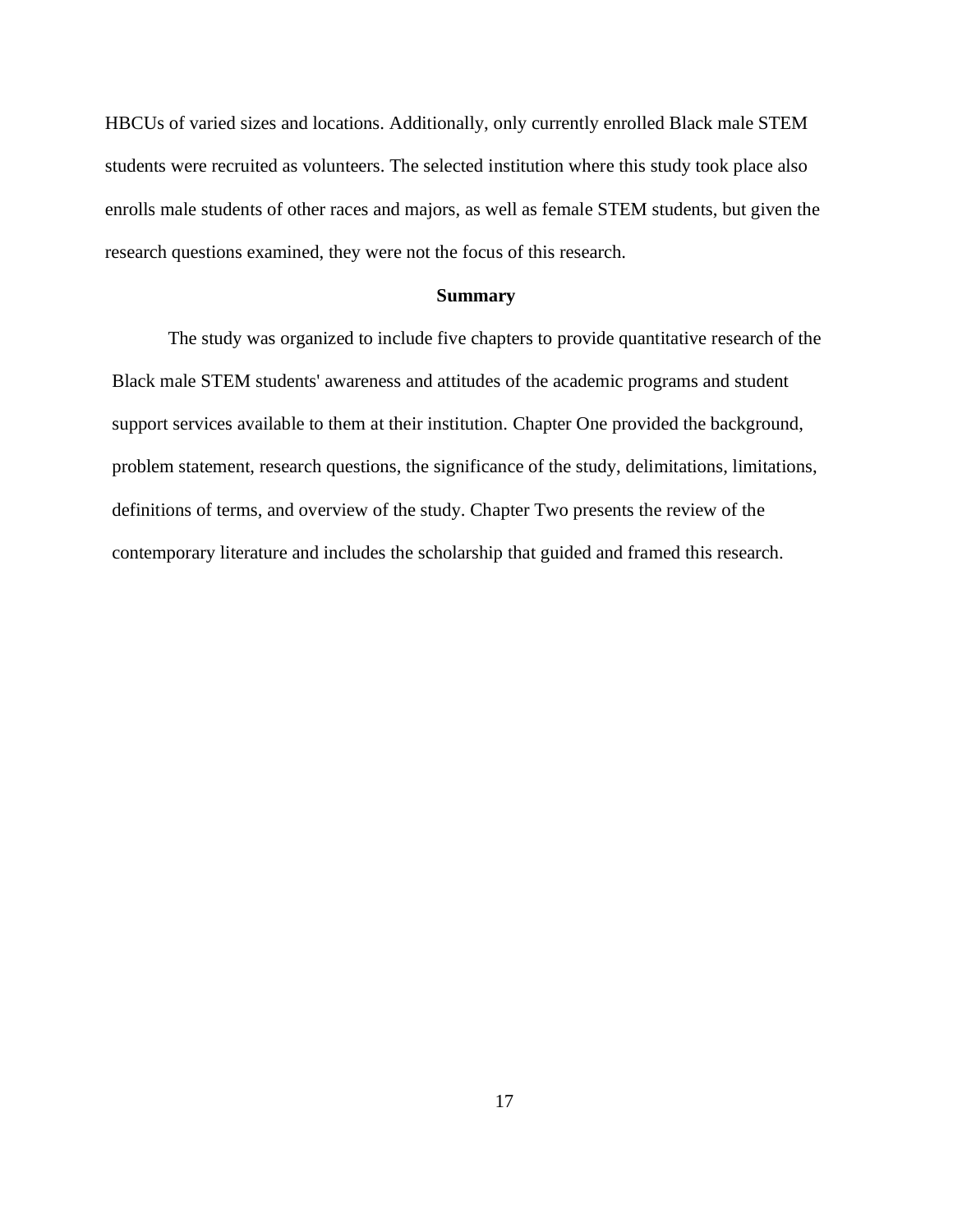#### **CHAPTER II – LITERATURE REVIEW**

#### **History of Higher Education for Blacks**

<span id="page-19-1"></span><span id="page-19-0"></span>Institutions that educated Blacks established before 1964 are designated as Historically Black Colleges and Universities (Morgan, 2008). Before the Civil War, formal education of Blacks was nearly non-existent. The Act detailed how the passage of the Morrill Land Grant Acts of 1862 allowed states to sell public lands or land scrip, with the proceeds from these transactions going to establish and maintain at least one state college specifically for the education of Blacks. It also indicated that this paved the way for public institutions of higher education to direct attention towards non-traditional fields such as the agricultural, military, and mechanical arts. The adoption of a second Morrill Act in 1890 exposed Blacks to more educational and academic opportunities. This act helped create 17 Black state-supported institutions, which joined other private HBCU institutions. The consequences of the Morrill Act legalized the segregation of Black and Predominantly White Public Institutions (PWIs) and emphasized a curriculum that focused on mechanics, agriculture, and industrial arts. Although these vocational education opportunities were attractive to many Black students, many of the majority Whites advocated that Blacks had less intellectual capability than Whites. They were creating the belief that Black students should receive a "separate and lower-caliber education" (Harper et al., 2009, p. 395).

Wooten (2016) described how HBCUs funded by the Morrill Acts operated with less funding translating into poorly trained faculty and inadequate infrastructure. The combination of private and public-funded universities, nevertheless, produced more than 3,000 educated Blacks. The *Plessy v. Ferguson* court case of 1896 further rooted the existing belief that segregation of Blacks and Whites in education was legal if facilities were equal. However, public HBCU's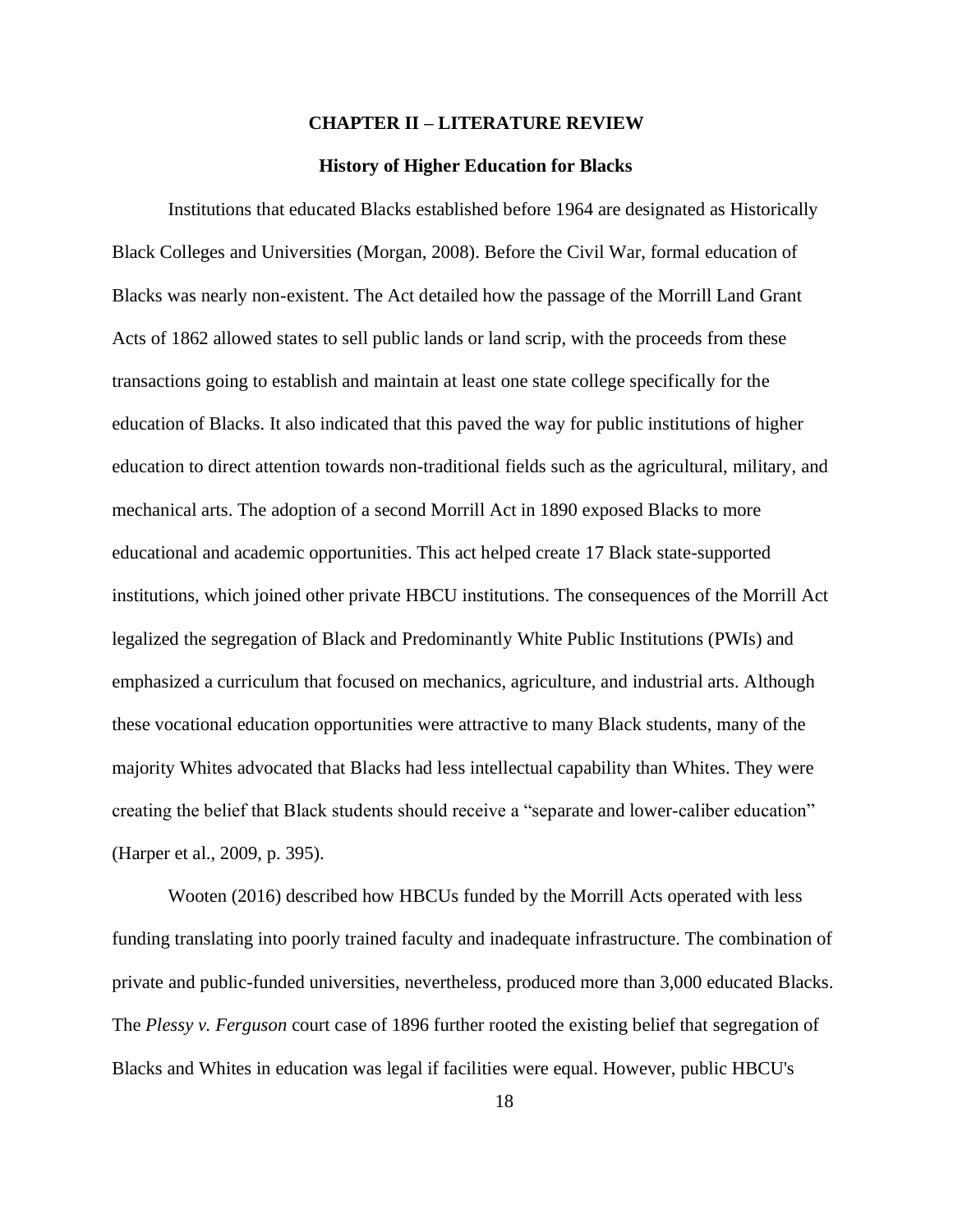remained disproportionally funded. The combination of the 1954 *Brown v. Board of Education of Topeka, KS* and 1964 Civil Rights Act brought new opportunities for Blacks in politics and education, stimulating the desegregation of PWIs and the unintentional labeling of HBCUs as impediments to desegregation.

# <span id="page-20-0"></span>**HBCU Education Framework**

The desegregation of PWIs improved educational access for Black students. Unfortunately, with the opportunity to attend PWI's, enrollment at HBCUs decreased dramatically from 90% of all Black students in the 1950' to 17.2% in the early 1990s (Hurtado et al., 2012). Additionally, many HBCUs initiated recruitment of White students, though no demographic exclusion policy existed. Statistics indicate that PWIs currently enroll more than 75% of black students (Palmer et al., 2013).

Black students who choose to enroll at PWIs face social challenges in addition to academic challenges (Lancaster  $\&$  Xu, 2017). Black students at PWIs often question their academic performance, self-worth, and identity, in comparison to their White counterparts, unlike students at HBCUs. Black students report feelings of isolation, feeling out of place, and stereotyped as less competent (Perna et al., 2009). Some students encounter the presence of a challenging racial climate with faculty and students or a micro-aggressive climate (Palmer et al., 2011) subsequently resulting in a higher attrition rate of Blacks students than White students at PWIs.

HBCUs are only 3% of the higher education landscape yet, still carry the burden of justifying their existence while carrying the responsibility of educating Blacks at a disproportional rate (Brown, 2013). According to his research, HBCU's are suppliers of social capital providing knowledge content with a proven record of accomplishment that provides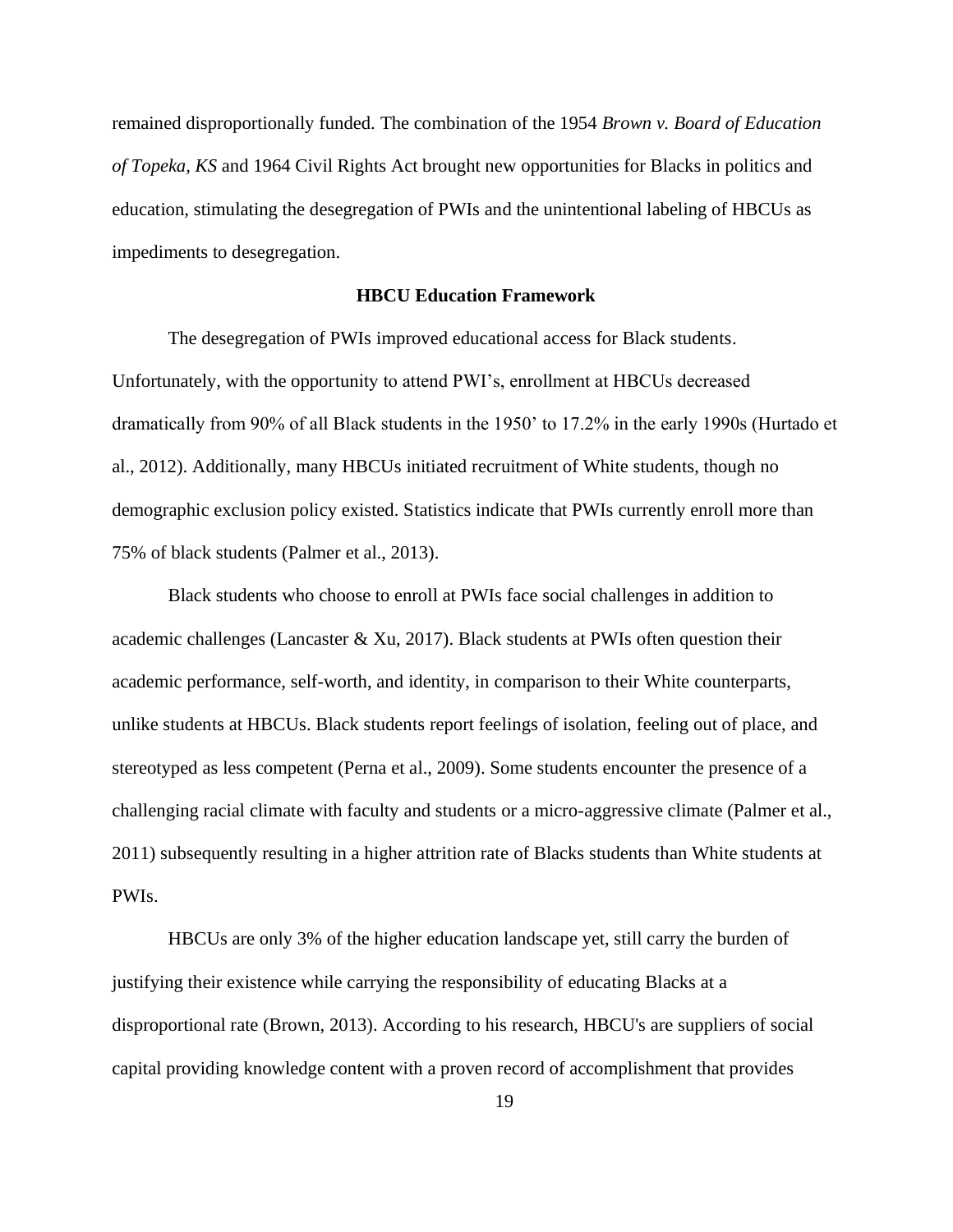individuals with skills for social and economic empowerment. Data from the 2011 National Center for Education Statistics corroborate that approximately 20% of Black students earn their undergraduate degree from an HBCU. These institutions graduate more than one-third of undergraduate degrees in mathematics and two-fifths of degrees in science a feat worth noting when considering many of the limitation of enrolled students (U.S. Department of Education, 2014).

HBCUs provide a diverse and inclusive community with a network consisting of academic and emotional support and a sense of family many students need (Hicks, 2012; Mallory, 2019; Palmer et al., 2010). An environment known for educating and creating opportunities for Blacks to obtain a sense of culture while achieving academic excellence. As a result, HBCUs are responsible for 85% of Black doctors, 80% of judges, and 75% of Black PhDs. Students that attend HBCUs were identified as more inclined to continue their educational pathway to terminal degrees (Gasman & Nguyen, 2014). Thus, HBCUs serve as feeder schools to professional and graduate opportunities.

Arroyo and Gasman (2014) developed an institution-focused, non-Eurocentric, theoretical framework highlighting Black college success. This research was a synthesis of relevant empirical data on how HBCUs have contributed to Black student success—leading to an original model that may be adaptable by all institution types. Components of the framework enable stakeholders to debate and collaborate on ideas of institutional expansion and reform to foster Black student academic success.

Accessibility and affordability were key components of the framework. HBCUs have a diverse population of applicants, and they educate students at a lower cost than average. These facts are important because 70% of HBCU students are considered low-income, with 85% of all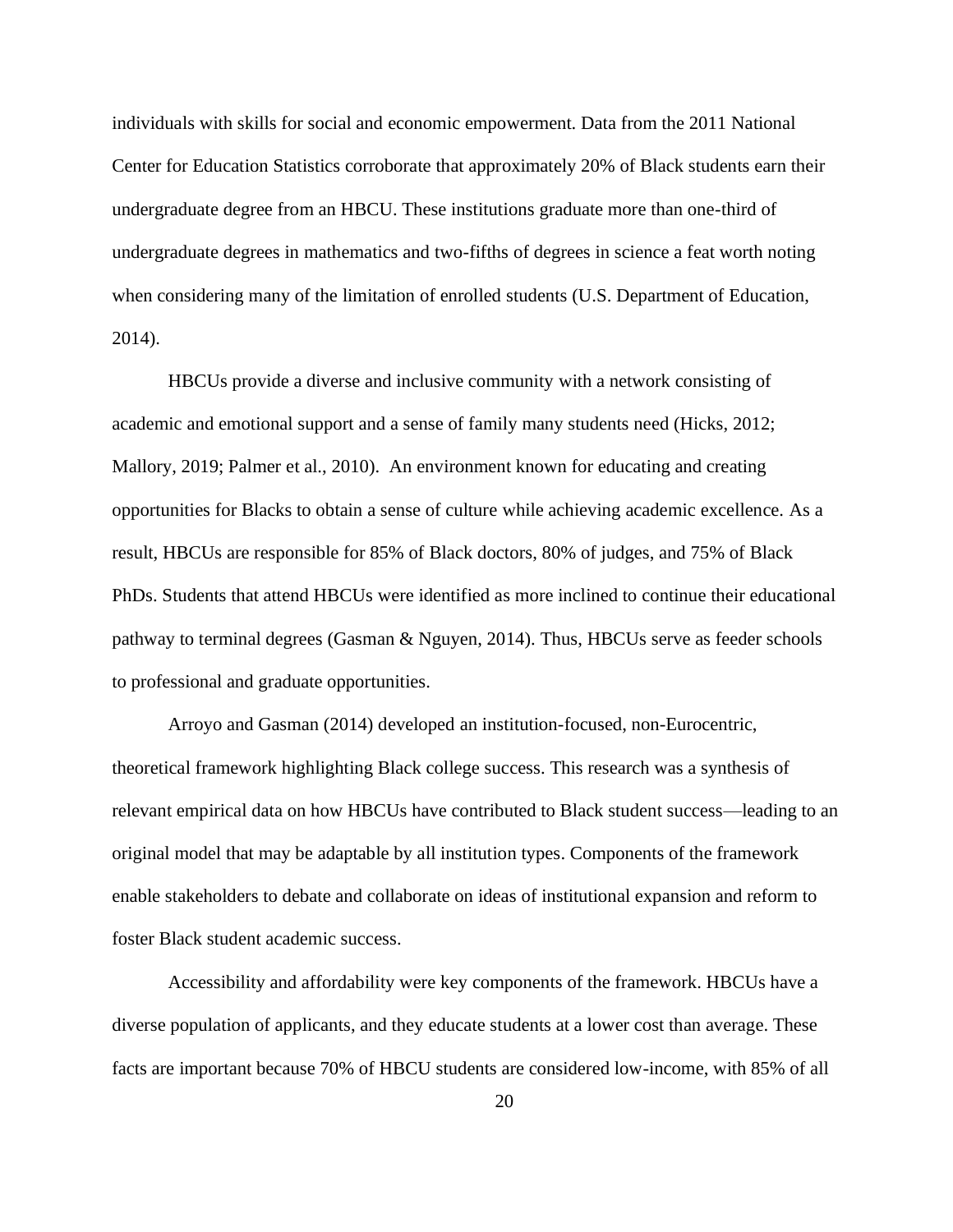public HBCU students qualifying for some form of aid (Ashley et al., 2009). Academically HBCUs have a flexible and open admission policy, though more recently, some HBCUs have altered the criteria slightly. Greater access to education is necessary if Black students are to attend.

The framework highlighted the interaction of academic achievement and social connectivity on the formation and development of student identity in a nurturing environment. Among the studies reviewed, no research found a negative achievement effect from attending an HBCU. HBCUs facilitate the development of leadership skills, encourage high student aspirations, better preparing students for graduate school, and the likelihood of entering a professional occupation (Baker, 2013; Kim, 2014). The cultivation of a set of traditional black morals, principles, and norms combined with leadership skill aid in the development of a person of noble character and competency. This framework reveals how all factors intertwine in to a holistic and supportive environment that improves Black student success.

Simms (2014) reviewed the educational outcomes at HBCUs to investigate if these universities were eclectic or cohesive due to their educational production of Black students. This study suggested that HBCUs are interconnected and distinct from other institutional groups strictly based on institutional outcomes (i.e., STEM, GPA, and degree attainment). Capitalizing on the distinctiveness of HBCUs is essential for policymakers and researchers when considering that HBCUs are in jeopardy from factors such as the statutory restrictions that prevent the creation of new institutions, deficient fiscal budgets, and competition from online not for profit universities. Preservation of these educational mammoths while other institutions are developed, is pivotal in shaping the diversity of America's workforce.

21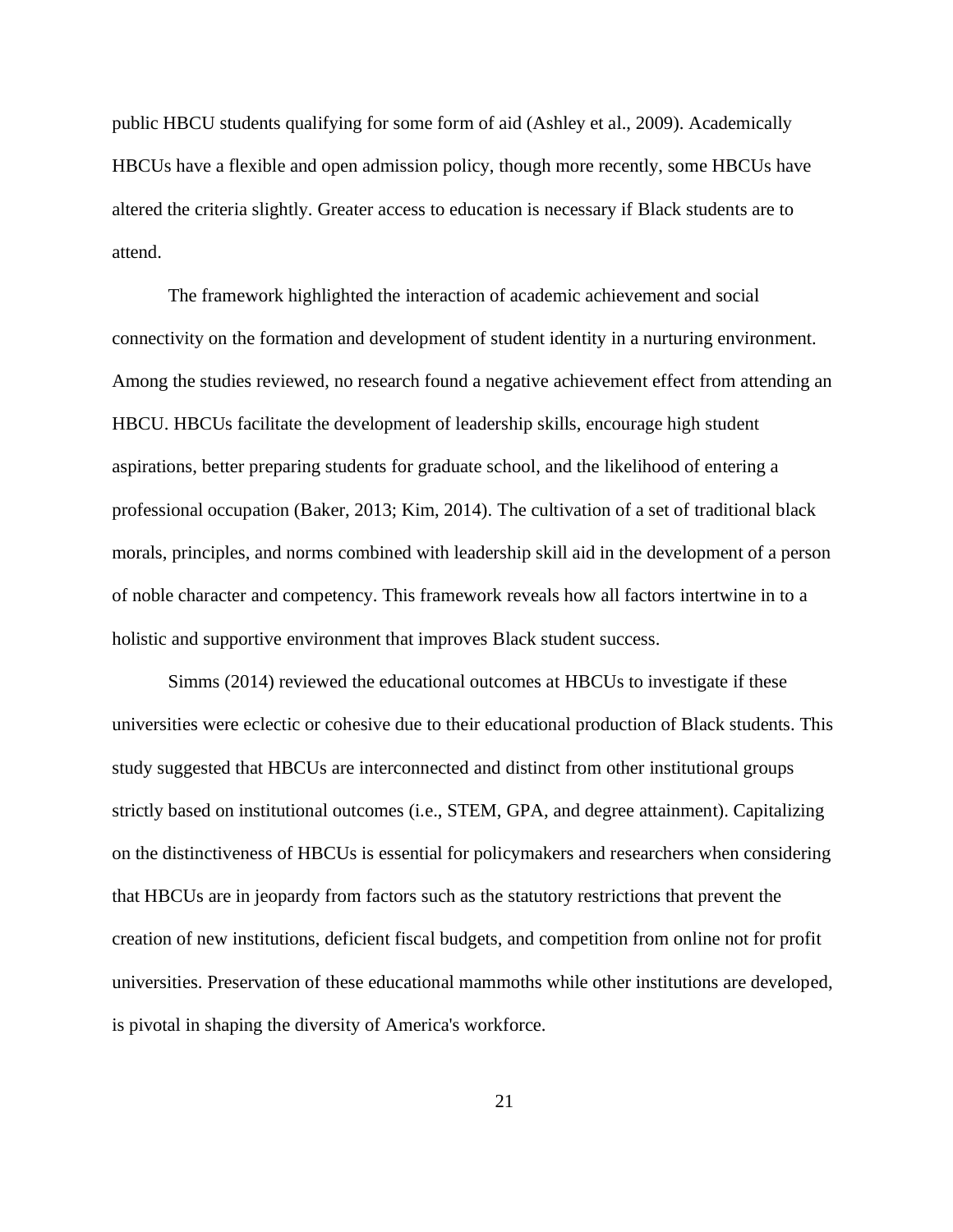#### **Blacks Students in STEM**

<span id="page-23-0"></span>The small number of Blacks in STEM disciplines has been extensively documented **(**NSF, 2011; Palmer et al., 2011). According to NCES (2018), Black students account for approximately only 12% of awarded STEM degrees. A disproportionate number of Black students lack access to college preparatory course work, decreasing the preparedness for STEM fields. Those that remain often take over four years to complete degree requirements (Eagan et al., 2011). Approximately 20% of Black students enter 4-year STEM degree, yet only 6% earn their degree; contrasted by 23% of white students with the same intent and a 66.3%-degree completion rate (NSF, 2011).

Black student success in STEM at HBCUs has been extensively documented (Gasman & Nguyen, 2014; Lancaster & Xu, 2017; Palmer et al., 2011). HBCUs create an environment that celebrates participation and accomplishment (Gasman & Nguyen, 2014). Research conducted by Gasmen et al. (2017) indicated that Universities such as Morehouse and Xavier University have national reputations of being highly STEM-focused. Black students who desired to pursue a degree in STEM fields revered these schools as offering a culture of success and support promoting self-confidence and retention.

 HBCUs award 40% of natural and physical science degrees and 60% of engineering degrees to Black students (Hussar et al., 2020). Research conducted by Sims (2011) corroborated the existing evidence indicating STEM fields as an HBCU hallmark. The study revealed that more than 18% of HBCU students in a national representative sample majored in STEM. They concluded that HBCUs have a higher concentration of STEM majors even compared with other institutions. According to NSF (2011), Black females earned 66% of total STEM degrees than 34% for Black males. More recent data indicated that Black females earned more academic

22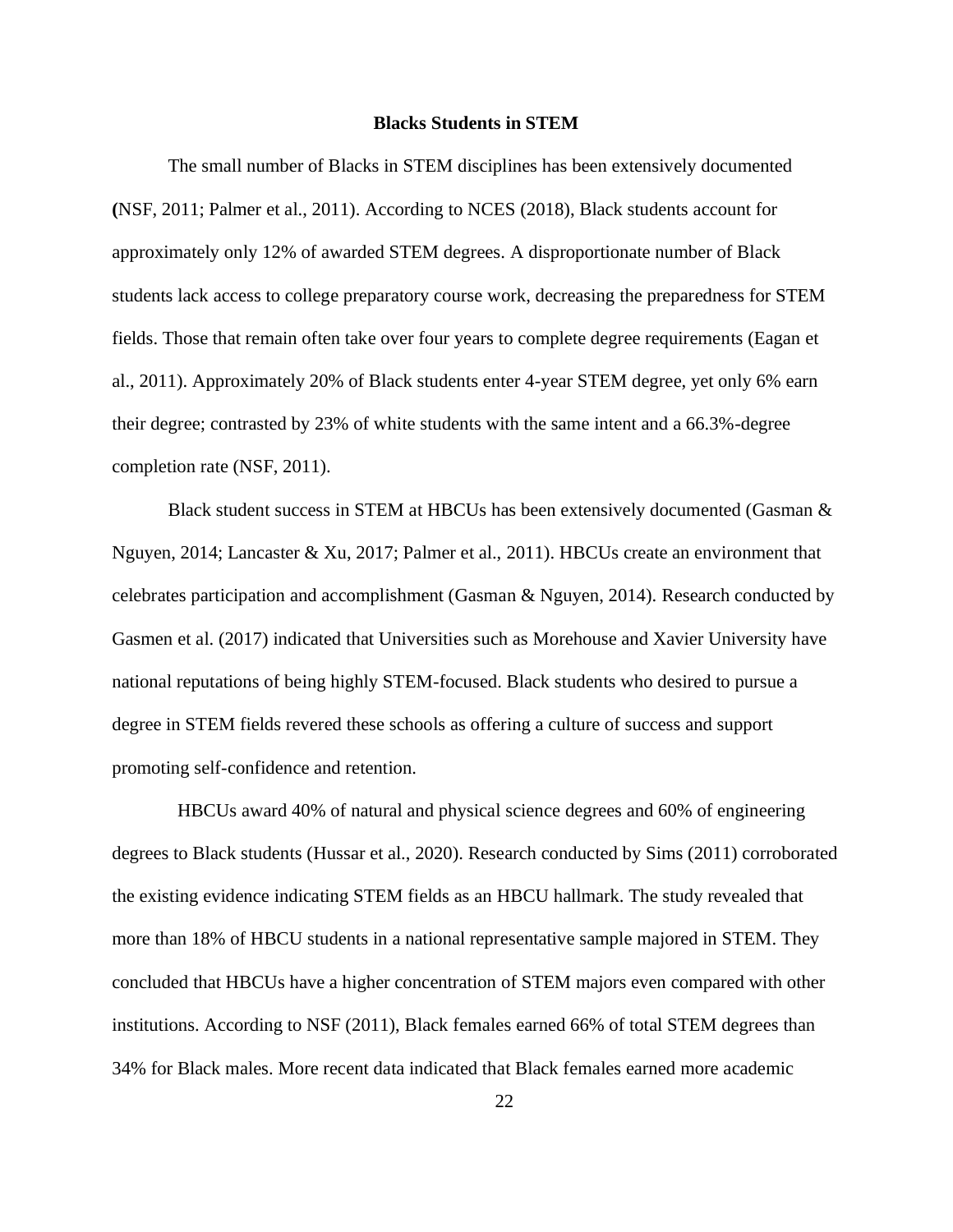degrees during the 2016-2017 academic year than any other demographic (NCES, 2018). A recent study investigating high achieving Black females in STEM indicated that HBCU's are the leading producers of Black college graduates. A national retention problem of Black males continues, thus creating inequities for the Black women who continue to exceed Black males academically (Jones, 2020).

# <span id="page-24-0"></span>**Black Male Students in STEM**

Prior research documented the poor academic performance of Black male students from kindergarten to college (Orrock & Clark, 2018; Palmer, 2011; Shapiro et al., 2017; Simmons, 2019). Studies have shown that students from low-income and single-parent homes were more likely to drop out or never attend an institution of higher learning at a rate of 46% less in comparison with students who came from different backgrounds and conditions (U.S. Department of Education, 2015). There is also a correlation between Black males who perform poorly in school and the penal system (The Quality Education for Minorities [QEM], 2010). Gofman (2009) indicated that one out of three black males will spend time either incarcerated, on probation, or under some jurisdiction of the penal system. Circumstances such as dropout rates, poverty, legal and illegal residential segregation, violent neighborhoods, and high incarceration rates are unfortunate scenarios for Black men (Gasman et al., 2017).

A report generated from QEM Network (2010), African American Males in STEM workshop, generated a list of factors that contribute to the underrepresentation of Black males in STEM. The factors included the lack of STEM exposure in K-12; the lack of STEM role models/mentors in K-graduate school, peer pressure to not excel in academics, a fear of math and inadequate math skills, the desire to work over attending school, early academic failure resulting in grade repeating, low expectation from teachers along the educational pipeline and inadequate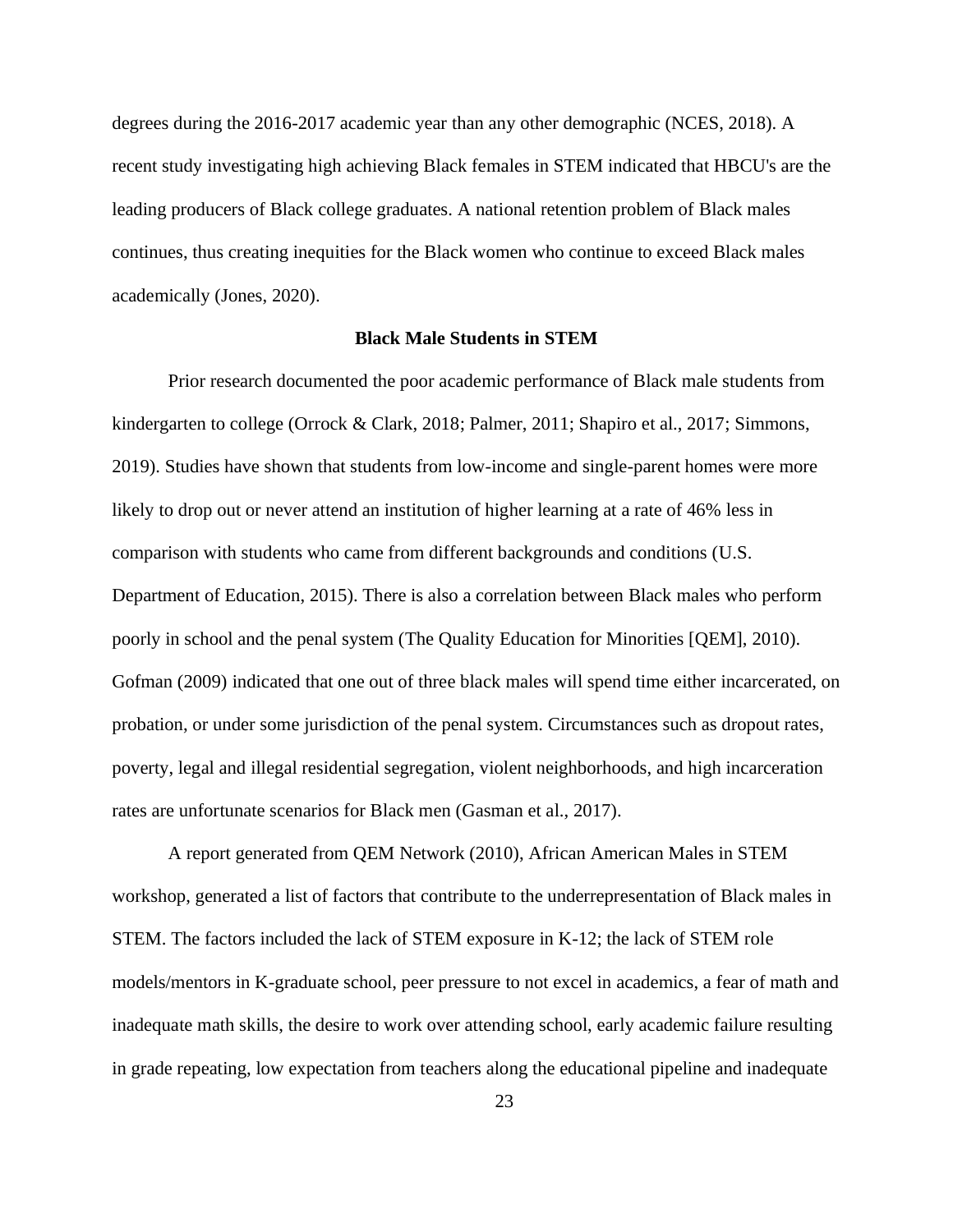financial resources to attend college. The report also indicated that a disproportionate number of Black males are in special education, alternative schools, or remedial classrooms. Additionally, Black males are being disproportionately diagnosed as mentally retarded, having learning disabilities, and having severe emotional disturbances. This narrative is dismal and an accurate indication of the need for an intervention to improve the educational pathways of Black males.

More recent research has shifted to offering a narrative about the academic success of Black male students at HBCUs. This recent shift is necessary to address statistics that indicate that Blacks with no education have an unemployment rate of 10.9%, which is three times higher than those who earn an undergraduate degree (Bureau of Labor, 2018). This highlights the socioeconomic relationship to improving the academic success and retention of Black male students.

Although, Black male enrollment in higher education remains at or near the same rate as in 1976, which was meager of 4.5% additional data indicate that Black males are attending HBCUs less frequently than in the past, choosing to attend PWI's (Scott et al., 2013). Thus, HBCUs must contend with recruitment as well as retention and attrition of male students.

Gasman et al. (2017) investigated Black male STEM students attending Morehouse College. This qualitative study revealed three themes: brotherhood, an expanded role of faculty, and lab-based education as the key to academic success. The school also described a network of peers that inspired and encouraged academic excellence within students providing a level of accountability. This university has a unique demographic population of being all Black males. This fact alone creates a tone of a same-race support system contradicting the narrative of deficiency in Black males. The presence of committed faculty who support students both inside and outside the classroom was pivotal. The study indicated that the faculty provided more focused attention and offered students an orderly path to scholarly and professional paths

24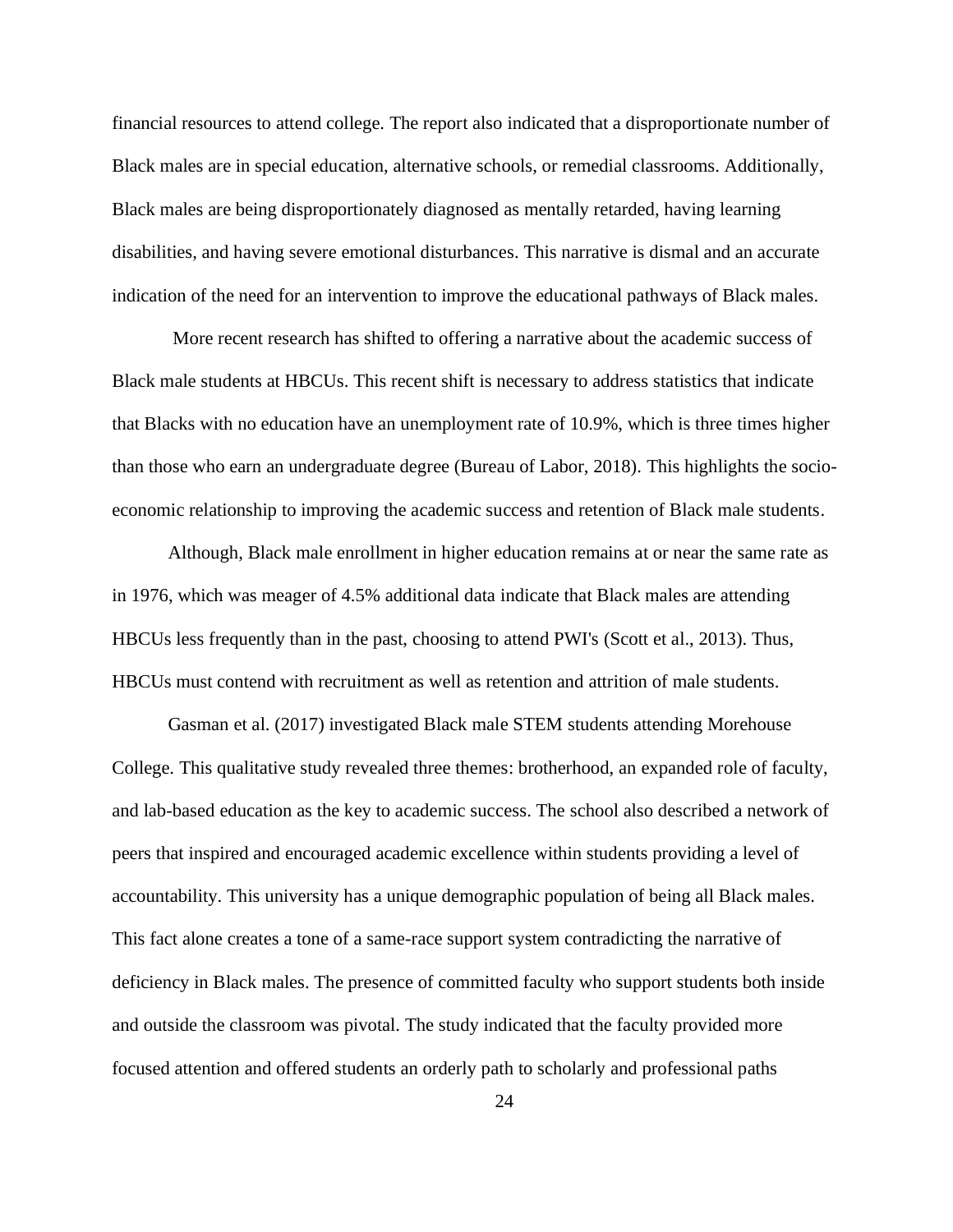because they were tangible examples of STEM success. Lastly, a structured program exposing the student to research has positively influenced student learning and exposed the path to earning a STEM degree. High expectations are communicated immediately upon arrival to students, and the inadequacies are not considered.

Trawick et al. (2020) examined the "Dream to Teach Program" at Morehouse University. This research emphasized the disparity between Black students and Black teachers, specifically that only 2% of all teachers are Black males. The study also revealed that 88% of Black male students remained in STEM through college, and 62% remained committed to becoming an educator. Though the sample size was limited, preventing an evaluation of the program's full benefits, the retention rate of Black males in STEM was higher than the national average (Estrada et al., 2016). The high retention rate resulted from early intervention through one-onone mentoring beginning in the last year of high school and throughout college improved the retention of the students who were less academically prepared. Again, reinforcing the need for peers, accountability, and a supportive community for the academic success of Black males in STEM. Similarly, Strayhorn (2017) investigated the academic achievement of Black male STEM students at urban public universities and support and found the same recurrent theme of the importance of a support system, similar backgrounds, and improving academic readiness were pivotal to student success.

HBCUs have the ability and the mechanism in place to produce Black males STEM graduates. Methods of recruiting Black male students highlighting the factors that improve degree attainment and graduation rates need to utilize. Implementing preventative measures must occur swiftly because most of these institutions are primarily tuition-driven with only nominal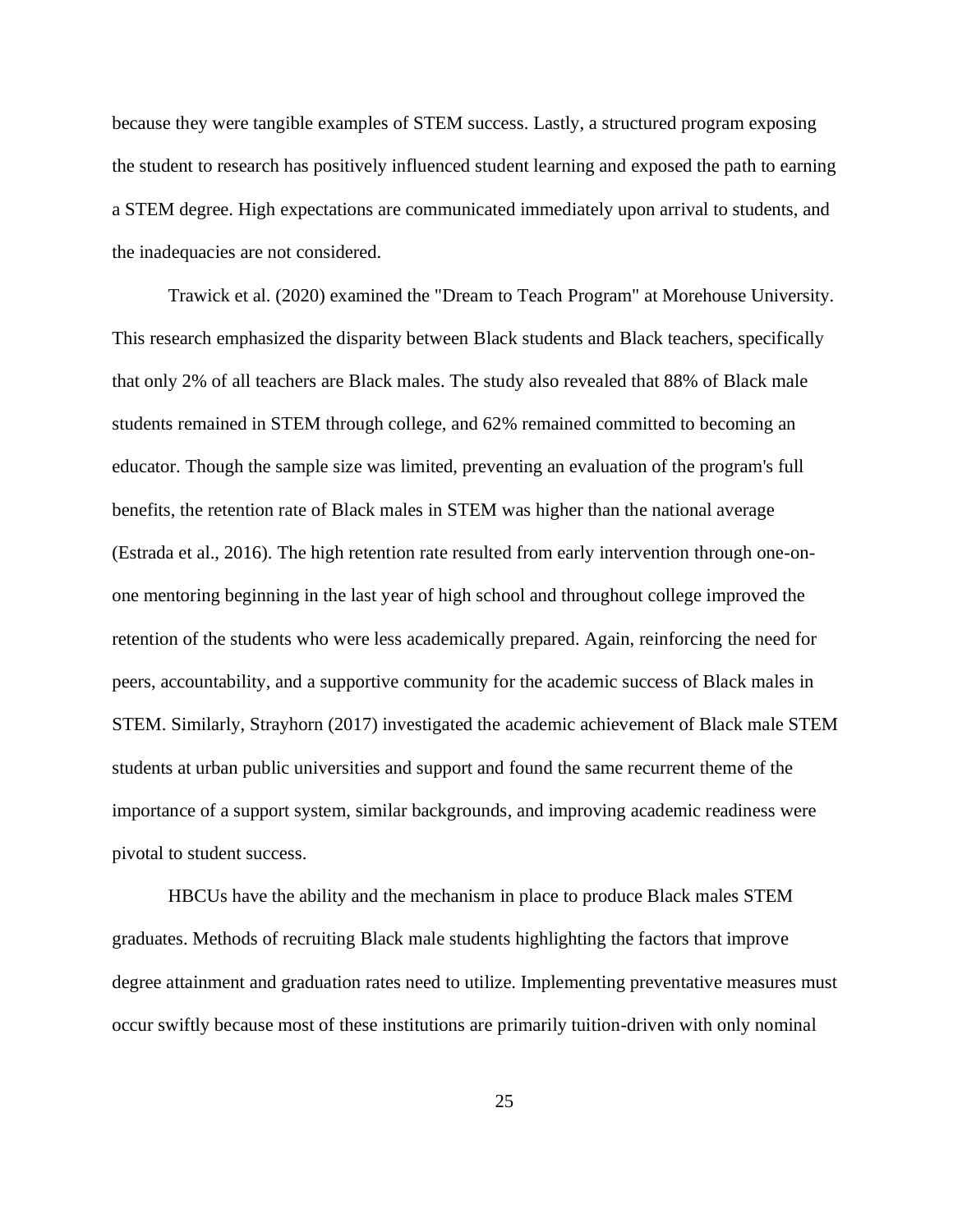endowments. Combining previously mentioned factors could result in closing these universities and a possible reduction in the educated workforce.

Science and technology jobs projections indicate an increase by 10% within the next five to ten years (Bureau of Labor Statistics, 2018). Additionally, the United States has fallen to second place behind China in STEM degree attainment (NSF, 2020). Though the United States is among the top global producers of research and development intensive industry output and publications, its global share has declined because of China's fast growth. Although the U.S. continues to lead the world in research and development and science and technology, their share of the global market is decreasing. Other nations such as China and other developed European countries expand their human capital infrastructure to sustain and compete in a knowledgeoriented economy (NSF, 2020), thus, reducing the role of the United States and eliminating their dominance.

Minorities are the largest growing population in America, and a diversified workforce is needed to compete globally. Businesses that embrace the nation's evolving demographics will have the ability to reap the economic benefits of an inclusive workforce. Companies that recruit Black and other minority graduates position themselves to compete globally by employing people with different backgrounds, skills, experiences, and cultures that make them easier to adapt to change. Therefore, a diverse workforce is essential to nurturing a strong economy built for the present and the future.

Admission forecast for a continual decrease in enrollment at all two- and four-year institution all demographics through 2028 (U.S. Department of Education, 2015). With these projections, recruitment and retention of students is a critical concern at all institutions and is a top priority for university presidents. HBCUs must expand existing knowledge to identify and

26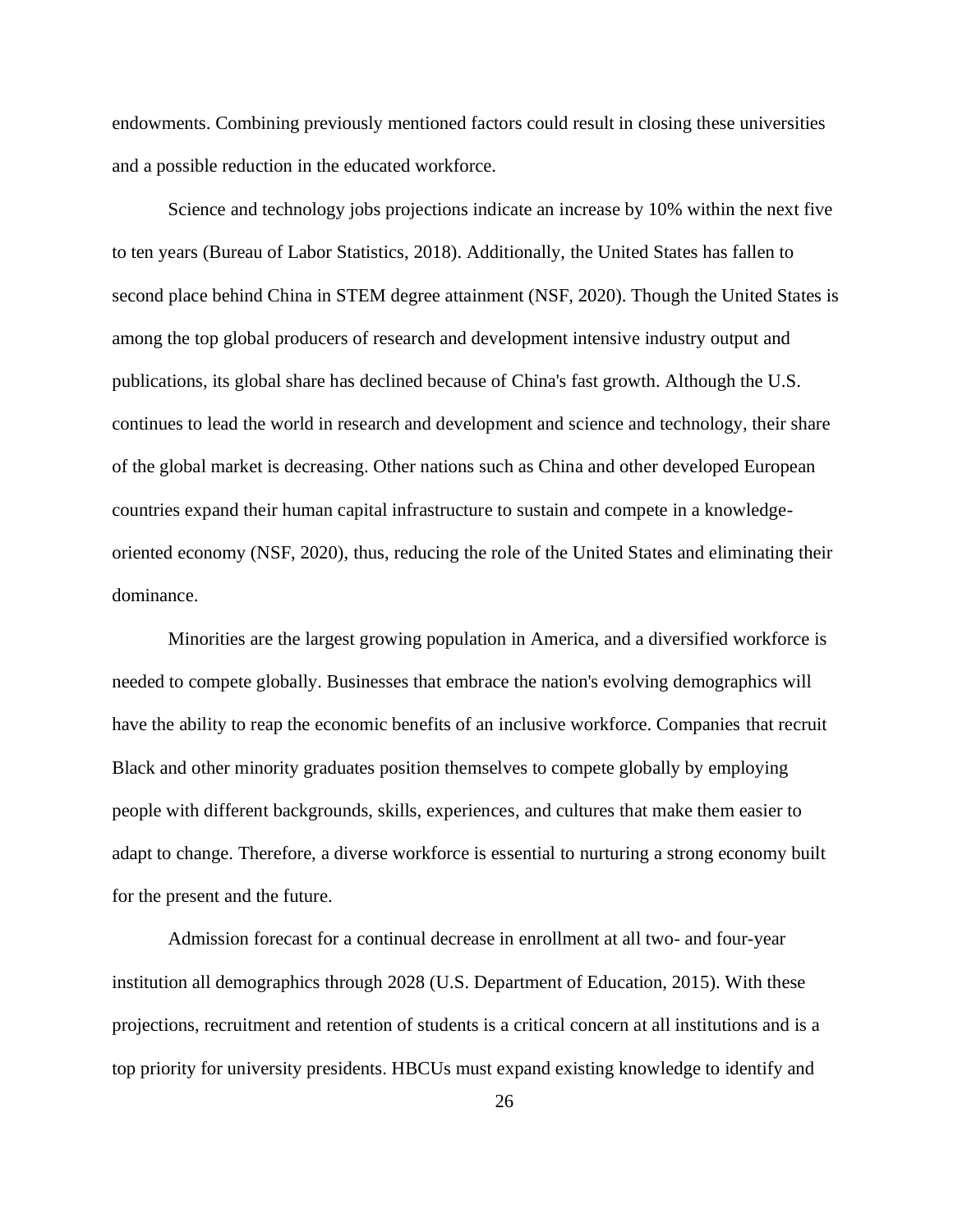remedy retention issues for all students but particularly Black males. Correcting this problem and improving the condition of the Black male through education attainment is beneficial to the student and the entire community by propelling these families into another socio-economic realm (Gasman et al., 2017; Palmer, 2011).

#### **Summary**

<span id="page-28-0"></span>Much of the literature investigating Black males in STEM is qualitatively based and focused primarily on urban and private HBCUs. The purpose of this chapter was to present a detailed discussion of the research concerning the history of education referencing the establishment of HBCUs and the state of education for Blacks in the United States. The presented research shed light on how socio-economic issues and systemic racism have shaped the educational pathway of these institutions. Regardless of the many described setbacks, HBCUs still contribute the most Blacks with undergraduate degrees. There is a significant amount of scholarship concerning Blacks in higher education and their success (Brown 2013; Fries-Britt, 2017; Scott et al., 2013; Strayhorn, 2017). More recent research addresses the successful degree matriculation of Blacks males in STEM (Gasman et al., 2017; Palmer et al., 2011; Scott et al., 2013; Simmons, 2019; Strayhorn, 2017; Trawick et al. 2020). A gap in the literature exists in the quantitative assessment of Black males STEM students attending public, rural HBCUs. This study explored Black male students majoring in STEM at a rural public HBCU in the South. Specifically, this research investigated the male students' perceptions regarding their knowledge of available academic programs and resources for their academic success and expressed what resources are needed for the students to succeed in these disciplines.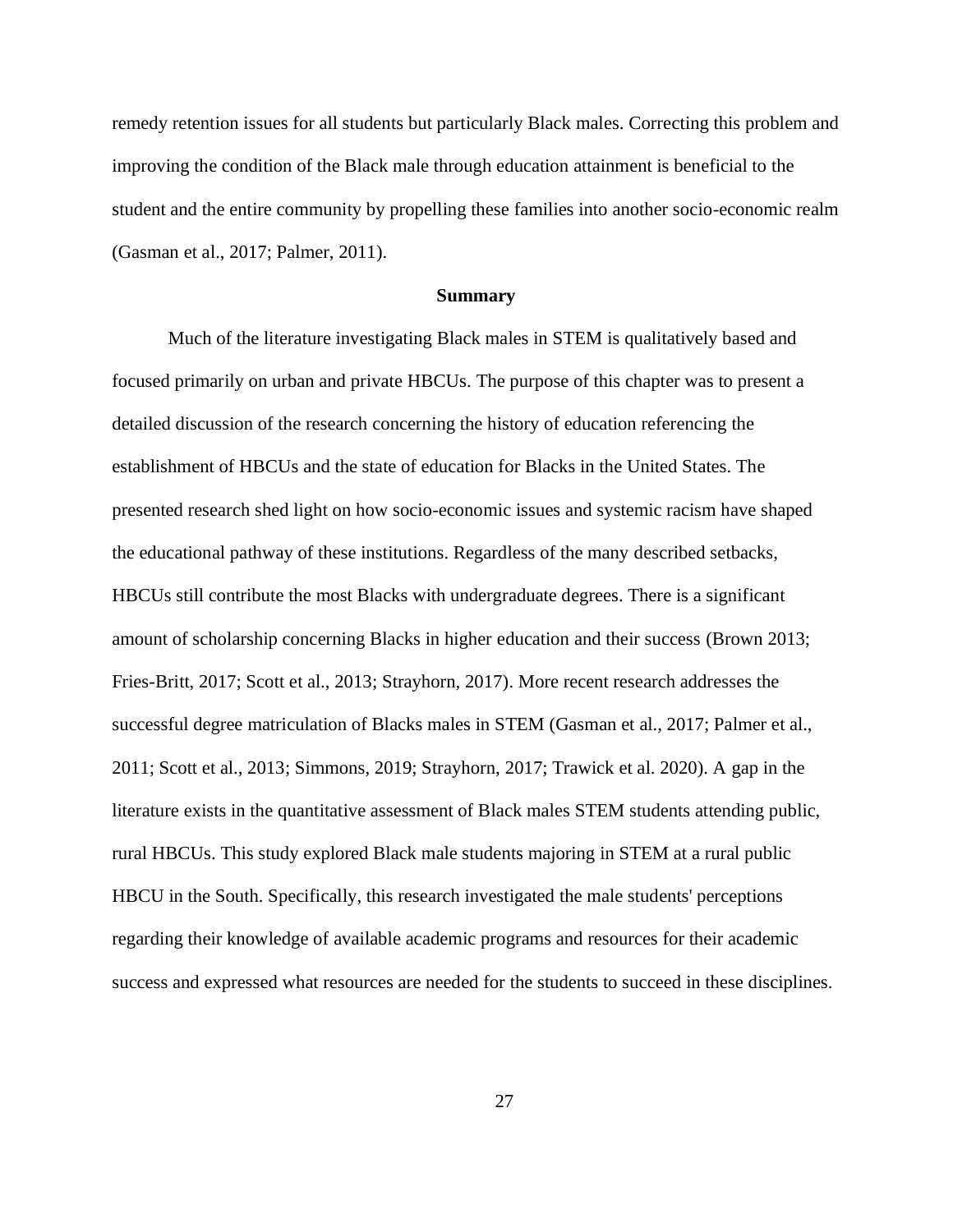#### **CHAPTER III – METHODOLOGY**

<span id="page-29-0"></span>The researcher designed and distributed a web-based questionnaire to collect information from a sample of participants. The researcher used a cross-sectional survey method over a 40 day period, allowing a snapshot of the sampled population. (Creswell & Guetterman, 2019).

The researcher is a current student in the Doctor of Education program in higher education at the University of Southern Mississippi (USM). The instrument she developed is based on the research questions listed above. The Qualtrics® system was used to conduct the survey research, evaluation, and record information. The University of Southern Mississippi provided free access to Qualtrics® for the researcher to collect data and analyze responses. The researcher developed the questionnaire to determine the influences that support or do not support Black male STEM students at the institution. The researcher understood the essence of inquiring specific questions for participants to respond in the open ending questions in this study.

#### <span id="page-29-1"></span>**Instrument**

The instrument developed by the researcher to collect data and address the research questions contained three demographic questions, four open-ended questions, ten Likert scaled questions, eight closed ended multiple-choice questions and one skip question. The skip question pertained to if the participant was STEM major. The demographic questions focused on specific STEM major and classification of student participant. The solicited participants were Black male STEM students currently enrolled during the fall 2021 semester. The survey was designed so it would automatically end if the student did not consent to participate in the study or was not a STEM major, and thus selected no for the first question.

# <span id="page-29-2"></span>**Timeline**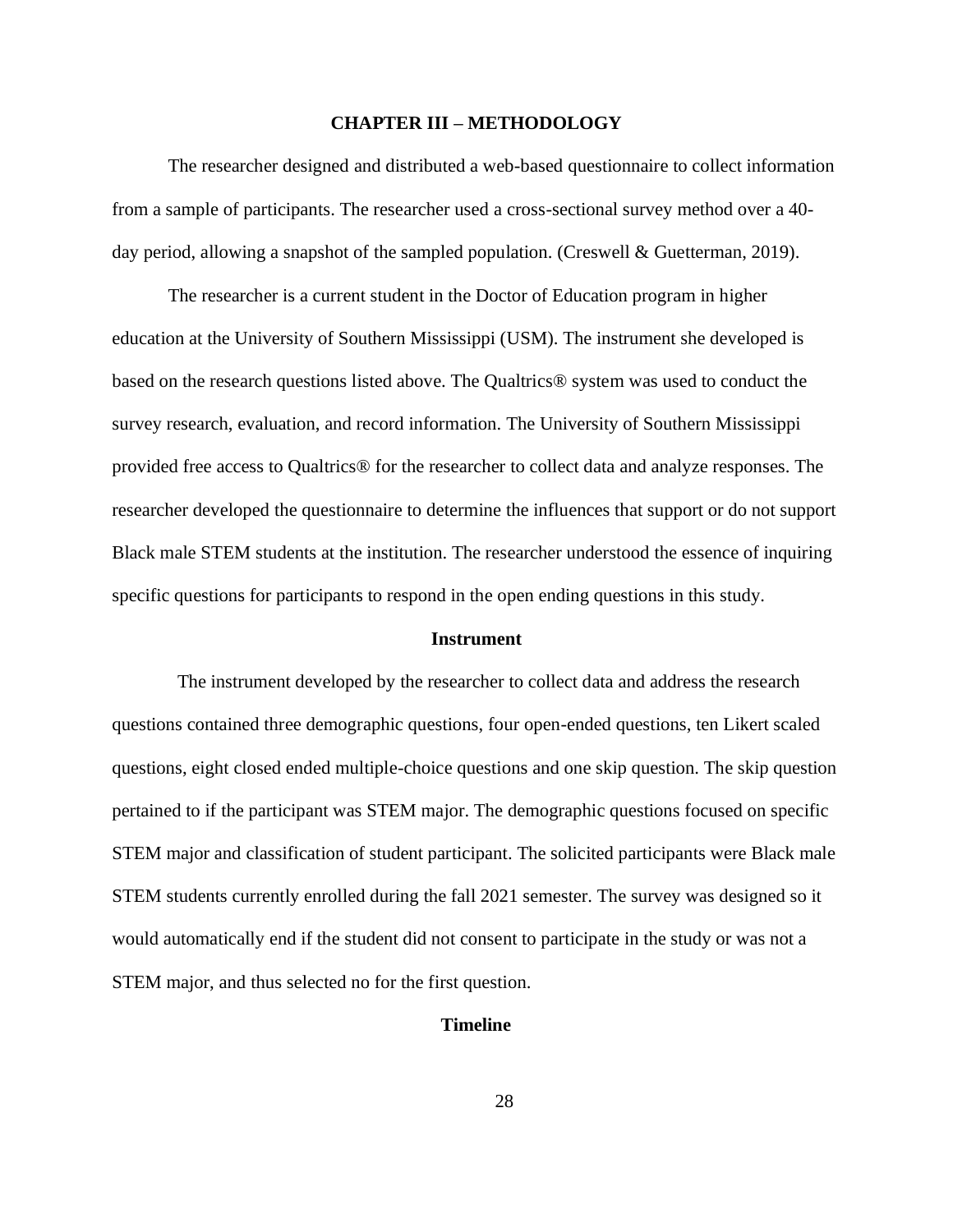The research developed the instrument during the summer of 2021. A higher education professor with expertise in Higher Education and Student Affairs reviewed and provided feedback. The researcher completed modification to increase the validity of the instrument and by extension, the information that the researcher sought to collect and analyze. Following revisions, the researcher applied to the Institutional Review Board (IRB) on August 13, 2021 and received IRB approval on September 8, 2021 (Appendix A). The survey became active on September 21, 2021, and closed on October 31, 2021, for a five-week period of data collection.

#### <span id="page-30-0"></span>**Participants**

The researcher acquired a list of currently enrolled Black male undergraduate students from the Office of Student Records at the HBCU located in the South. An email announcement to participants informed them of the purpose and importance of the study and encouraged participation. The email announcement also informed participants that there was no reward for participation along with the benefits of participation along with the link to the consent form. The researcher sent a one additional email reminder during the five-week data collection period.

#### <span id="page-30-1"></span>**Data Collection and Analysis**

Using Qualtrics®, data were obtained from student participants. No personal data was collected at the conclusion of the survey offering each survey participant anonymity After the five-week data collection period, the researcher noted a total of 66 completed the surveys out of 600 administered surveys which resulted in a 11% completion rate for the research. The researcher used the summary statistics provided by Qualtrics®. Additionally, Microsoft Excel to perform comparative statistical analysis and to generate data tables and graphs.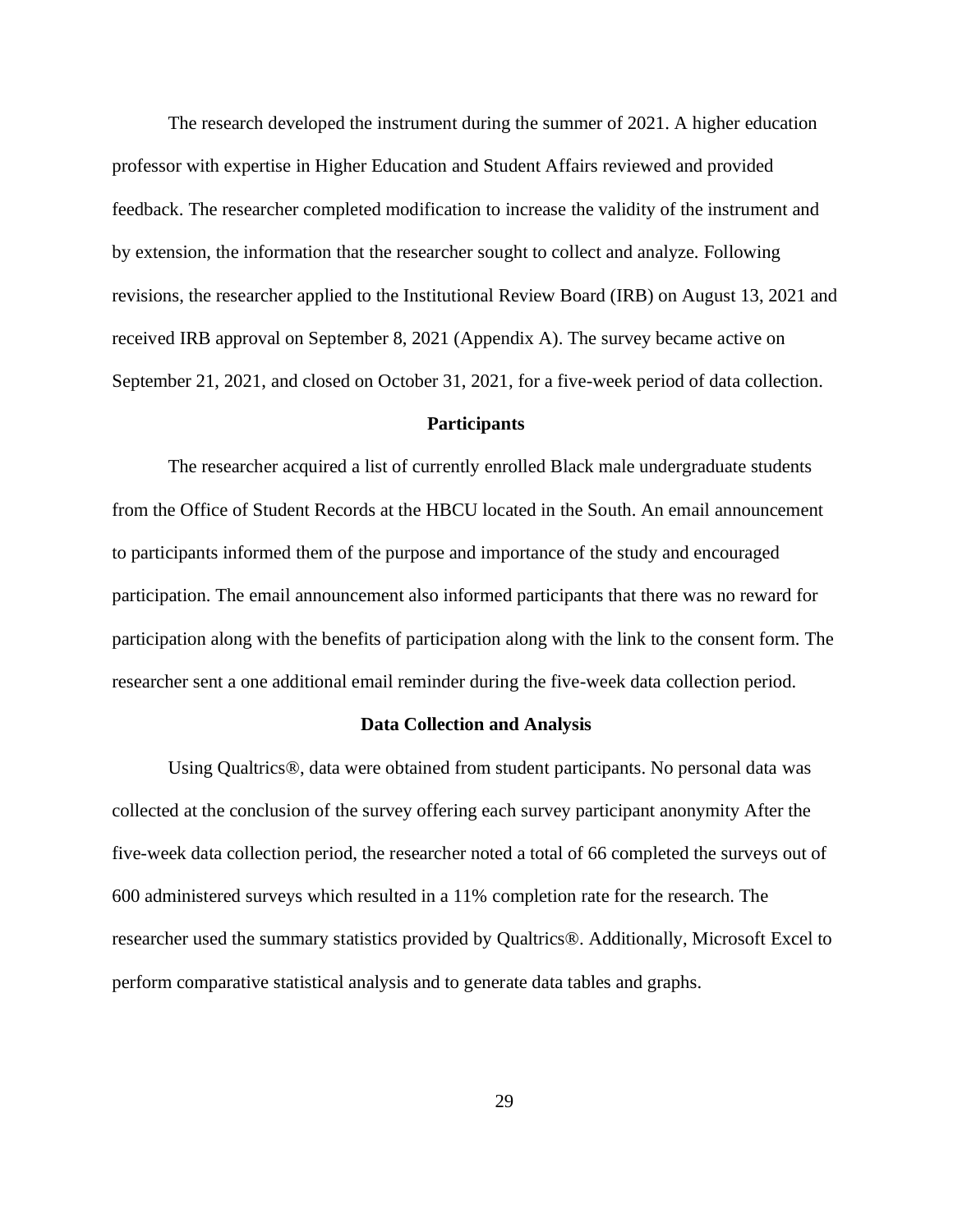#### **CHAPTER IV – RESULTS**

<span id="page-31-0"></span>This chapter summarizes the quantitative results of the perception and knowledge of academic programs and student support services of Black male STEM students at a rural public HBCU in the South. Specifically, the results illustrate students' perceptions regarding their knowledge and use of the programs and support services, as well as desired programs needed for them to succeed in STEM disciplines. This research narrows a gap in the literature regarding quantitative research that addresses Black male students attending public, rural HBCUs. The first section of this chapter presents student participants demographics. These demographics are presented initially so that the readers will better comprehend the results of the research questions. Information obtained included current academic classification, designation as STEM major, and chosen degree matriculation plan. The subsequent sections report student awareness, familiarity and attitudes towards academic programs and student support services followed by the section that describes the academic programs and support services that participants desire to be offered at the university.

# **Participant Demographics**

<span id="page-31-1"></span>Student participants were Black male undergraduate students over the age of 18 enrolled in the Fall 2021 semester. An email solicitation was sent in October 2021 to 600 Black male students to complete a student survey. Demographic questions provided the researcher with information regarding program of emphasis and current academic classification. The survey report indicated 66 survey responses however, only 29 respondents met the criteria for participating in the study.

Participants were asked to select the STEM degree plan that best described them. The options included applied science, biology, chemistry, computer networking and information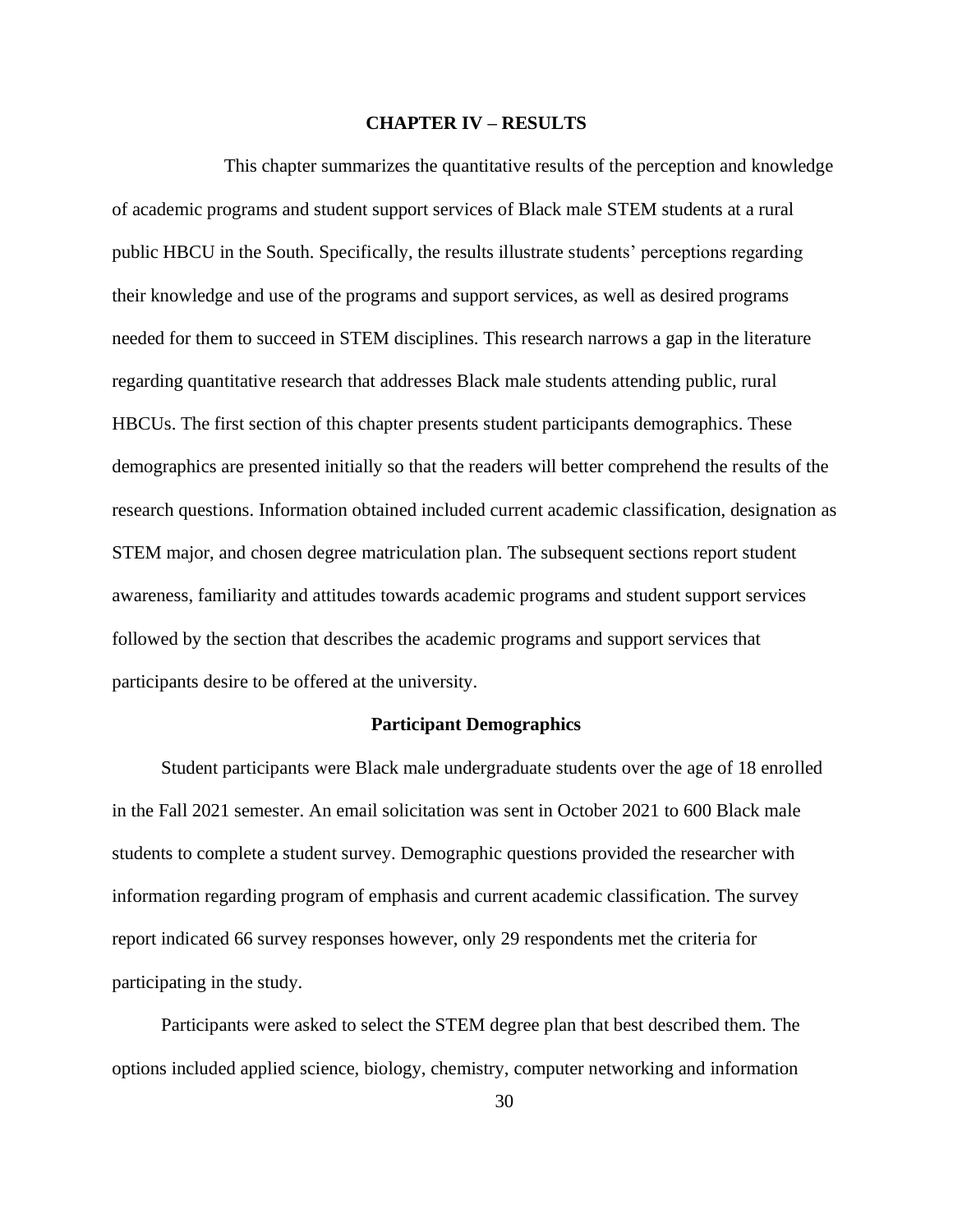technology, computer science, mathematics, physics and robotics and automaton technology. Based on the responses 46% of the students were biology majors with chemistry and computer science both tied with 14%. Applied science and computer networking and information technology both had 11% with robotics and automation technology with 4%. The biology department is the largest department on campus, which supports the largest number of student participants. Student participants were also asked to indicate their academic classification as of the Fall 2021 semester. Based on the responses, 57% were seniors, 28% were juniors with sophomore and freshmen both had 7% of the respondent population.

#### <span id="page-32-0"></span>**Awareness of and Familiarity with Academic Programs and Support Services**

This section reports the extent to which Black male STEM students were aware of and familiar with academic programs and student support services at the institution. Participant responses to the 5-point Likert scaled questions specifying their level of agreement to the questions on the instrument are depicted below (see Table 1). The five-point rating scale for the questions assigned the value of 1 as being extremely familiar to 5 as being extremely unfamiliar. According to student responses, 84% were extremely familiar to somewhat familiar with academic programs, while 73% of respondents were extremely to somewhat familiar of student support services. Student responses indicated that 56% felt that the university did extremely well to moderately well with informing students of the student support services and programs in contrast to the 42% that indicated that the university had not done well.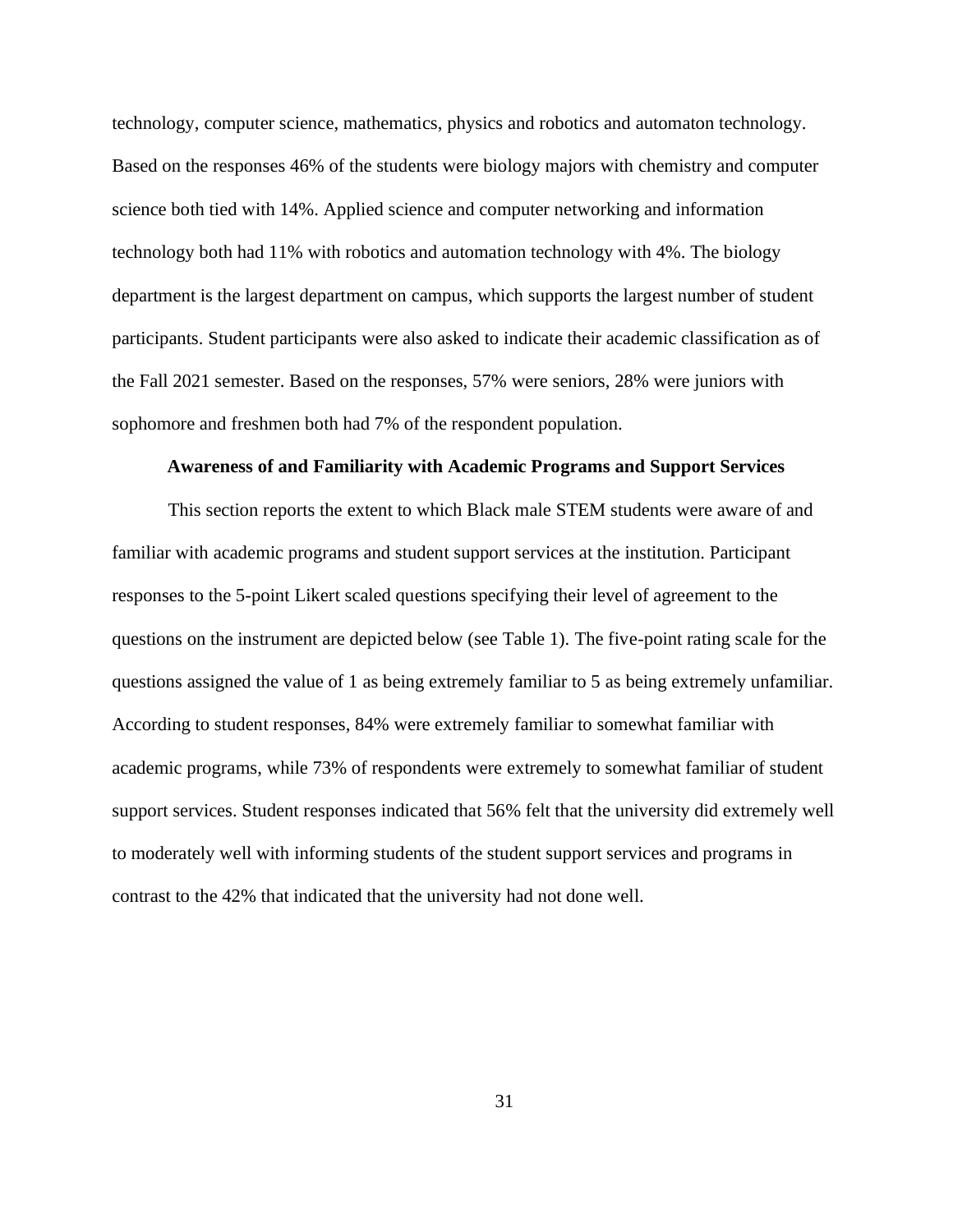# **Table 1**

# *Student Familiarity with Programs and Services*

| <b>Programs and Support Services</b>                                                                                                                                       | Mean | Std<br>Dev | Variance | Count |
|----------------------------------------------------------------------------------------------------------------------------------------------------------------------------|------|------------|----------|-------|
| How familiar are you with academic<br>programs (i.e., pre-professional classes,<br>MCAT prep classes and technical<br>writing classes) offered at the<br>University?       | 2.12 | 1.01       | 1.03     | 26    |
| How familiar are you with student<br>support services (i.e., pre-professional<br>advisor, subject-based tutoring, and<br>mentoring sessions) offered at the<br>University? | 2.36 | 1.23       | 1.5      | 22    |
| How well did the University do with<br>information you of the academic<br>programs and student support services<br>available to STEM majors                                | 3.21 | 1.24       | 1.53     | 19    |

When respondents were asked to identify the academic programs that thought were available to STEM majors at the University, most students (38%) identified pre-professional programs, followed by standardized test preparation courses (22%). Fewer students were aware of the technical writing (21%) and computer application courses (19%). With respect to student awareness of student support services available to STEM majors, most students identified preprofessional advisor (18%) followed closely by professor to student mentoring (17%) and access to work related opportunities (17%). Students identified membership in STEM related organization (14%) and access to a computer lab with course simulation (11%) more than oneon-one consultation with the AAMC pre-health advisor (8%).

Academic program use among study participants was favorable with 41% enrolled in preprofessional courses, followed by computer application courses (24%). Respondents equally used standardized test preparation courses and technical writing (18%). In contrast, student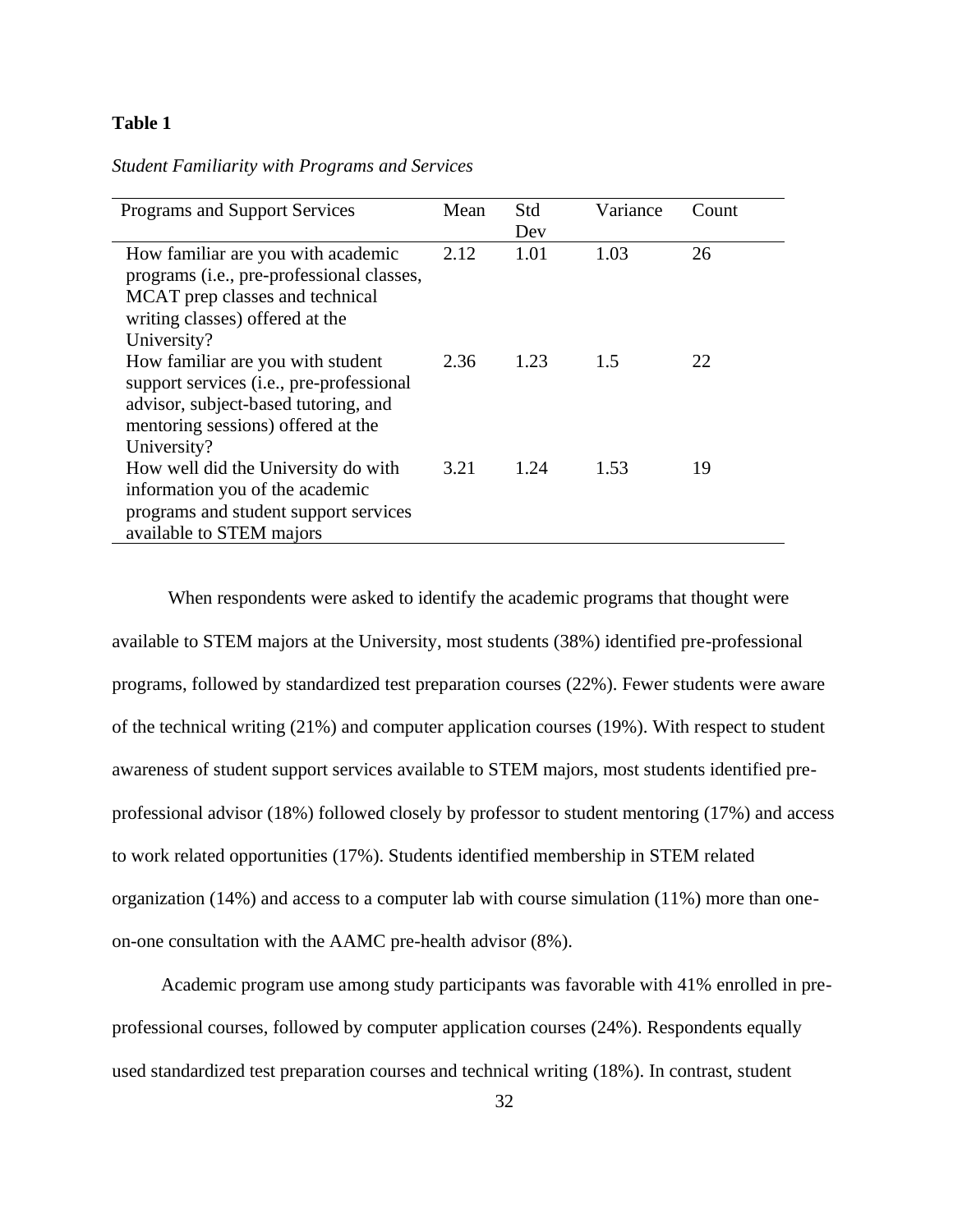support services most frequently used included the pre-professional advisor and professor to student mentorship (17%), followed by access to a computer lab with course simulation and access to STEM-related national organizations (15%). A small number of respondents had the one-on-one consultation with the AAMC pre-health advisor (7%).

Student participants' attitudes were favorable toward academic programs and student support services with 44% strongly to somewhat strongly satisfied. In comparison to 39% of respondents who were strongly to somewhat strongly dissatisfied, 17% of the respondents were neither satisfied nor dissatisfied. In contrast to their satisfaction with the services and programs, more than half of the respondents (73%) somewhat to strongly agreed with recommending the student support services and academic programs to another student.

# <span id="page-34-0"></span>**Attitudes Towards (Utilizing) Academic Programs and Support Services**

This section illustrates students' responses regarding their attitudes toward or experiences with utilizing academic programs and student support services. Table 2 indicates the student participants perception of whether participation in academic programs and use of student support services improved their academic achievement. The first three Likert scaled 5-point questions has the rating scale with 1 as strongly disagree to 5 as strongly agree with the instrument statement. The overall response was not favorable with 28% of responses including somewhat agreeing to strongly disagreeing. It bears mentioning the 22% of the population who responded as neither agree nor disagree.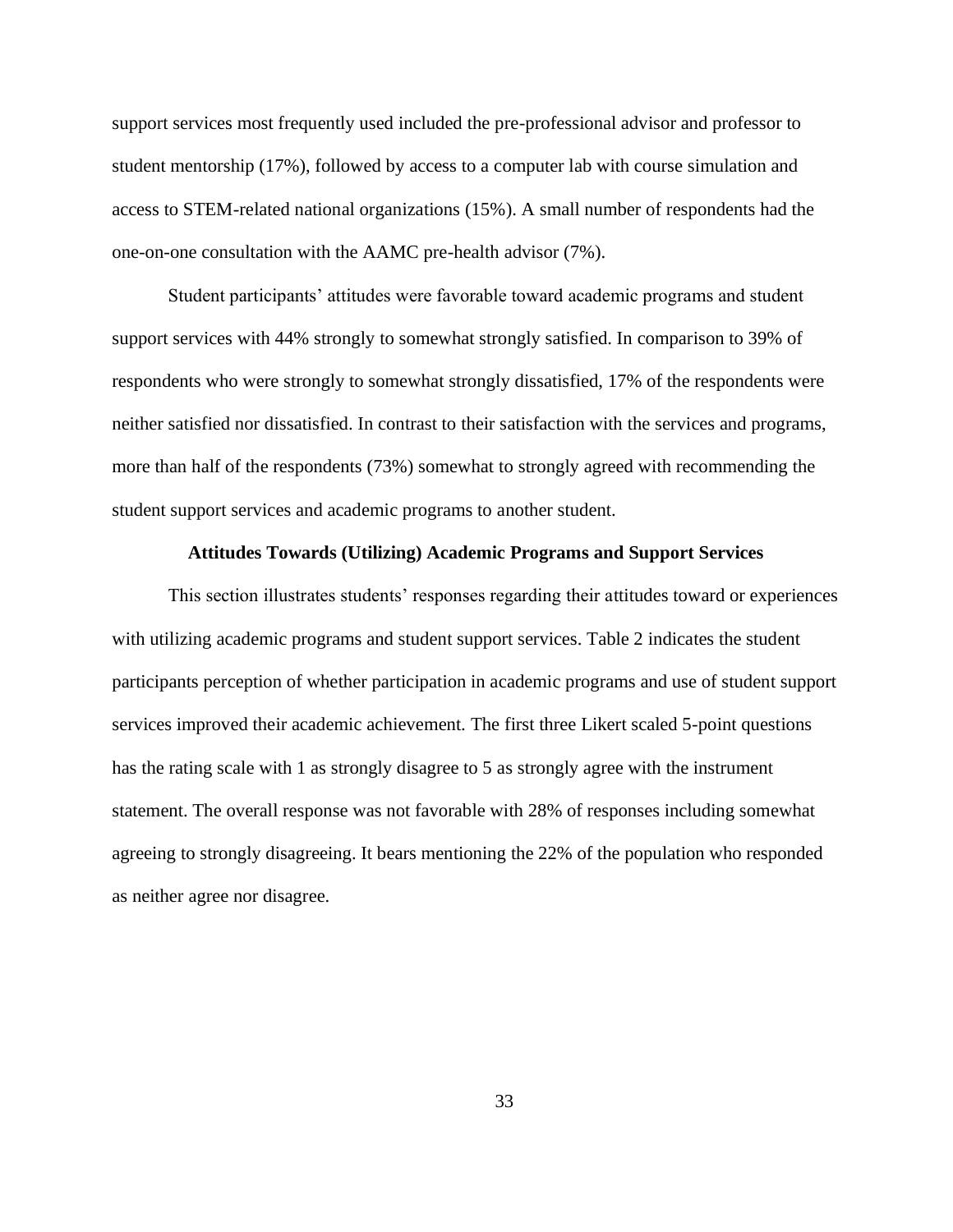# **Table 2**

# *Student Attitudes Towards Programs and Services*

| <b>Academic Programs and Support Services</b>                                                                                                                    | Mean | Std<br>Dev | Variance | Count |
|------------------------------------------------------------------------------------------------------------------------------------------------------------------|------|------------|----------|-------|
| I am satisfied with the academic programs and<br>student support services for STEM students offered<br>by the University                                         | 3.06 | 1.22       | 1.50     | 18    |
| I would recommend the academic program and<br>student support services offered by the University to<br>another student.                                          | 3.61 | 1.16       | 1.35     | 18    |
| I feel that my academic achievement improved as a<br>result of participation in the academic programs and<br>student support services offered by the University. | 2.83 | 1.38       | 1.92     | 18    |
| I am overall satisfied with my academic experience<br>at the University                                                                                          | 2.11 | 0.94       | 0.88     | 18    |

Respondents were asked how satisfied or dissatisfied they were with their academic experience at the university and 78% were extremely to somewhat satisfied in contrast to less than 10% extremely dissatisfied. Of concern was the 17% of respondents who were neither dissatisfied nor satisfied. Open-ended questions asked students to share additional information regarding their experience and why they were dissatisfied or satisfied with the role of these programs and services in their academic achievement. Favorable responses indicated that service was polite and helpful, that they had grown academically as a student, and that professors seemed to care about students. In contrast, students mentioned that they were not introduced to many opportunities and that mass emails made the experience feel impersonal. Additionally, a student suggested participating early in the degree matriculation, because there were no programs offered to help seniors.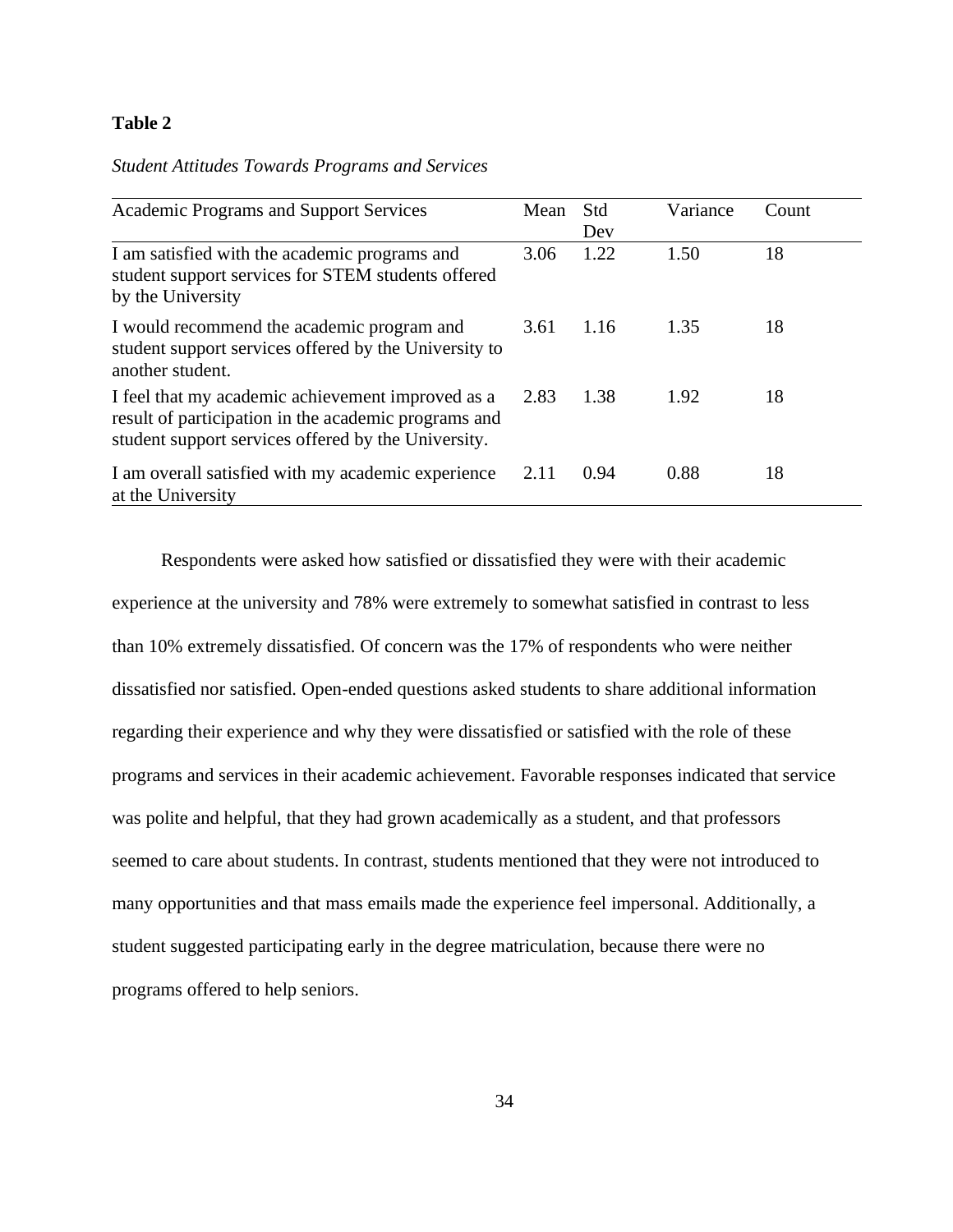#### **Desired Academic Programs and Support Services**

<span id="page-36-0"></span>The last section presents students' feedback regarding the programs and services they desire to be available at their university. In identifying the academic programs, most students selected technical writing (28%) followed by computer application courses (25%). Student participants also indicated a preference for standardized test preparation courses (23%) (i.e., MCAT, DAT and GRE) in comparison to pre-professional programs (22%). An open-ended question was included in the instrument for students to elaborate on why indicated programs were desired, but participants elected to not complete this section.

When asked to select all the support services the participants desired to be offered, computer laboratory with course simulations (17%) and subject based tutoring (16%) had the percent of desirability by participants. Participants indicated a slight preference to professor to student mentoring session (15%) over both access to work related opportunities (13%) and access to the AAMC pre-health advisor (13%). The availability of a pre-professional advisor and access to membership in STEM related national organizations both received the lowest percent of desirability at 12%. An open-ended question followed asking participants to elaborate on other programs not listed that they may desire; unfortunately, no responses were recorded.

#### <span id="page-36-1"></span>**Summary**

Overall, the results suggest that student participants believed that the university could better inform students of academic programs and student support services. Participant data indicated that 40% of students started using academic programs during their sophomore year, while 40% of participants said that they used student support services in their freshmen and junior year. Unfortunately, the data did not indicate which of the academic programs or student support services were used by participants.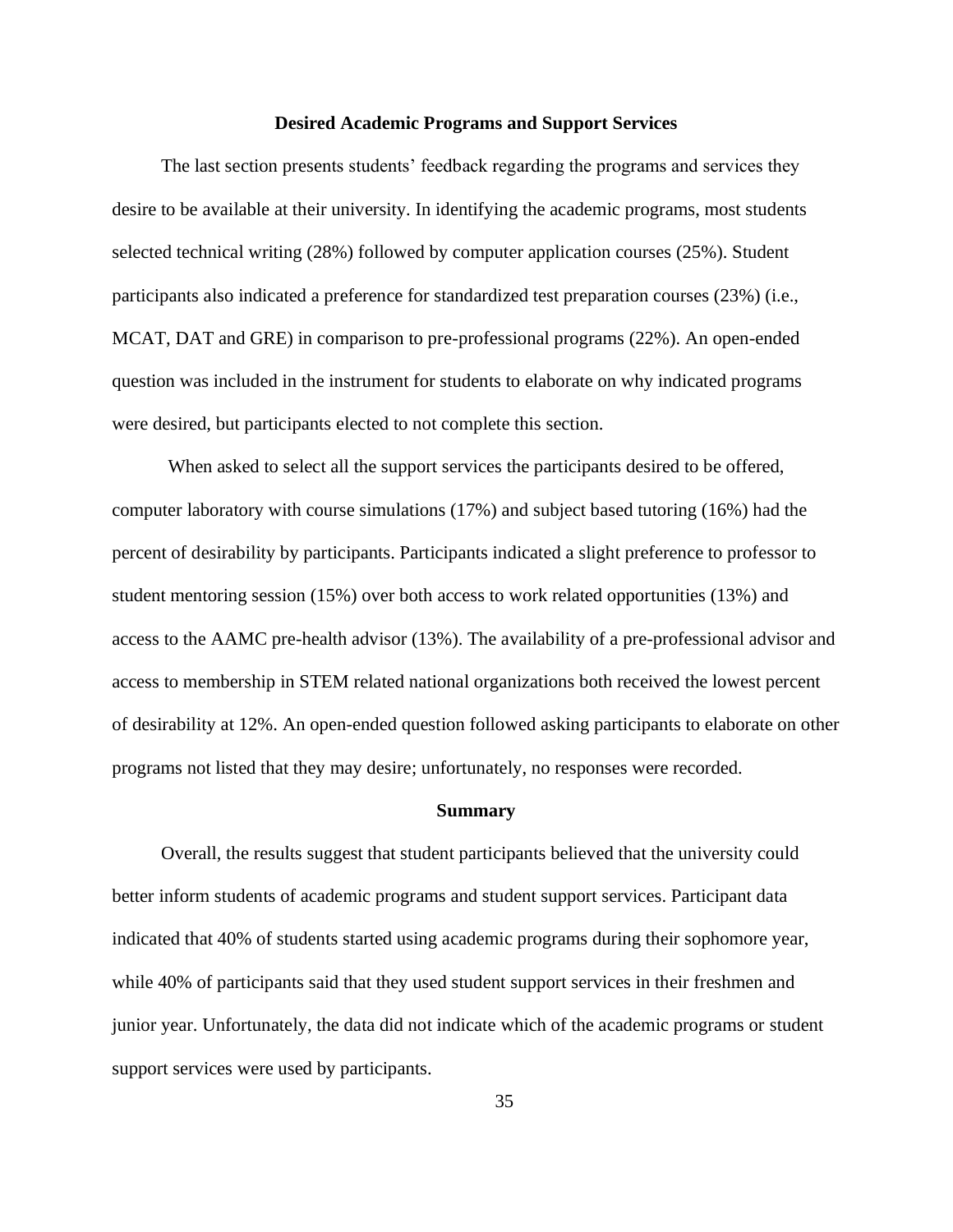Even though many of the existing programs are used by students, the results of this research revealed that the university could increase the promotion of the wide spectrum of programs available to maximize student use. Additionally, students identified desires for supplemental programs being offered, such additional access to technical writing and computer application courses. Lastly, survey data indicated that 81% of student participants would continue their academic program and over 89% indicated that they would recommend their academic program to friends and other students. Overall, these results indicate that student participants are using existing student support services and academic programs, but desire better communication and an expansion of course and program offerings.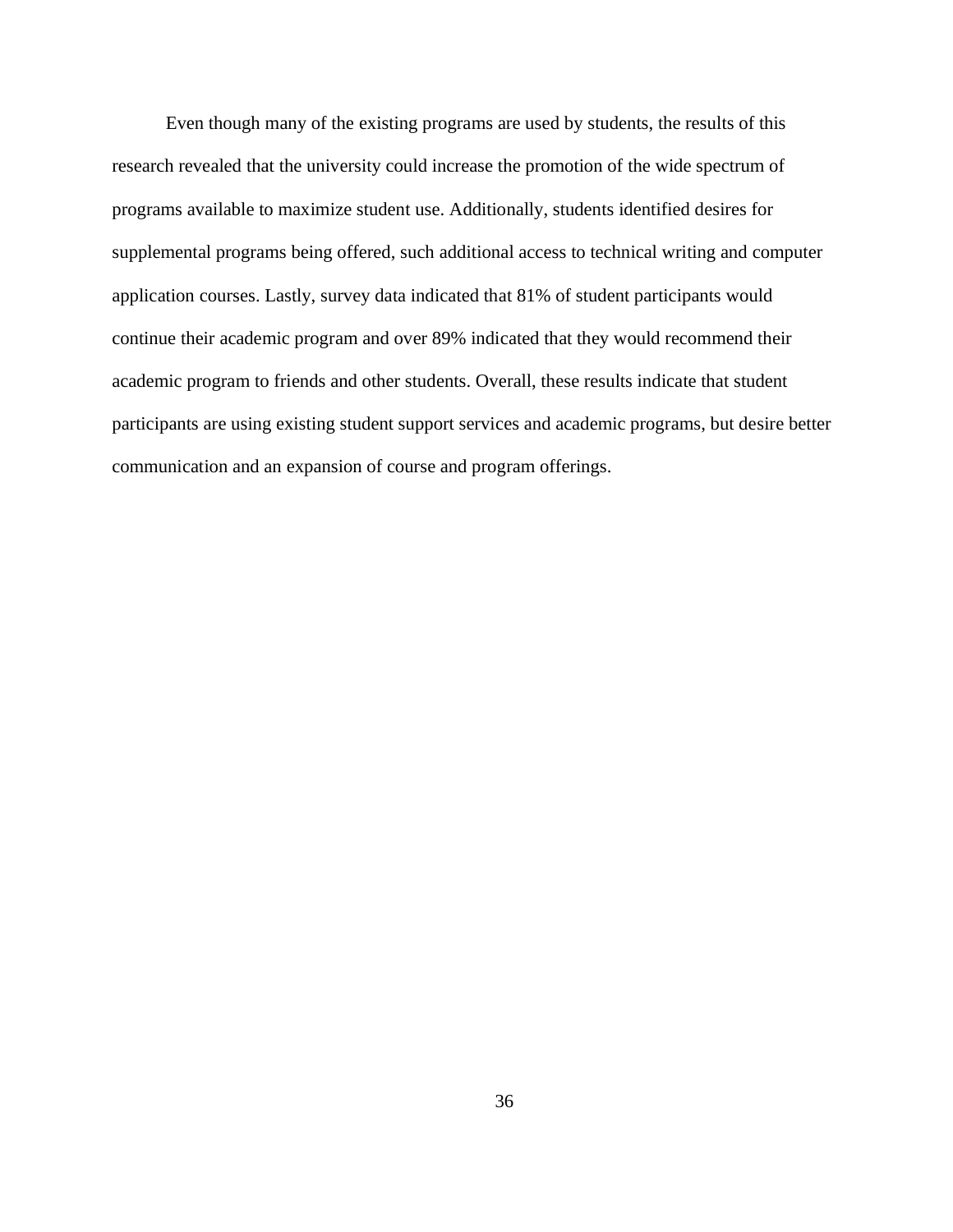#### **CHAPTER V – DISCUSSION**

<span id="page-38-0"></span> The purpose of this study was to investigate the self-reported attitudes of Black male STEM students towards the academic programs and student support services at a rural HBCU in the south. This quantitative study attempted to explore factors that Black male STEM students associate with their academic success. The role HBCUs play in providing STEM educated individuals is extensively supported by literature. Therefore, developing strategies that address educational deficiencies within the HBCU STEM pipeline, particularly for Black males, is an essential component in meeting the critical demand for a STEM educated workforce. The role HBCUs play in providing STEM expertise is key to assisting in America maintaining its role as a global leader in STEM.

#### **Discussion: Research Question One**

<span id="page-38-1"></span>The first research question sought to determine, "To what extent are Black male STEM students aware of and familiar with academic programs and student support services at their institution?" The study found that student participants were very familiar with the academic programs and student support services offered by the university. Demographic data indicated that most of the participants were seniors which may explain the level of familiarity. Research conducted by Fries-Britt (2017) indicated that academic success of Black male students is associated with relationships established between peers and faculty. Although the research question in this study did not ask how the students became familiar with programs and services, data did indicate that the university was inadequate in disseminating this information. This evidence supports the findings of Kim (2014) who indicated that peer relationships and strong relationships with faculty are crucial to reducing attrition rates. Similarly, the participants in this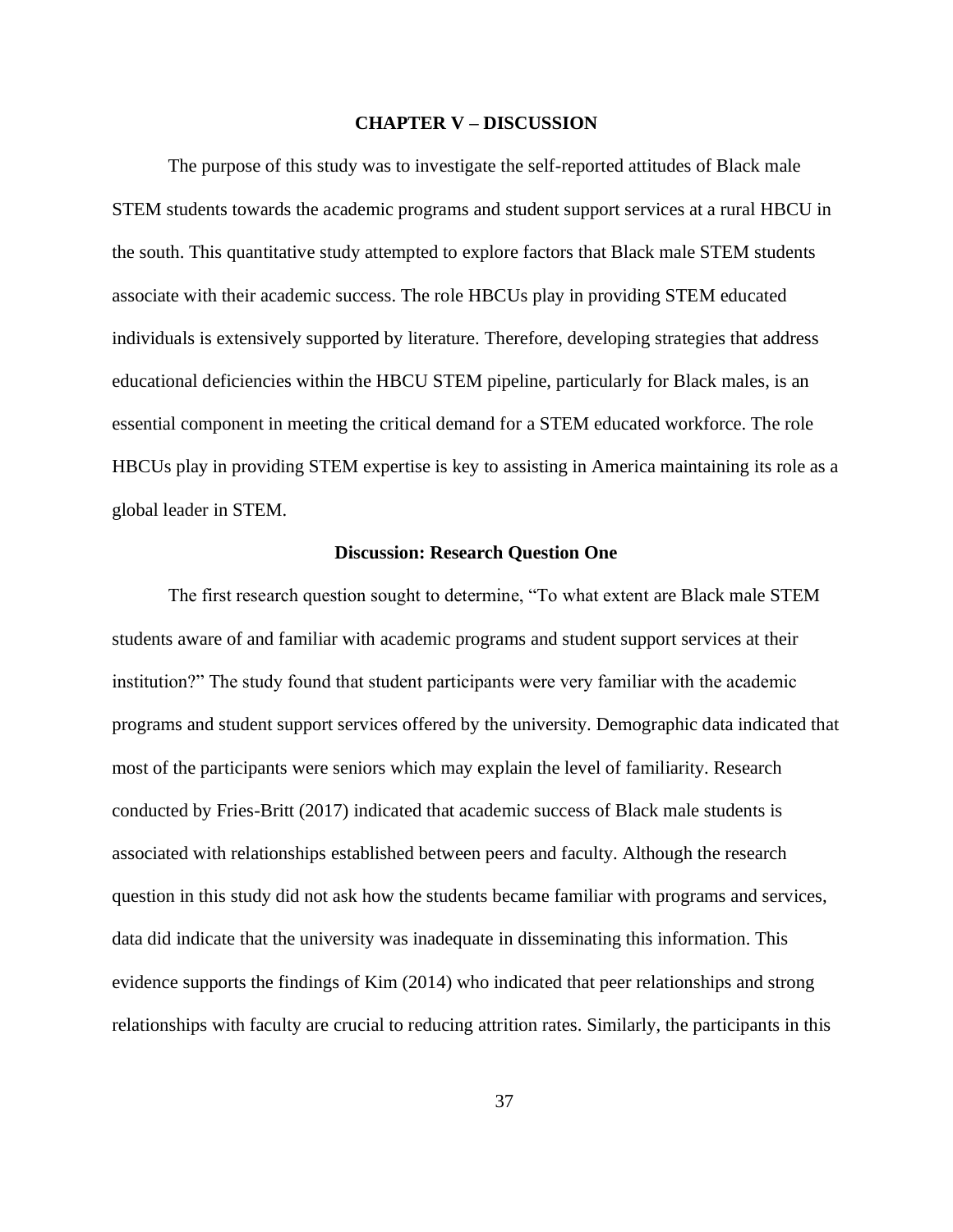study expressed the intent to remain at the university and continue to pursue their degree regardless of the level of interaction by the university.

#### **Discussion: Research Question Two**

<span id="page-39-0"></span>Research question two asked, "What are the Black males' students' attitudes towards (utilizing) the academic programs and student support services?" Student responses were not favorable about their experience with the services and programs. However, students indicated that they were satisfied with their overall academic experience. This finding is consistent with that of Palmer et al. (2011) which indicated students felt that student support services and academic programs complemented their academic course work. The open-ended responses captured in this study, such as the 'professors seem to care about students' and "I've grown academically as a student" are consistent with the literature describing the supportive environment of HBCUs (Gasman & Commodore, 2017; Gasman et. al. 2017). One interesting finding is students felt opportunities were often missed due to the mass emails which made the experience impersonal. This notion contrasts with the 'nurturing' environment presented in the literature about HBCUs (Gasmen & Spencer, 2012; Hicks, 2012).

#### **Discussion: Research Question Three**

<span id="page-39-1"></span>The third question in this research asked, "What academic programs and student support services do Black males STEM students desire to be offered at their institution?" Results support the findings of Gasman and Nguyen (2014) which indicated that experiential learning experiences, including exposure to standardized test and laboratory-based research experience, were key tools implemented at HBCUs. In this study, students' responses regarding desired programs indicated preference for the expansion of current programs and services. These results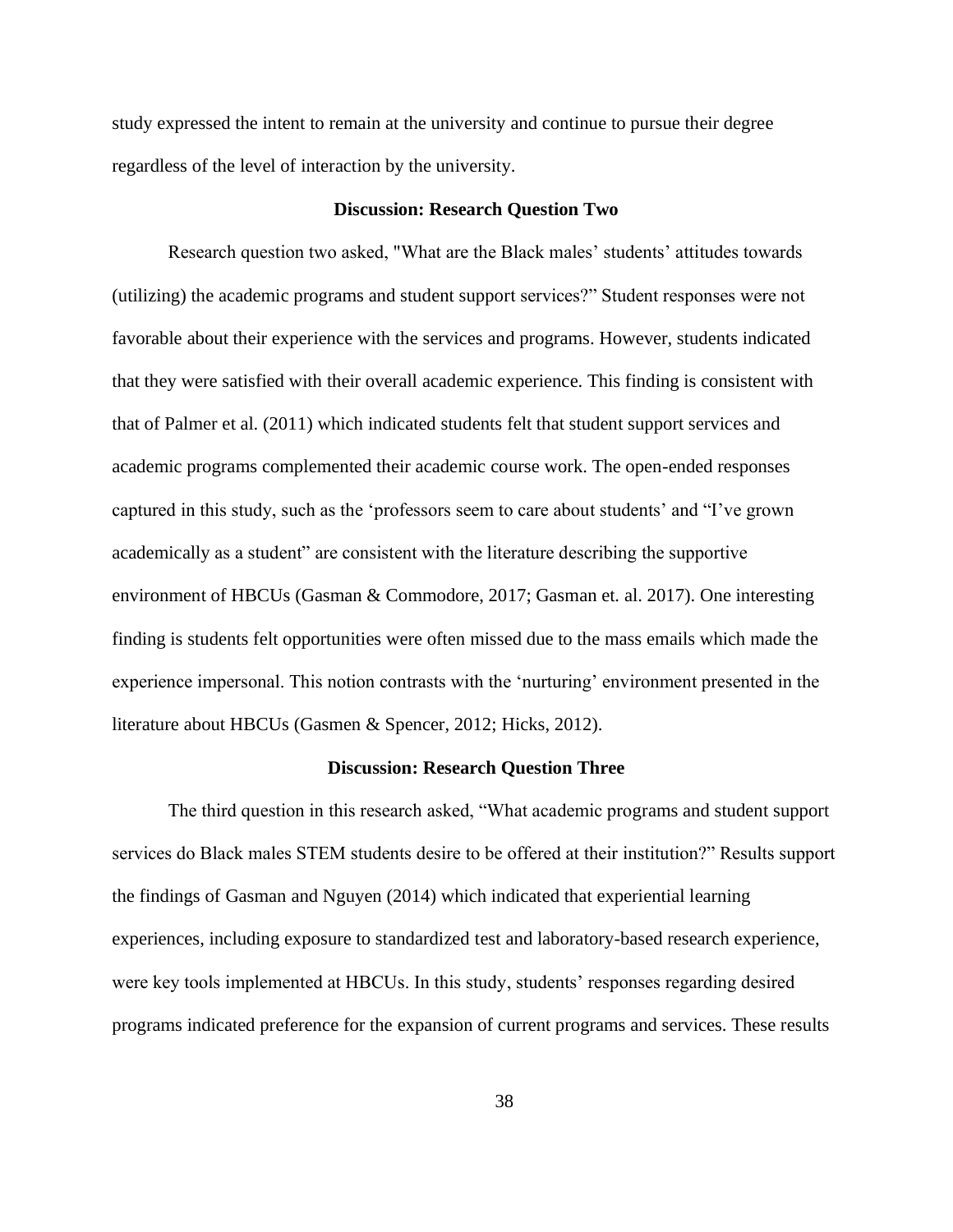advanced the themes noted in prior research, such as peer groups and faculty relationships as invaluable resources to male STEM students (Palmer et al. 2011).

Still, despite the desired programs not yet being fully available, student participants indicated that they would continue along their STEM discipline and would recommend their academic program to their friends and other students. This evidence further supports the satisfaction of students with the existing programs in their HBCU setting.

Overall, the results of this research indicate a need for improved dissemination of information to students to increase their use of existing services. Incorporating another notification system other than email blast is needed to create a relationship between the students and the university. Overall, the relationship between students, peers, and faculty was the prevalent theme supporting the satisfactory academic experience of the sampled population. This success network has already been supported in the literature and is the mechanism that allows HBCUs to serve as a STEM pipeline for male students.

#### **Limitations**

<span id="page-40-0"></span>This research has several limitations that should be addressed. The research was limited by its examination of one student population, although the purpose was to address the deficit in the literature regarding Black male STEM students at a rural institution. The population sample for this quantitative study was less than 10% despite a repeated effort to recruit participants, thus data may not adequately represent the target population. Further, this research was conducted at one HBCU in the South. The experiences of these students may be shaped by their socioeconomic status, geographical locations of where they were born and raised, and other factors (i.e., size of family, employment status, and housing status) over which the researcher had no control. Incorporating other rural HBCUs would provide a more in-depth understanding of the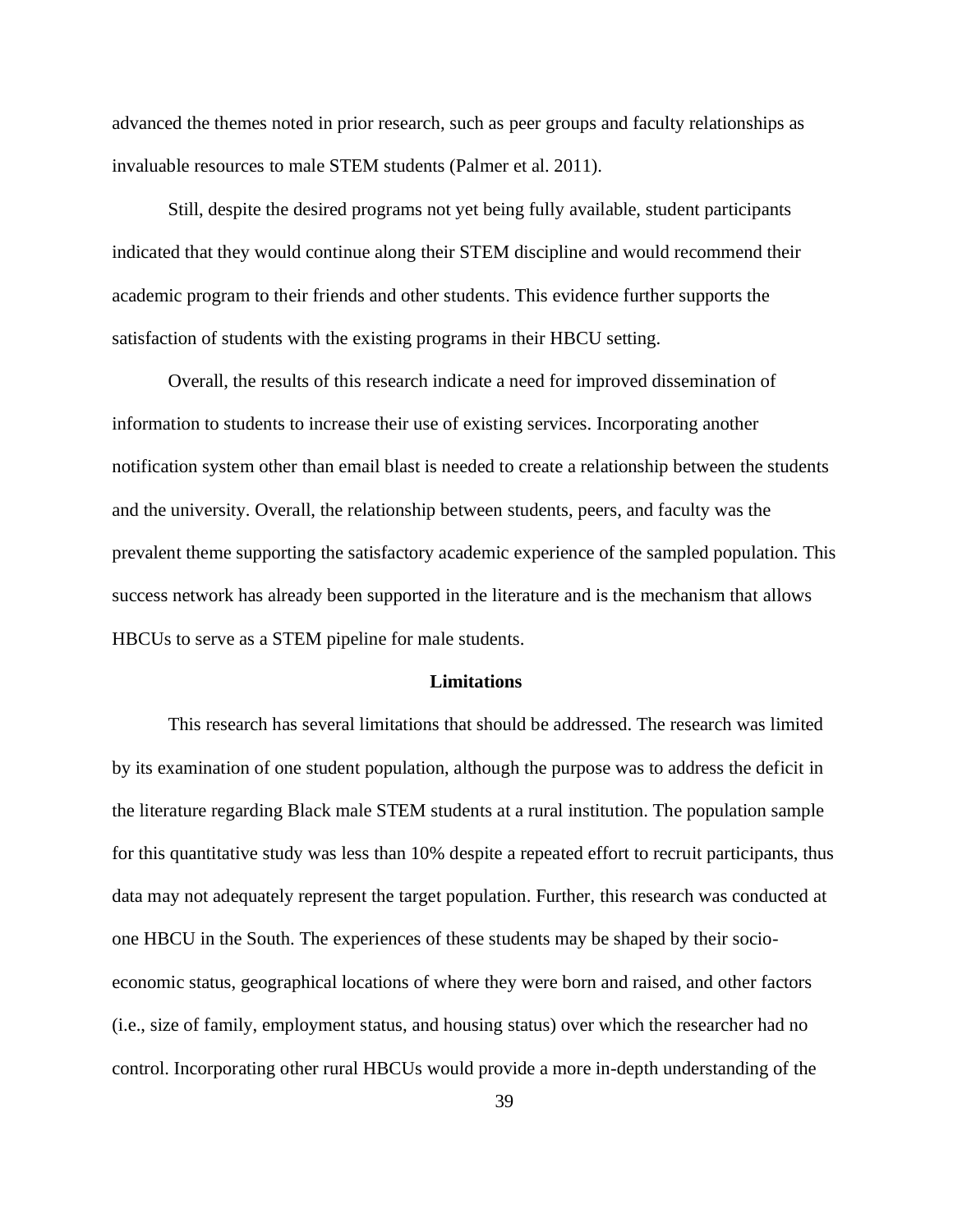experiences of this population. Overall, there was limited quantitative research available addressing student perception of academic programs and student services at both HBCUs and PWIs that could have been used in guiding this study. As a result of these limitations, caution should be taken in generalizing the results across a larger demographic population.

# **Recommendations for Future Research**

<span id="page-41-0"></span>Although this research provided new information in a much-needed area of higher education, further quantitative research is needed to investigate the impact of student support programs on grades and scores on standardized test such as the graduate records exam (GRE) or the medical college admission test (MCAT). Additional research should also explore the direct link between peer and faculty relationships regarding the use of academic programs and student support services. Lastly, qualitative studies at rural settings need to be conducted to elicit student experiences regarding demographic differences such as socioeconomic and educational factors not reflected in this data.

#### **Implications for Practice**

<span id="page-41-1"></span>The main implication of this research stems from the finding that students are using the existing programs and services. Therefore, additional resources need to be provided to modify current communication of STEM-related support services and academic programs to students. These findings also indicated the most used and desired services and programs such as technical writing courses and computer-based simulation courses. A recommendation based on this research is to expand the existing academic programs and student support services, which is more cost effective than the development of new academic programs or student support services.

Though caution should be used in extrapolating the data across institutions, the preliminary data is useful for planning. Administrative staff could develop new academic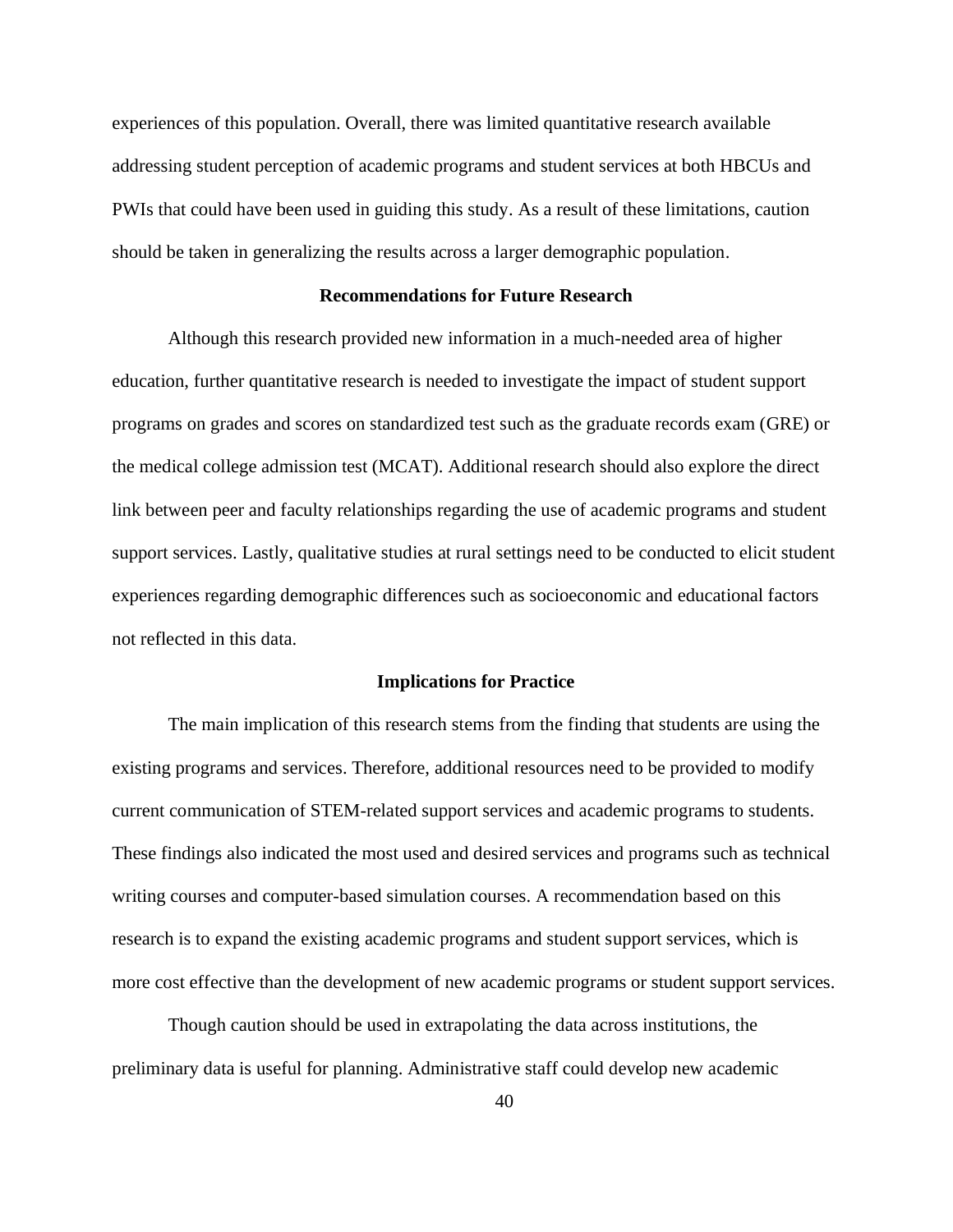programs and student support services based on the most used and desired programs. Department chairs could adapt curricula to introduce desired program sooner in the matriculation process of students to increase student awareness and participation. Department chairs could implement a formalized peer mentoring program utilizing upper classmen to assist incoming freshman in identifying the student support services and academic programs available. Surveys soliciting student feedback can be used by faculty to assist in determining if the existing academic programs and services are addressing the needs and desires of the students.

Additionally, the research communicated the need to develop additional means of communicating information to students. Administrators should consider multiple modes of communication to effectively communicate opportunities to the diverse demographic population of students that attend HBCUs and other institutions. Improved communication by the university in conjunction with building and enhancing existing relationships between their peers and faculty is a model that can be adapted by all academic institutions.

#### **Summary**

<span id="page-42-0"></span>This research aimed to investigate the self-reported attitudes of Black male STEM students towards the academic programs and student support services offered at their institution. The goal was to explore the factors that students associated with their success in STEM related majors. The most obvious finding was that students were aware of academic programs and student support services. These students also indicated that they were satisfied with their academic progress and would recommend their current academic program to other students. This is an indication of the benefits associated with participating in the programs and services. It is my hope that this research will serve as a resource to improve student support services and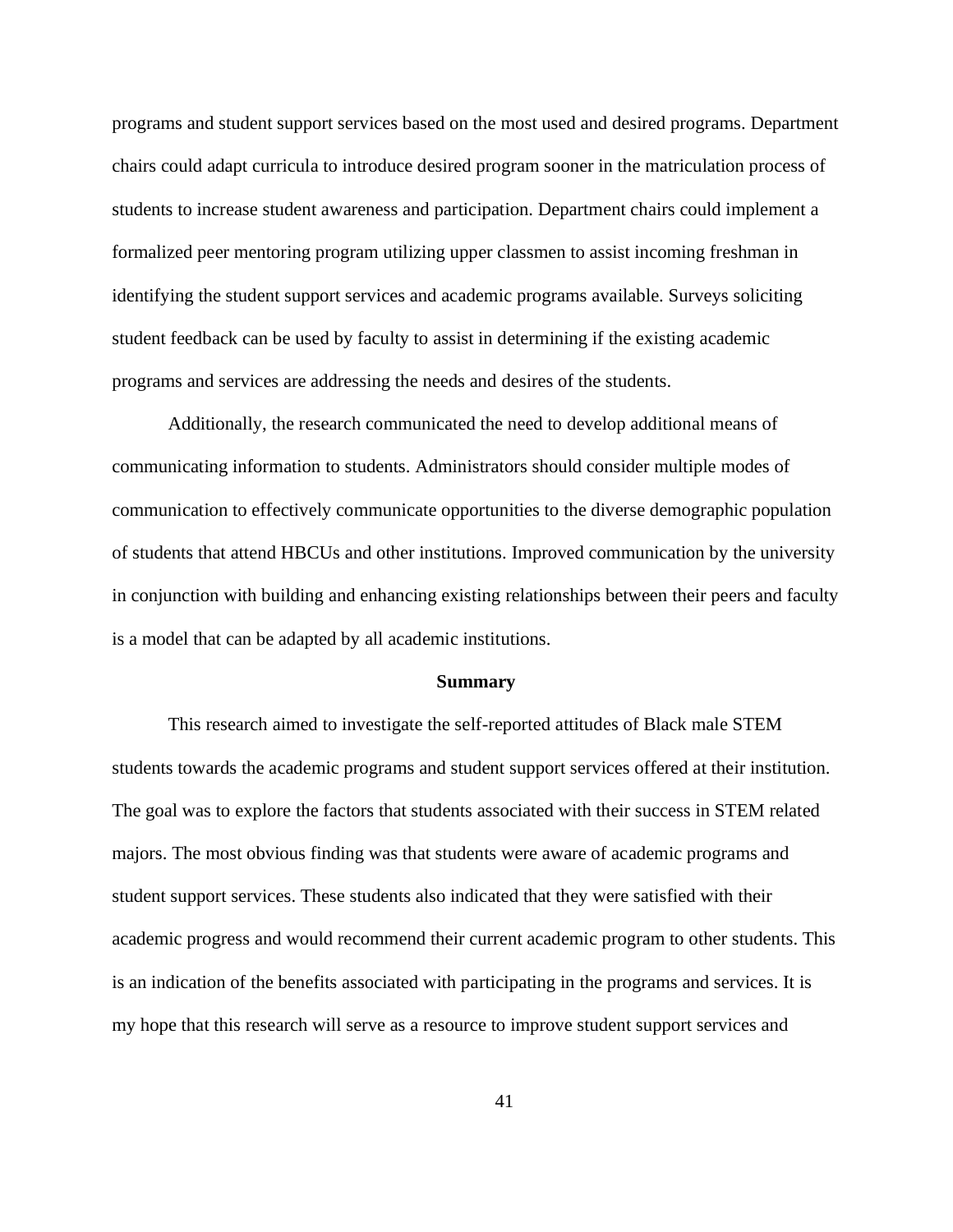academic programs leading to an increase in the matriculation of Black male STEM students, thus assisting in addressing global demand for STEM educated individuals.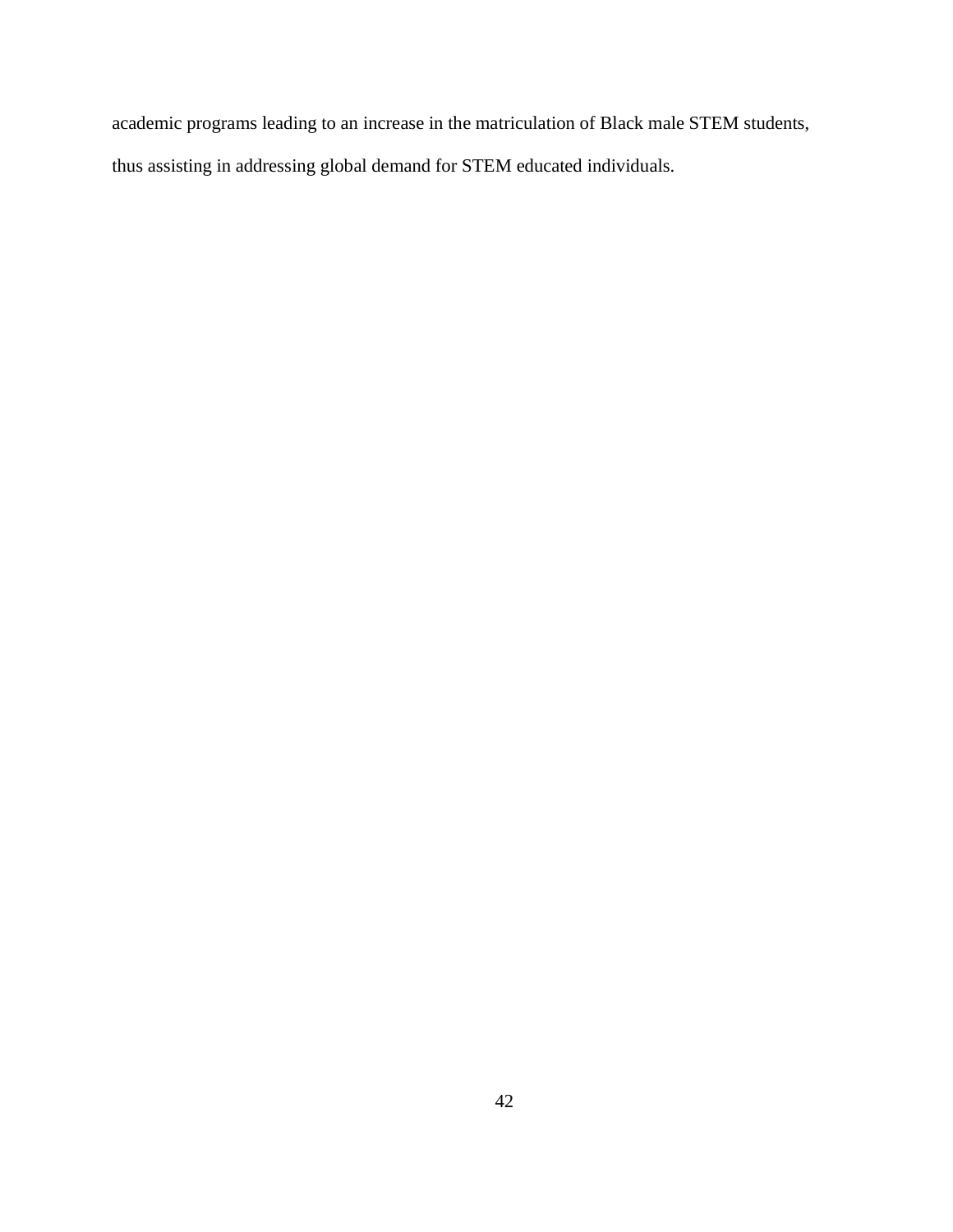### **REFERENCES**

- <span id="page-44-0"></span>Ashley, D., Gasman, M., Mason, R., Sias, M., & Wright, G. (2009). Making the grade: Improving degree attainment at historically Black colleges and universities (HBCUs). *New York, NY: Thurgood Marshall College Fund*.
- American Psychological Association. (n.d.). APA dictionary of psychology. *American Psychological Association*.<https://dictionary.apa.org/academic-achievement>
- Gasman, M., & Arroyo, A. T. (2014). An HBCU-based educational approach for black college student success: toward a framework with implications for all institutions. *American Journal of Education*, 121(1), 57-85.<http://dx.doi.org/10.1086/678112>
- Baker, C. N. (2013). Social support and success in higher education: The influence of on-campus support on African American and Latino college students. *The Urban Review*, *45*(5), 632–650.<http://doi.org/10.1007/s11256-013-0234-9>
- Brown, M. C., II. (2013). The declining significance of historically black colleges and universities: Relevance, reputation, and reality in Obamamerica. *Journal of Negro Education*, *82*(1), 3–19. <https://doi.org/10.7709/jnegroeducation.82.1.0003>
- Bureau of Labor Statistics. (2017). *Bureau of labor statistics spotlight one statistic: STEM occupations: past, present, and future*. [https://www.bls.gov/spotlight/2017/science](https://www.bls.gov/spotlight/2017/science-technology-engineering-and-mathematics-stem-occupations-past-present-and-future/pdf/science-technology-engineering-and-mathematics-stem-occupations-past-present-and-future.pdf)[technology-engineering-and-mathematics-stem-occupations-past-present-and](https://www.bls.gov/spotlight/2017/science-technology-engineering-and-mathematics-stem-occupations-past-present-and-future/pdf/science-technology-engineering-and-mathematics-stem-occupations-past-present-and-future.pdf)[future/pdf/science-technology-engineering-and-mathematics-stem-occupations-past](https://www.bls.gov/spotlight/2017/science-technology-engineering-and-mathematics-stem-occupations-past-present-and-future/pdf/science-technology-engineering-and-mathematics-stem-occupations-past-present-and-future.pdf)[present-and-future.pdf](https://www.bls.gov/spotlight/2017/science-technology-engineering-and-mathematics-stem-occupations-past-present-and-future/pdf/science-technology-engineering-and-mathematics-stem-occupations-past-present-and-future.pdf)
- Bureau of Labor Statistics. (2018). *Rising educational attainment among Blacks or African Americans in the labor force, 1992 to 2018*. [https://www.bls.gov/opub/ted/2019/rising-](https://www.bls.gov/opub/ted/2019/rising-educational-attainment-among-blacks-or-african-americans-in-the-labor-force-1992-to-2018.htm)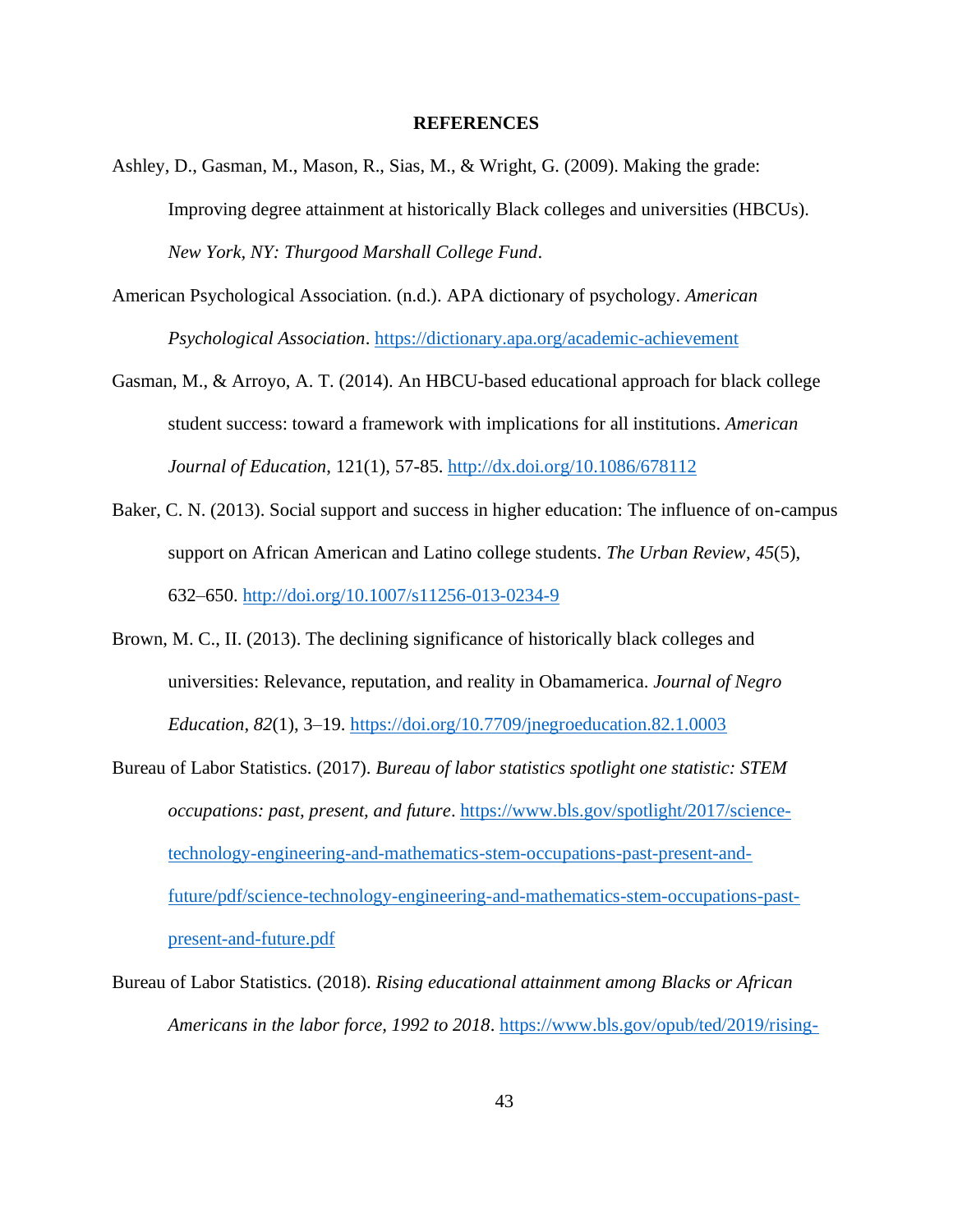[educational-attainment-among-blacks-or-african-americans-in-the-labor-force-1992-to-](https://www.bls.gov/opub/ted/2019/rising-educational-attainment-among-blacks-or-african-americans-in-the-labor-force-1992-to-2018.htm)[2018.htm](https://www.bls.gov/opub/ted/2019/rising-educational-attainment-among-blacks-or-african-americans-in-the-labor-force-1992-to-2018.htm)

- Cai, J. (2020). *Black students in the conditions of education 2020*. National School Boards Association. [https://nsba.org/Perspectives/2020/black-students-condition](https://nsba.org/Perspectives/2020/black-students-condition-education#:~:text=The%20report%2C%20prepared%20by%20the,education%20in%20the%20United%20States)[education#:~:text=The%20report%2C%20prepared%20by%20the,education%20in%20th](https://nsba.org/Perspectives/2020/black-students-condition-education#:~:text=The%20report%2C%20prepared%20by%20the,education%20in%20the%20United%20States) [e%20United%20States.](https://nsba.org/Perspectives/2020/black-students-condition-education#:~:text=The%20report%2C%20prepared%20by%20the,education%20in%20the%20United%20States)
- Carnevale, A. Smith, N., & Melton, M. (2011). *Stem, science, technology, engineering, mathematics*. Georgetown University, Center on Education and the Workforce. [https://1gyhoq479ufd3yna29x7ubjn-wpengine.netdna-ssl.com/wp](https://1gyhoq479ufd3yna29x7ubjn-wpengine.netdna-ssl.com/wp-content/uploads/2014/11/stem-complete.pdf)[content/uploads/2014/11/stem-complete.pdf](https://1gyhoq479ufd3yna29x7ubjn-wpengine.netdna-ssl.com/wp-content/uploads/2014/11/stem-complete.pdf)
- Creswell, J. W., & Guetterman, T. C. (2019). *Educational research: planning, conducting, and evaluating quantitative and qualitative research,* (6<sup>th</sup> ed). Pearson.
- Eagan K., Sharkness, J., Hurtado, S., Mosqueda, S., & Chang, M. (2011). Engaging undergraduates in science research: not just about faculty willingness. *Research in Higher Education,* (52), 151–177, <https://doi.org/10.1007/s11162-010-9189-9>
- Estrada, M., Burnett, M., Campbell, A. G., Campbell, P. B., Denetclaw, W. F., Gutiérrez, C. G., Hurtado, S., John, G. H., Matsui, J., McGee, R., Okpodu, C. M., Robinson, T. J., Summers, M. F., Werner-Washburne, M., & Zavala, M. (2016). Improving underrepresented minority student persistence in STEM. *CBE Life Sciences Education*, *15*(3)<https://doi.org/10.1187/cbe.16-01-0038>
- Fries-Britt, S. (2017). It takes more than academic preparation: A nuanced look at Black male success in STEM. *Journal of African American Males in Education*, 8(1), 6-22.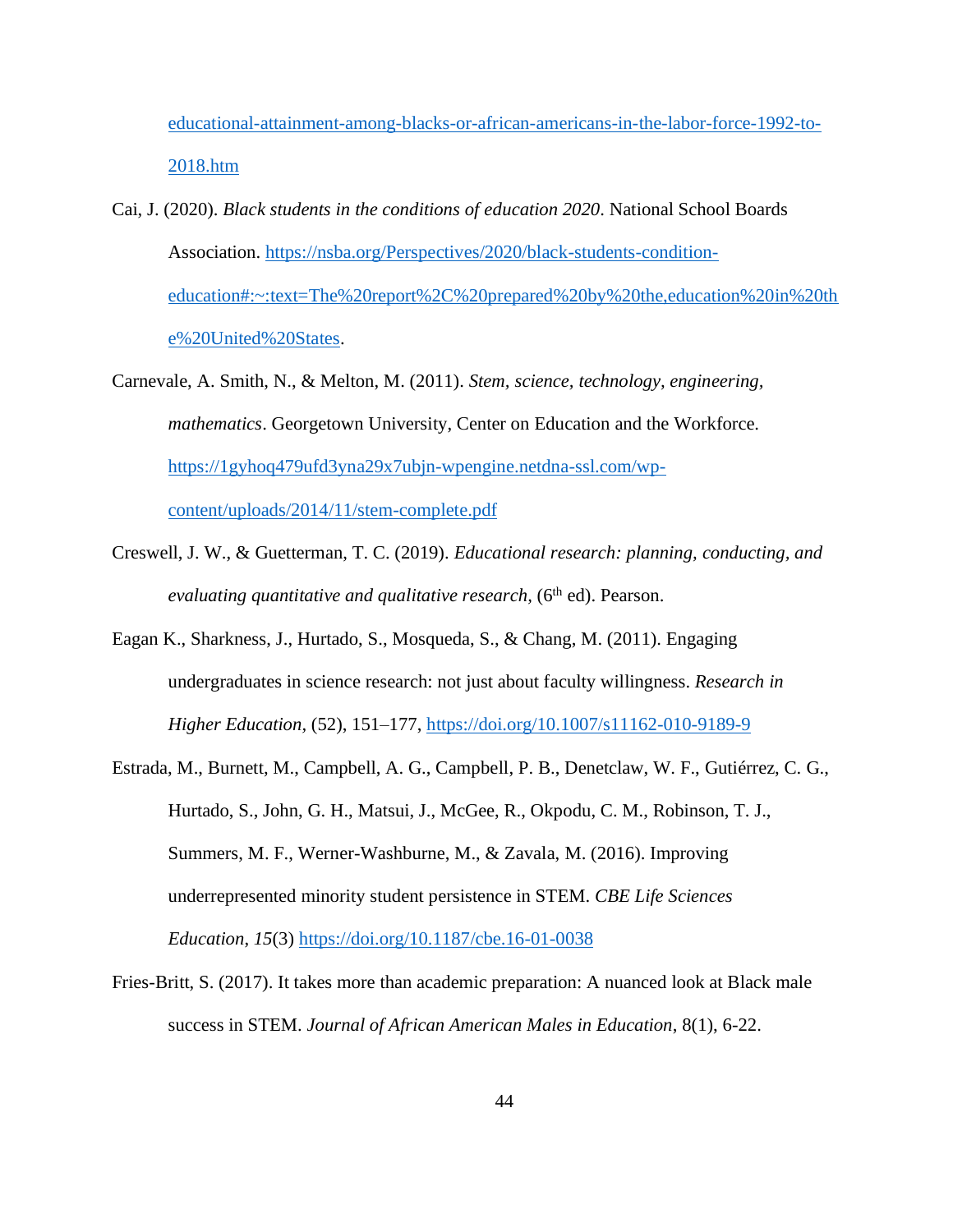[https://jaamejournal.scholasticahq.com/article/18483-it-takes-more-than-academic](https://jaamejournal.scholasticahq.com/article/18483-it-takes-more-than-academic-preparation-a-nuanced-look-at-black-male-success-in-stem)[preparation-a-nuanced-look-at-black-male-success-in-stem](https://jaamejournal.scholasticahq.com/article/18483-it-takes-more-than-academic-preparation-a-nuanced-look-at-black-male-success-in-stem)

Fries-Britt, S. L., Younger, T. K., & Hall, W. D. (2010). Lessons from high-achieving students of color in physics. *New Directions for Institutional Research,* 148, 75–

83. <https://doi.org/10.1002/ir.363>

- Funk, C., & Parker, K. (2018, January 9). *Diversity in the stem workforce varies widely across jobs.* Pew Research Center. [https://www.pewresearch.org/social](https://www.pewresearch.org/social-trends/2018/01/09/diversity-in-the-stem-workforce-varies-widely-across-jobs/)[trends/2018/01/09/diversity-in-the-stem-workforce-varies-widely-across-jobs/](https://www.pewresearch.org/social-trends/2018/01/09/diversity-in-the-stem-workforce-varies-widely-across-jobs/)
- Gasman, M., & Nguyen, T. (2014). Historically black colleges and universities (HBCUs): Leading our nation's effort to improve the science, technology, engineering, and mathematics (STEM) pipeline. *Texas Education Review*, 2(1), 75–89. [https://repositories.lib.utexas.edu/bitstream/handle/2152/45895/Gasman-](https://repositories.lib.utexas.edu/bitstream/handle/2152/45895/Gasman-Nguyen_HBCUs-and-STEM.pdf?sequence=1&isAllowed=y)[Nguyen\\_HBCUs-and-STEM.pdf?sequence=1&isAllowed=y](https://repositories.lib.utexas.edu/bitstream/handle/2152/45895/Gasman-Nguyen_HBCUs-and-STEM.pdf?sequence=1&isAllowed=y)
- Gasman, M., Nguyen, T., & Commodore, F. (2017). Advancing black male success: understanding the contributions of urban black colleges and universities. *Urban Education,* 52(9), 1129-1139.

[http://journals.sagepub.com/doi/pdf/10.1177/0042085915618725.](http://journals.sagepub.com/doi/pdf/10.1177/0042085915618725)

- Gasman, M, Nguyen, T. Conrad, C., Lundberg, T., & Commodore, F. (2017). Black males succeed in stem: A case study of Morehouse College*. Journal of Diversity in Higher Education.* 10(2),181-200.<https://doi.apa.org/doi/10.1037/dhe0000013>
- Gasman, M., & Spencer, D., Jr. (2012). High achieving Black men at Historically Black Colleges and Universities. In R. T. Palmer & J. L.Wood (Eds.), *Black men in Black colleges:*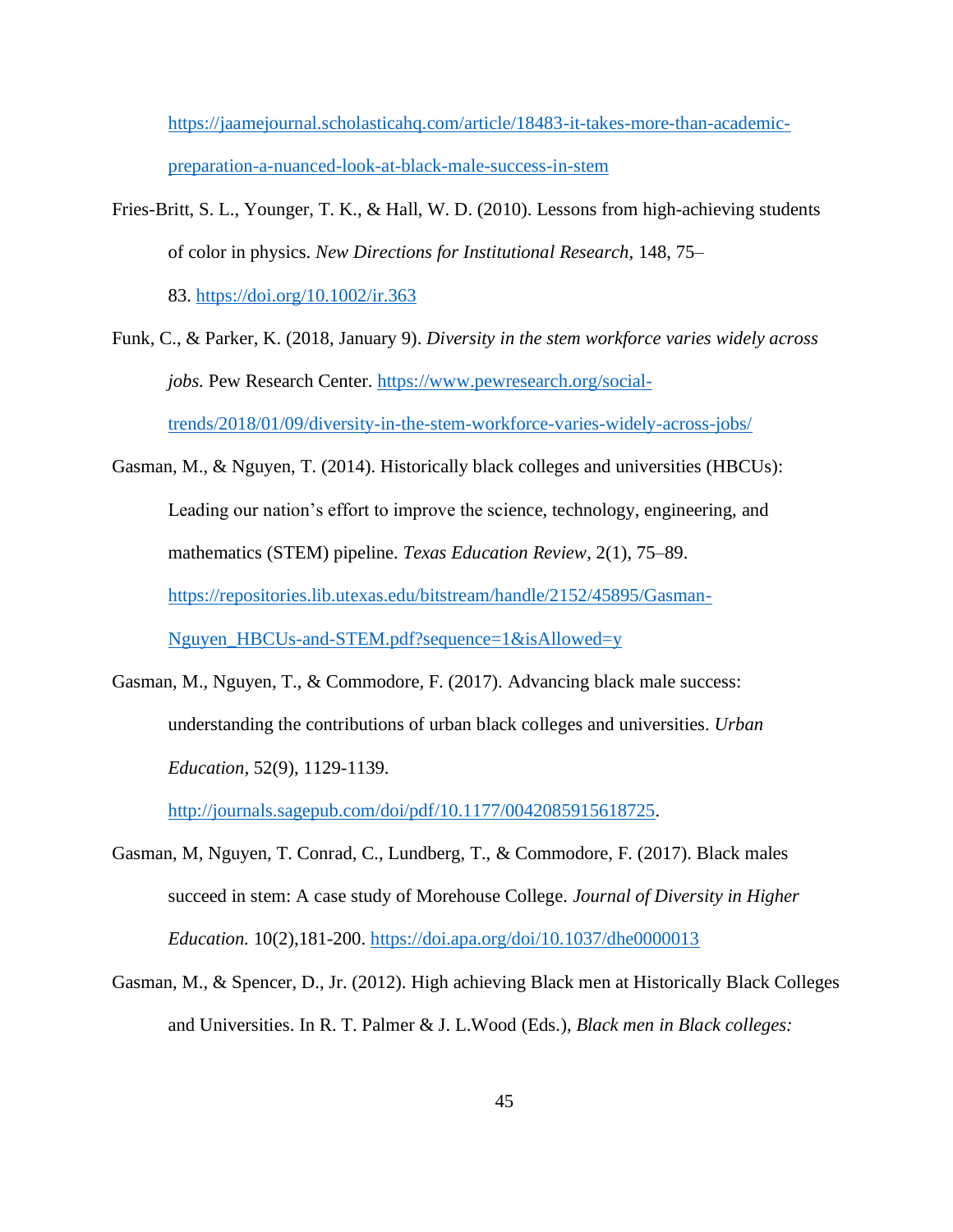*Implications for diversity, recruitment, support, and retention* (pp. 18-26). Routledge. <https://doi.org/10.4324/9780203156445>

- Goffman, A. (2009). On the run: Wanted men in a Philadelphia ghetto. *American Sociological Review* 74(3), 339-357. <http://www.jstor.org/stable/27736067>
- Goings, R. B. (2017). Traditional and nontraditional high-achieving Black males' strategies for interacting with faculty at a historically Black college and university. *The Journal of Men's Studies*, 25(3), 316–335. <https://psycnet.apa.org/doi/10.1177/1060826517693388>
- Goings, R. B., & Ford, D. Y. (2018). Investigating the intersection of poverty and race in gifted education journals: A 15-year analysis. *Gifted Child Quarterly*, 62(1), 25–36. <http://dx.doi.org/10.1177/0016986217737618>

Harper, S. R., Patton, L. D., & Wooden, O. S. (2009). Access and equity for African American students in higher education: A critical race historical analysis of policy efforts. Journal

of Higher Education, 80(4),389-414.

[https://repository.upenn.edu/cgi/viewcontent.cgi?article=1210&context=gse\\_pubs](https://repository.upenn.edu/cgi/viewcontent.cgi?article=1210&context=gse_pubs)

Hicks, T. (2012). *College experiences and self-efficacy of first-generation students versus other students enrolled in a STEM discipline at a Historically Black College and University*. [Doctoral Dissertation, North Carolina State University].

[https://repository.lib.ncsu.edu/bitstream/handle/1840.16/7577/etd.pdf?sequence=2](https://repository.lib.ncsu.edu/bitstream/handle/1840.16/7577/etd.pdf?sequence=see%20the%20above%20comment%20for%20citing%20dissertations%0d2)

- Hilton, A. A., & Bonner, F. A. (2017). Today's urban black male: the importance of finding the right college to realize maximum success. *Urban Education*, *52*(9), 1051–1056. <https://doi.org/10.1177/0042085915620652>
- Hotchkins, B. K. (2016). African American males navigate racial microaggressions. *Teachers College Record*, 118(6), 1–36. <http://www.tcrecord.org/Content.asp?ContentId=19964>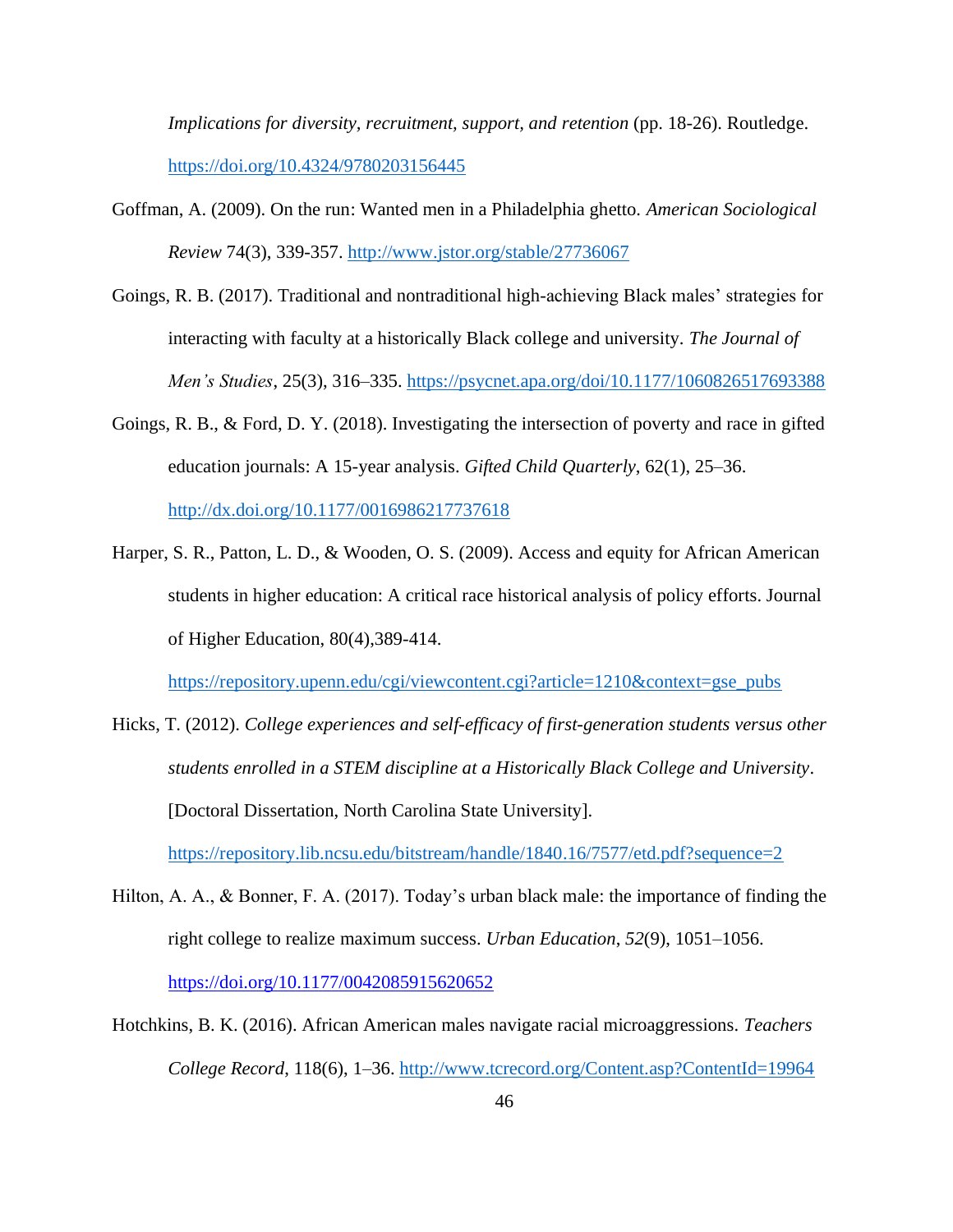- Hurtado, S., Alvarez, C. L., Guillermo-Wann, C., Cuellar, M., Arellano, L., (2012). A model for diverse learning environment. *In P.* Smart, P. (Ed.) *Higher education: Handbook of theory and research.* 27. Sage. [https://doi.org/10.1007/978-94-007-2950-6\\_2](https://doi.org/10.1007/978-94-007-2950-6_2)
- Hussar, B., Zhang, J., Hein, S., Wang, K., Roberts, A., Cui, J., Smith, M., Bullock Mann, F., Barmer, A., & Dilig, R. (2020). *The condition of education 2020*. U.S. Department of Education. Washington, DC: National Center for Education Statistics. <https://nces.ed.gov/pubsearch/pubsinfo.asp?pubid=2020144>
- Jones, L. (2020). Race and economic opportunity in the United States: an intergenerational perspective, *The Quarterly Journal of Economics*, (135)2:711–783.

<https://doi.org/10.1093/qje/qjz042>

- Kim, M. M. (2014). Early career earnings of African American students: The impact of attendance at historically black versus white colleges and universities, *The Journal of Negro Education. 80*(4):505-520,<https://www.jstor.org/stable/41341156>
- Lancaster, C., & Xu, Y. J. (2017). Challenges and supports for African American STEM student persistence: A case study at a racially diverse four-year institution. *Journal of Negro Education*, *86*(2), 176–189.<https://doi.org/10.7709/jnegroeducation.86.2.0176>
- Lundy-Wagner, V. (2013). Is it really a man's world? black men in science, technology, engineering, and mathematics at historically black colleges and universities. *The Journal of Negro Education*, *82*(2), 157–168.<https://doi.org/10.7709/jnegroeducation.82.2.0157>
- Mallory, A. (2019). *Choosing HBCUs: Exploring the college choice of high achieving Black students*. [Doctoral Dissertation, University of Georgia]. ProQuest.
- McCoy, D., & Rodricks, D. (2015). *Critical race theory in higher education: 20 years of theoretical and research innovations.* ASHE Higher Education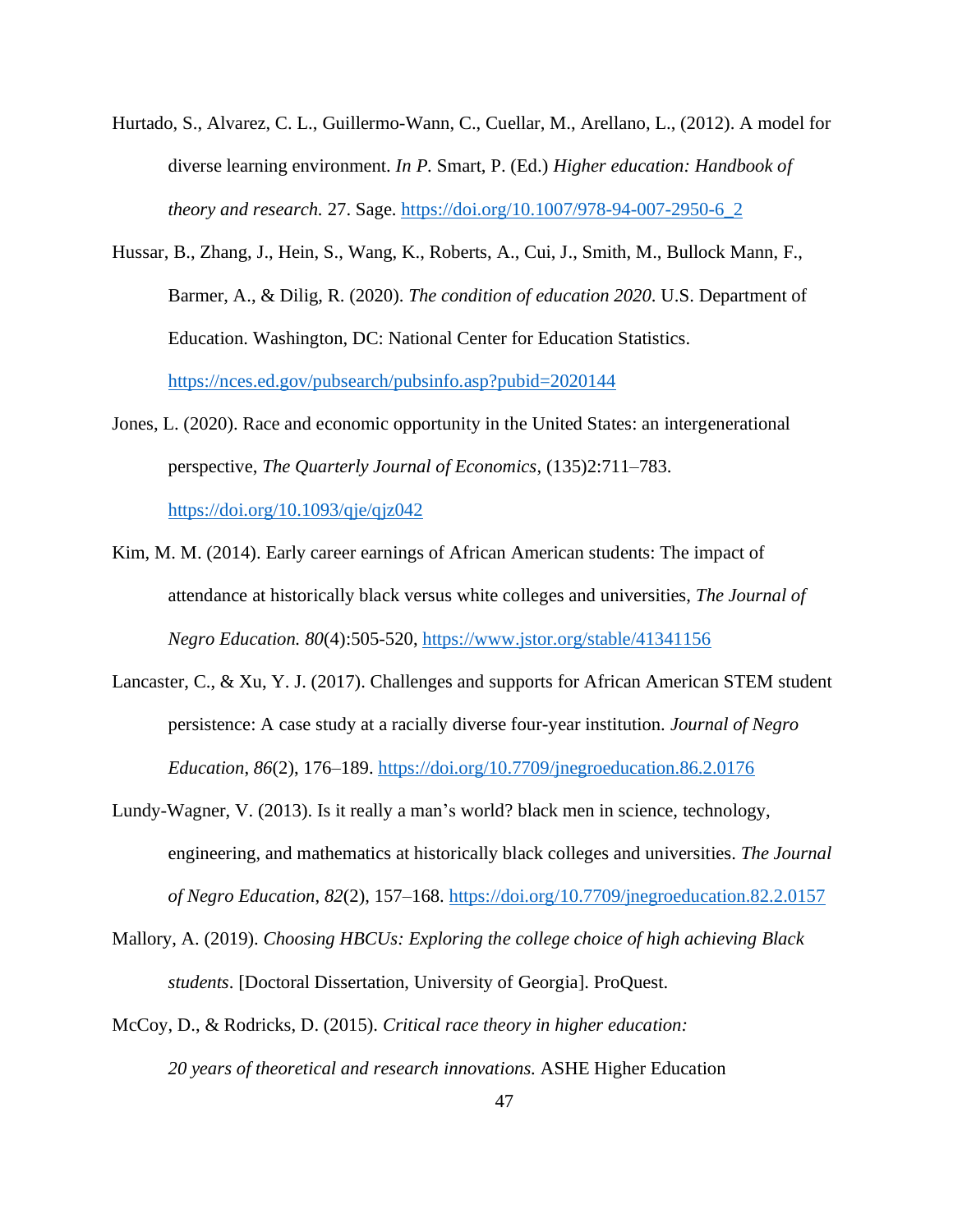Report, 41(3), 1-33. [https://www.wiley.com/en-](https://www.wiley.com/en-us/Critical+Race+Theory+in+Higher+Education%3A+20+Years+of+Theoretical+and+Research+Innovations%3A+ASHE+Higher+Education+Report%2C+Volume+41%2C+Number+3-p-9781119111924)

[us/Critical+Race+Theory+in+Higher+Education%3A+20+Years+of+Theoretical+and+R](https://www.wiley.com/en-us/Critical+Race+Theory+in+Higher+Education%3A+20+Years+of+Theoretical+and+Research+Innovations%3A+ASHE+Higher+Education+Report%2C+Volume+41%2C+Number+3-p-9781119111924) [esearch+Innovations%3A+ASHE+Higher+Education+Report%2C+Volume+41%2C+Nu](https://www.wiley.com/en-us/Critical+Race+Theory+in+Higher+Education%3A+20+Years+of+Theoretical+and+Research+Innovations%3A+ASHE+Higher+Education+Report%2C+Volume+41%2C+Number+3-p-9781119111924) [mber+3-p-9781119111924](https://www.wiley.com/en-us/Critical+Race+Theory+in+Higher+Education%3A+20+Years+of+Theoretical+and+Research+Innovations%3A+ASHE+Higher+Education+Report%2C+Volume+41%2C+Number+3-p-9781119111924)

- McFarland, J., Hussar, B., Wang, X., Zhang, J., Wang, K., Rathbun, A., Barmer, A., Forrest Cataldi, E., & Bullock Mann, F. (2018). *The condition of education 2018*. U.S. Department of Education. Washington, DC: National Center for Education Statistics. [https://nces.ed.gov/pubsearch/pubsinfo. asp?pubid=2018144.](https://nces.ed.gov/pubsearch/pubsinfo.%20asp?pubid=2018144)
- McLean, L. C. (2013). "*First-generation freshman college students: Factors impacting retention for the subsequent year*. [Doctoral Dissertation, Gardner-Webb University]. [https://digitalcommons.gardner-webb.edu/education\\_etd/40](https://digitalcommons.gardner-webb.edu/education_etd/40)
- Morgan, J. (2008), Consumer driven reform of higher education: A critical look at new amendments to the higher education act. *Journal of Law and Policy,* (17), 531. <https://brooklynworks.brooklaw.edu/jlp/vol17/iss2/4>
- National Center for Educational Statistics. (2018, April 19). *Statewide longitudinal data systems grant program (SLDS), survey analysis: descriptive analysis.*  <https://nces.ed.gov/pubsearch/pubsinfo.asp?pubid=2021126>
- National Science Foundation. (2011, April 29). *Women, minorities, and persons with disabilities in the science and engineering.* <https://ncses.nsf.gov/pubs/nsf21321>
- National Science Foundation. (2020). *Science and engineering indicators 2020: The state of U.S. science and engineering.* <https://ncses.nsf.gov/pubs/nsb20201/>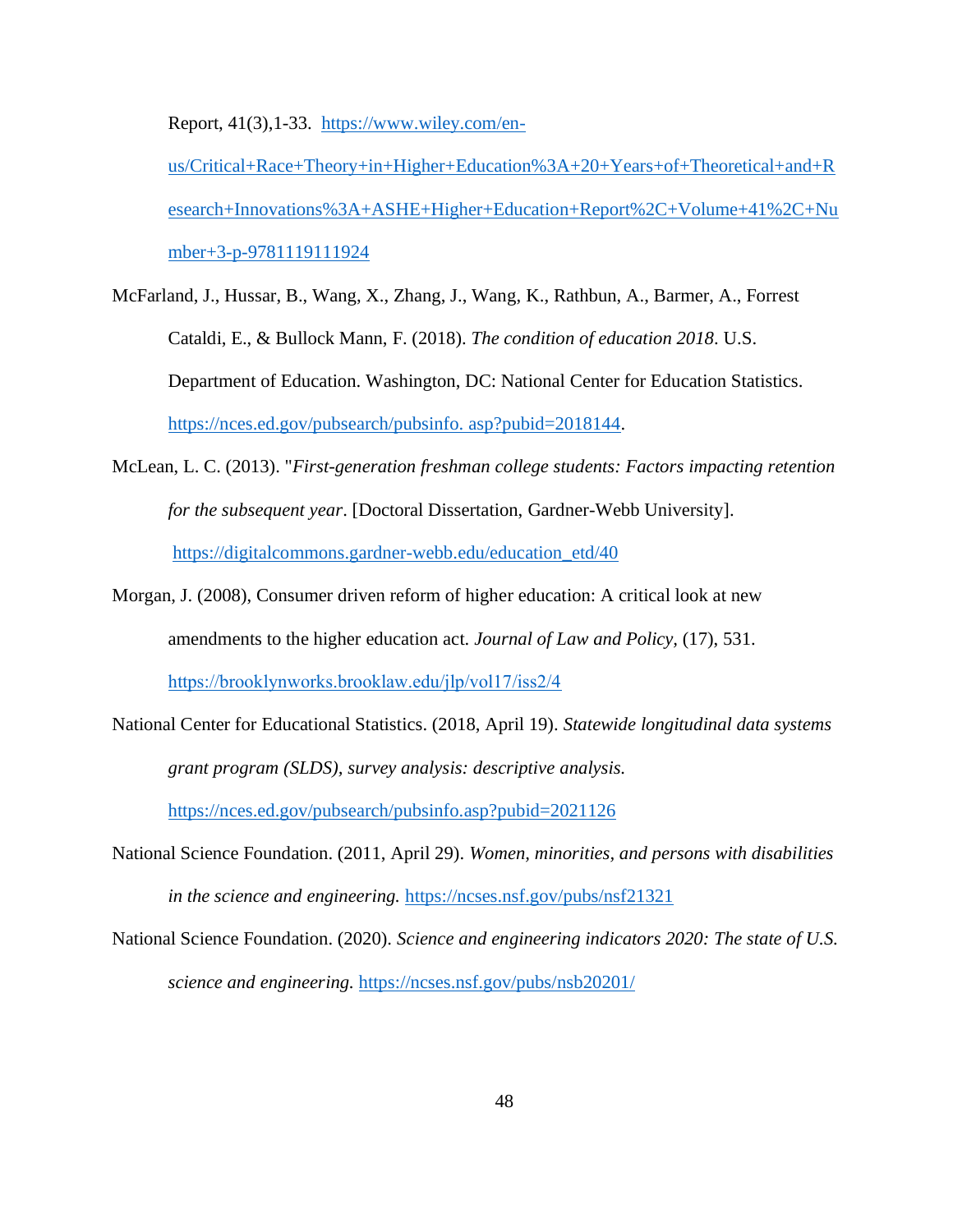- Orrock, J., & Clark, M. A. (2018). Using systems theory to promote academic success for African American males. *Urban Education*, *53*(8), 1013–1042. <https://doi.org/10.1177%2F0042085915613546>
- Ottley, J. A. (2018) *Do I belong here? Exploring black male student perceptions of retention initiatives"*. [Doctoral dissertation, West Virginia University]. <https://researchrepository.wvu.edu/etd/7224>
- Palmer, R. T., Davis, R. J., & Maramba, D. C. (2010). Role of HBCUs in supporting academic success for underprepared black males. *Negro Educational Review*, 61(1–4), 85–106. [https://www.questia.com/library/journal/1P3-2216432291/role-of-an-hbcu-in-supporting](https://www.questia.com/library/journal/1P3-2216432291/role-of-an-hbcu-in-supporting-academic-success-for)[academic-success-for.](https://www.questia.com/library/journal/1P3-2216432291/role-of-an-hbcu-in-supporting-academic-success-for)
- Palmer, R. T., Maramba, D. C., & Dancy, T. E., II. (2011). A qualitative investigation of factors promoting the retention and persistence of students of color in stem. *Journal of Negro Education*, 80(4), 491–504. <https://www.jstor.org/stable/41341155>
- Palmer, R. T., & Maramba, D. C. (2011). African American male achievement: using a tenet of critical theory to explain the African American male achievement disparity. *Education and Urban Society*, *43*(4), 431–450.

<http://journals.sagepub.com/doi/abs/10.1177/0013124510380715>

- Palmer, R. T., Maramba, D. C., & Dancy, T. E. (2013). The male initiative on leadership and excellence (MILE) and its impact on retention and persistence of black men at historically black colleges and universities (HBCUs). *Journal of College Student Retention: Research, Theory & Practice*, 15(1), 65–72. <https://journals.sagepub.com/doi/abs/10.2190/CS.15.1.e>
- Perna, L., Lundy-Wagner, V., Drezner, N.D., Gasman, M., Yoon, S., Bose, E. & Gary, S.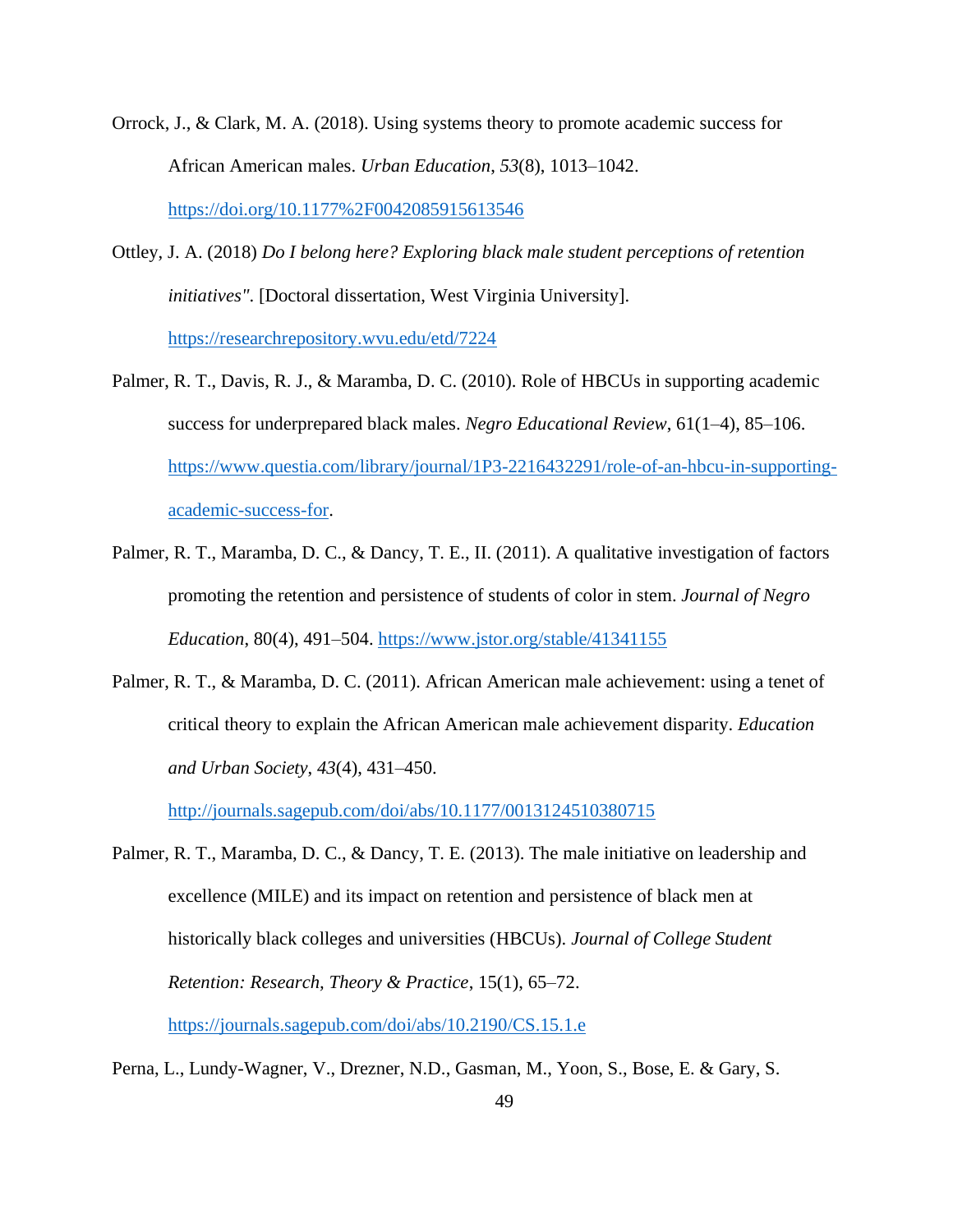(2009). The contribution of HBCU to the preparation of African American women for stem careers: a case study. *Research in Higher Education*, 50, 1–23.

<https://doi.org/10.1007/s11162-008-9110-y>

- Pew Research Center, Washington, D.C. (2019, July 30). *The most common age among whites in the U.S. is 58-more than double that of racial and ethnic minorities*. [https://www.pewresearch.org/fact-tank/2019/07/30/most-common-age-among-us-racial](https://www.pewresearch.org/fact-tank/2019/07/30/most-common-age-among-us-racial-ethnic-groups/)[ethnic-groups/](https://www.pewresearch.org/fact-tank/2019/07/30/most-common-age-among-us-racial-ethnic-groups/)
- Quality Education for Minorities [QEM] Network. (2010, March 19-20). *Workshop on the recruitment and retention of African American male students in science, technology, engineering, and mathematics (STEM).*

[https://static1.squarespace.com/static/57b5ee7d440243ac78571d0a/t/57bda47fff7c50540](https://static1.squarespace.com/static/57b5ee7d440243ac78571d0a/t/57bda47fff7c5054037a92ce/1472046207690/African+American+Males+Report%5B5%5D.pdf) [37a92ce/1472046207690/African+American+Males+Report%5B5%5D.pdf](https://static1.squarespace.com/static/57b5ee7d440243ac78571d0a/t/57bda47fff7c5054037a92ce/1472046207690/African+American+Males+Report%5B5%5D.pdf)

- Ramon, G. & Shi, Q. (2018). Black male degree attainment: do expectations and aspirations in high school make a difference? *Spectrum: A Journal on Black Men*, 6(2), 1-20. <https://doi.org/10.2979/spectrum.6.2.01>
- Reid, K. (2011). Historically black colleges and universities: A vital resource for a diverse workforce. *Diverse: Issues in Higher Education*, 28(14), 14.

Reid, K. W. (2013). Understanding the relationships among racial identity, self-efficacy, institutional integration and academic achievement of black males attending research universities. *Journal of Negro Education,* 82(1), 75-93. https://doi.org/10.7709/jnegroeducation.82.1.0075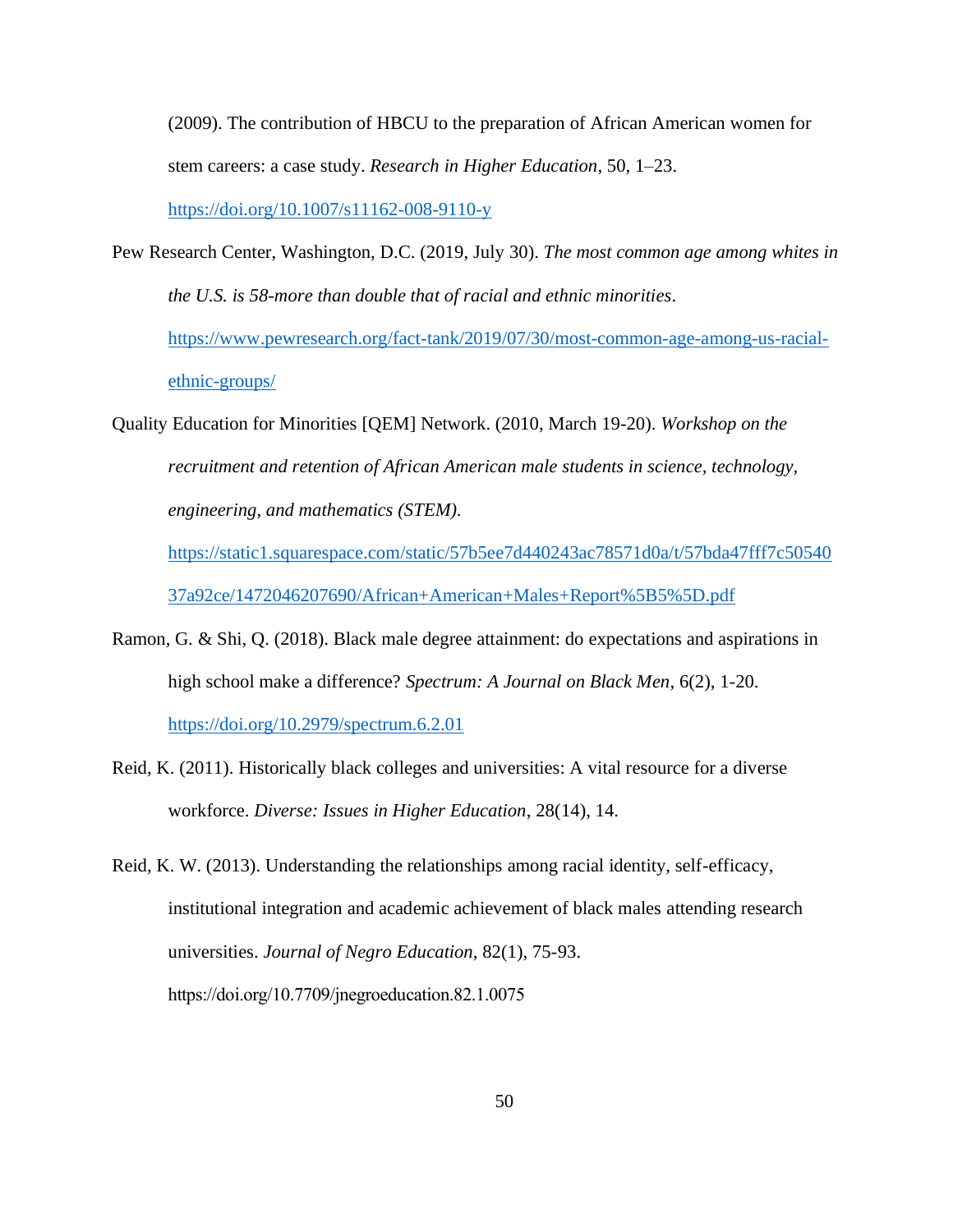- Richards, D. A. R., & Awokoya, J. T. (2012). *Understanding HBCU retention and completion.* Fairfax, VA: Frederick D. Patterson Research Institute, UNCF. [https://cdn.uncf.org/wp](https://cdn.uncf.org/wp-content/uploads/PDFs/Understanding_HBCU_Retention_and_Completion.pdf)[content/uploads/PDFs/Understanding\\_HBCU\\_Retention\\_and\\_Completion.pdf](https://cdn.uncf.org/wp-content/uploads/PDFs/Understanding_HBCU_Retention_and_Completion.pdf)
- Scott, J. A., Taylor, K. J., & Palmer, R. T. (2013). Challenges to success in higher education: an examination of educational challenges from the voices of college-bound black males. *Journal of Negro Education*, 82(3), 288–299.

<http://www.jstor.org/stable/10.7709/jnegroeducation.82.3.0288>

- Shapiro, D., Dundar, A., Huie, F., Wakhungu, P., Yuan, X., Nathan, A & Hwang, Y., A. (2017, April 26). *Completing college: A national view of student attainment rates by race and ethnicity – fall 2010 cohort (Signature Report No. 12b).* <https://nscresearchcenter.org/signaturereport12-supplement-2/>
- Simmons, L. D. (2019). Beyond matriculation: examining factors that contribute to African American male persistence at a predominantly white institution. *Journal of College Student Retention: Research, Theory & Practice*, *21*(3), 358–383. <https://doi.org/10.1177/1521025117714163>

- Simms, K. (2014). Educational outcomes at Historically Black Colleges and Universities: Eclectic or cohesive*. Sage Open,* (4)2.<https://doi.org/10.1177/2158244014530131>
- Strayhorn, T. L. (2017). Factors that influence the persistence and success of Black men in urban public universities. *Urban Education*, *52*(9), 1106–1128. https://doi.org/10.1177/0042085915623347
- Tinto, V. (1993). *Leaving college: rethinking the causes and cures of student attrition. (*2nd ed.). Chicago: University of Chicago Press. <https://eric.ed.gov/?id=ED371658>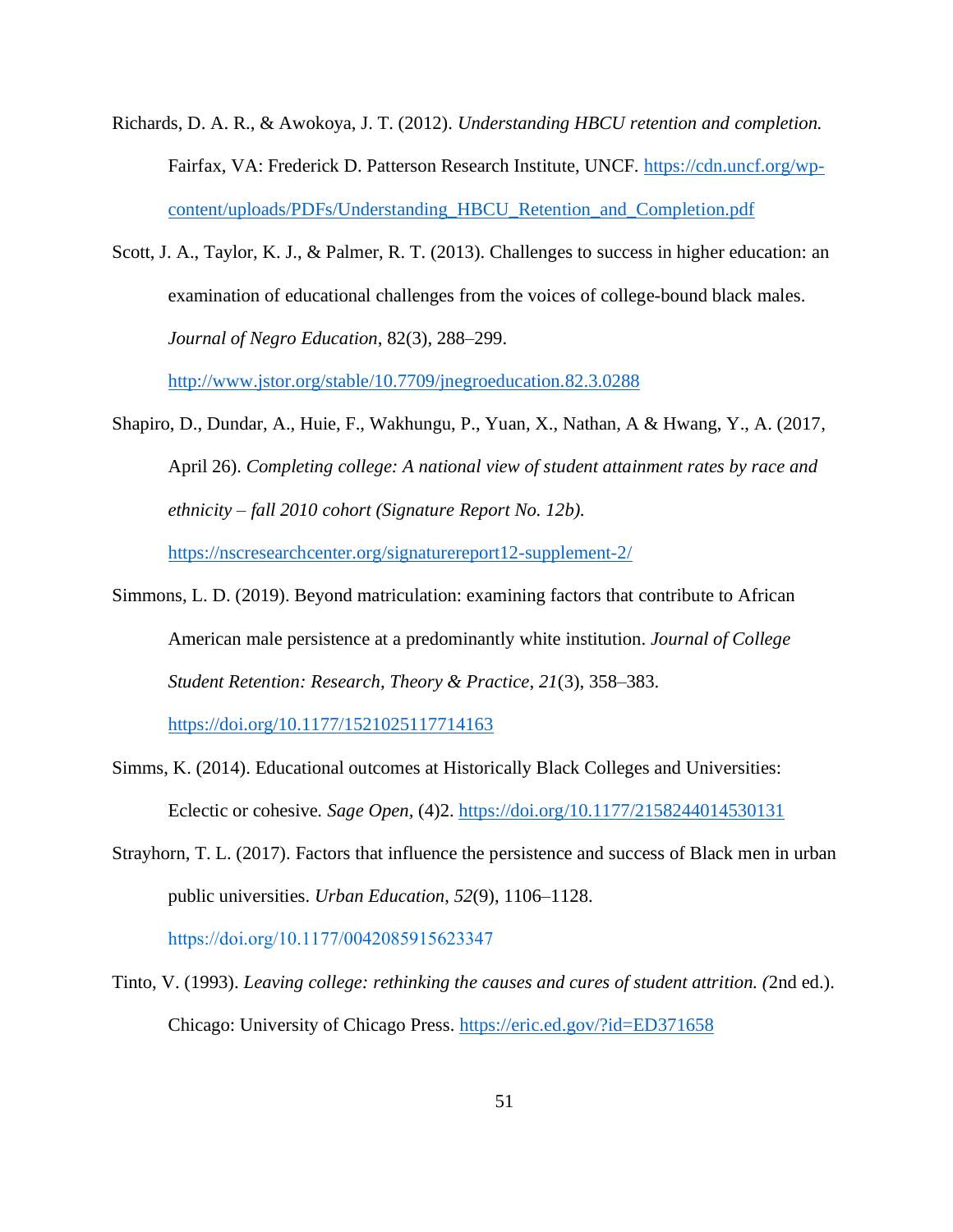- Trawick, C., Monroe-White, T., Tola, J. A., Clayton, J. P., & Haynes, J. K. (2020). K-12 dreams to teach program at Morehouse college: Challenges and opportunities creating the next generation of African American male stem teachers. *Journal of College Science Teaching*, *49*(5), 68–75. [https://www.nsta.org/journal-college-science-teaching/journal](https://www.nsta.org/journal-college-science-teaching/journal-college-science-teaching-mayjune-2020/k-12-dreams-teach)[college-science-teaching-mayjune-2020/k-12-dreams-teach#](https://www.nsta.org/journal-college-science-teaching/journal-college-science-teaching-mayjune-2020/k-12-dreams-teach)
- U.S. Department of Education. (2014*). National center for education statistics. the condition of education 2015 (NCES 2015-144)*. <https://files.eric.ed.gov/fulltext/ED556901.pdf>
- U.S. Department of Education. (2015, February 20). *White house honors historically black colleges and universities "champions of change.*

<https://sites.ed.gov/whhbcu/2015/page/6/>

Wooten, M. E. (2016). *In the face of inequality: How Black colleges adapt*. University Of New York Press.